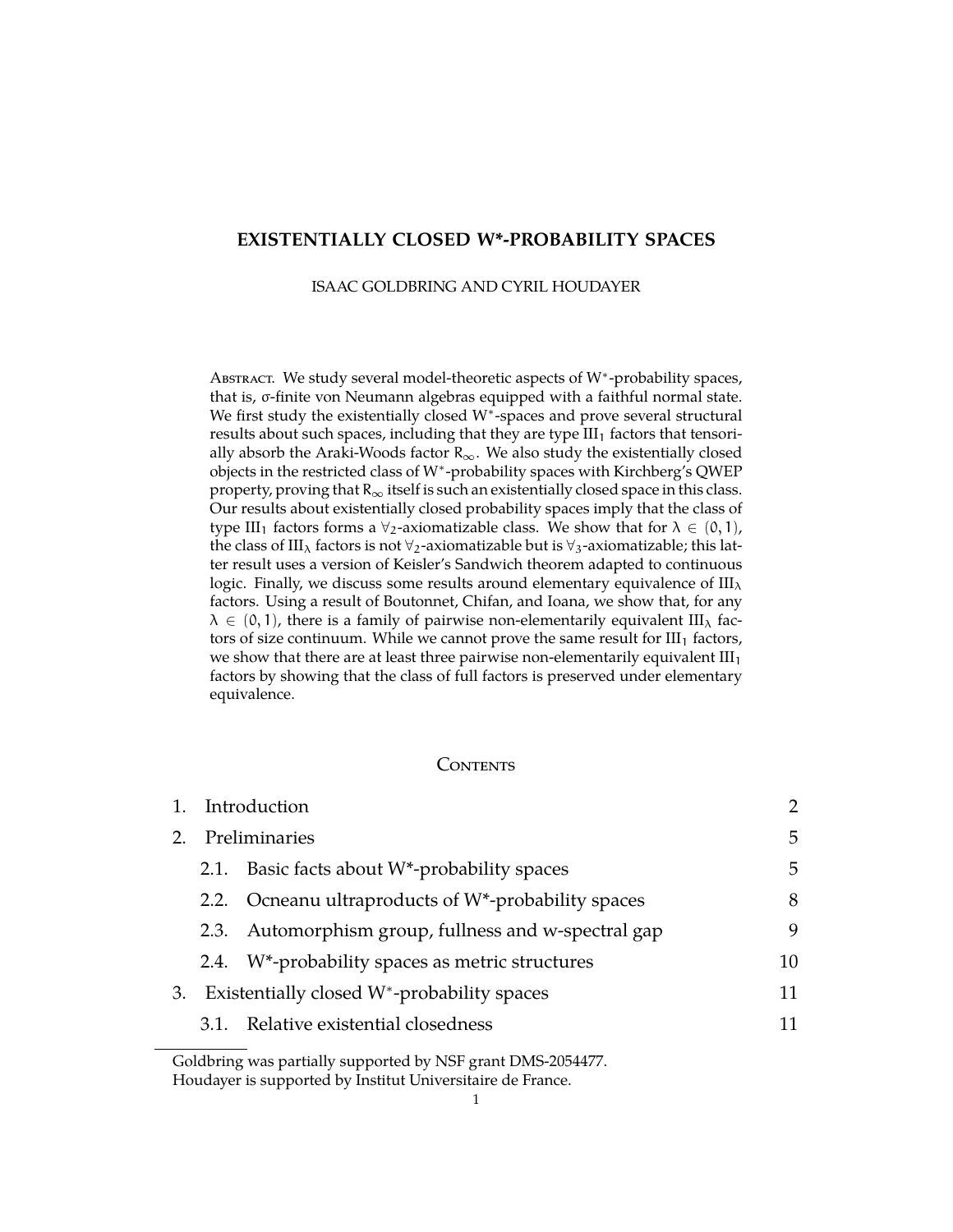| $\overline{2}$ |                                                          | <b>ISAAC GOLDBRING AND CYRIL HOUDAYER</b>                       |    |
|----------------|----------------------------------------------------------|-----------------------------------------------------------------|----|
|                | 3.2 <sub>1</sub>                                         | Global existential closedness                                   | 14 |
|                | 3.3.                                                     | The case of QWEP factors                                        | 17 |
|                | 3.4.                                                     | Building $W^*$ -probability spaces by games                     | 18 |
|                |                                                          | 3.5. Open questions                                             | 21 |
|                |                                                          | 4. Other model-theoretic results                                | 23 |
|                |                                                          | 4.1. Axiomatizability results                                   | 23 |
|                |                                                          | 4.2. First-order theories of W <sup>*</sup> -probability spaces | 26 |
|                | Appendix A. Embeddings of AFD W*-probability spaces into |                                                                 |    |
|                |                                                          | ultraproducts                                                   | 28 |
|                |                                                          | Appendix B. Keisler's Sandwich Theorem                          | 33 |
|                | References                                               |                                                                 | 35 |

# 1. Introduction

<span id="page-1-0"></span>The model-theoretic study of von Neumann algebras began in earnest with the series of papers [\[16\]](#page-34-1), [\[17\]](#page-34-2), and [\[18\]](#page-35-0) by Farah, Hart and Sherman. There, a theory in a (continuous) first-order language was described for which there was an equivalence of categories between the models of the theory and the category of tracial von Neumann algebras for which the model-theoretic ultraproduct construction corresponded to the tracial ultraproduct construction. In the time since these papers appeared, there has been a very interesting interplay between model-theoretic and operator-algebraic techniques; recent examples of applications of model-theoretic techniques to problems about tracial von Neumann algebras can be found in the papers [\[4\]](#page-34-3), [\[20\]](#page-35-1), and [\[22\]](#page-35-2).

That a model-theoretic study of a wider class of von Neumann algebras (that is, beyond the finite realm) should be possible is hinted at by the existence of the Ocneanu ultraproduct construction, which allows one to take the ultraproduct of a family of *W*<sup>∗</sup> *-probability spaces*, that is, σ-finite von Neumann algebras equipped with a faithful, normal state. (The relevant facts about W<sup>∗</sup> -probability spaces needed in this paper are summarized in Section 2.) Motivated by the Ocneanu ultraproduct, Farah and Hart, in an unpublished work, observed that the category of σ-finite von Neumann algebras forms a so-called *compact abstract theory* (or CAT), which is a logical framework predating the current incarnation of continuous first-order logic. The first person to axiomatize (in the sense of the previous paragraph) W<sup>∗</sup> -probability spaces in an appropriate continuous first-order language was Dabrowski [\[13\]](#page-34-4); in particular, the model-theoretic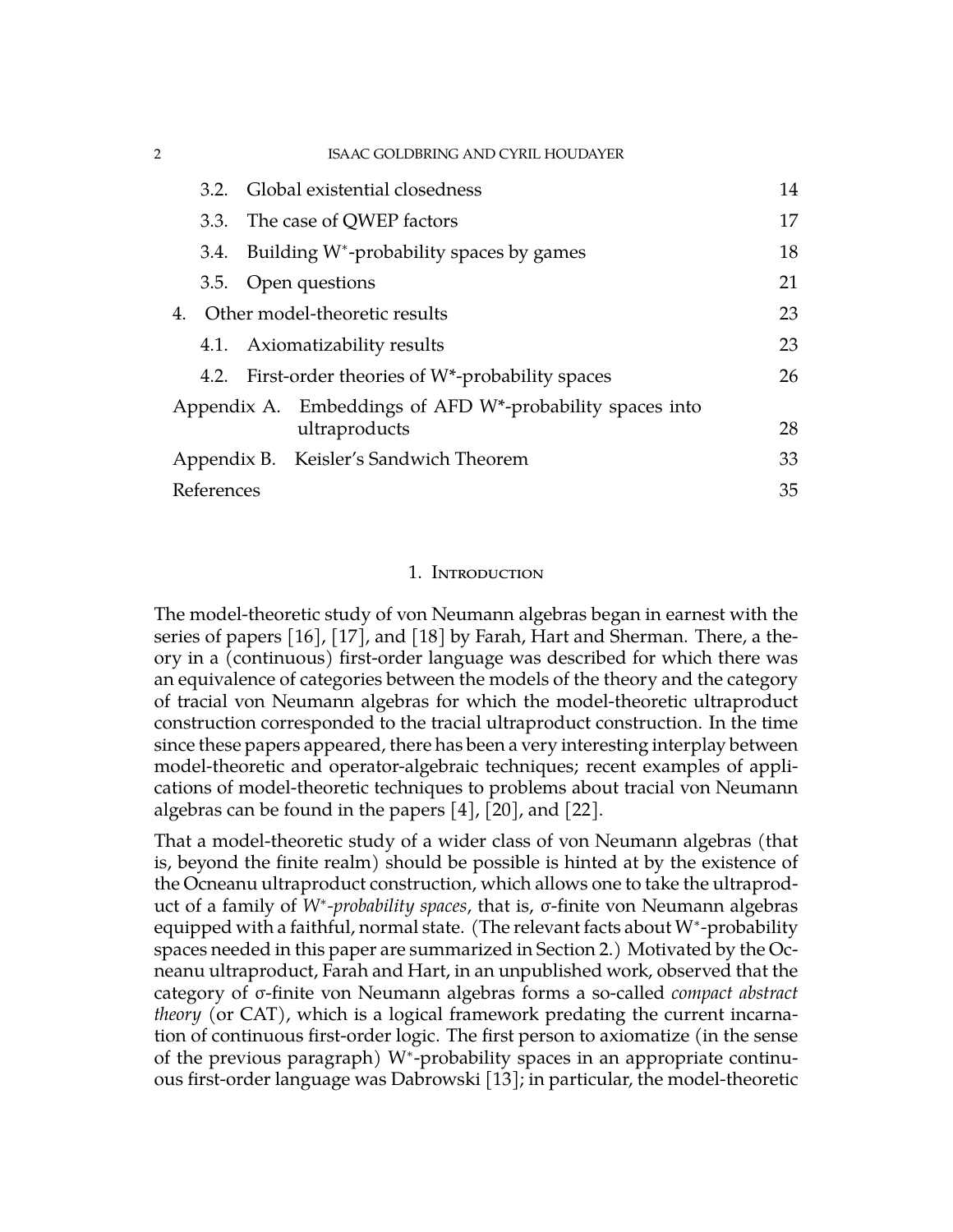ultraproduct construction for this class corresponds to the Ocneanu ultraproduct construction. Dabrowski's axiomatization is quite technical and uses a fair amount of modular theory. A simpler (but less descriptive) axiomatization was given by Hart, Sinclair, and the first author in [\[24\]](#page-35-3).

Now that the class of W<sup>∗</sup> -probability spaces has been established as an axiomatizable class in an appropriate language, it is only natural to begin a thorough model-theoretic study of this class. In this paper, we initiate this endeavor. Our main focus will be on studying the class of *existentially closed W*<sup>∗</sup> *-probability spaces*. The notion of an existentially closed structure is the model-theoretic generalization of the notion of an algebraically closed field. Roughly speaking, given structures M and N (in some language) for which M is a substructure of  $\mathcal N$ , we say that  $\mathcal M$  is an existentially closed substructure of  $\mathcal N$  (or that  $\mathcal M$  is existentially closed in  $\mathcal{N}$ ) if any existential fact about some elements of  $\mathcal M$  which is true in  $\mathcal N$  is also true in  $\mathcal M$ . Considering that we are in the setting of continuous logic, truth in M is really approximate truth. Thankfully, this syntactic definition of existentially closed substructure can be given a semantic reformulation that aligns much more with the operator-algebraic perspective: M is an existentially closed substructure of  $N$  if and only if there is an embedding of  $N$  into an ultrapower  $\mathcal{M}^{\mathcal{U}}$  of  $\mathcal{M}$  for which the restriction of the embedding to  $\mathcal{M}$  is the usual diagonal embedding of M into its ultrapower. If M belongs to some class  $\mathfrak C$  of structures, we say that the structure M is existentially closed for  $\mathfrak C$  if it is existentially closed in all extensions belonging to C.

The Robinsonian school of model theory encourages one to understand the class of models of a theory by understanding its class of existentiallly closed models, that is, the models of the theory which are existentially closed for the class of models of the theory. The study of existentially closed tracial von Neumann algebras was carried out in the papers [\[23\]](#page-35-4), [\[15\]](#page-34-5), [\[19\]](#page-35-5), and [\[21\]](#page-35-6). In Section 3 of this paper, we carry out a systematic study of the class of W\*-probability spaces. In Subsection 3.1, we describe some properties of a W<sup>∗</sup> -probability space that are inherited by an existentially closed substructure. In particular, we show that if the W<sup>\*</sup>-probability space  $(M, \varphi)$  is existentially closed in  $(N, \psi)$  and N is a type  $III<sub>1</sub>$  factor, then so is M. This aids us in our study of the class of existentially closed W<sup>∗</sup> -probability spaces in Subsection 3.2, where we show that any such W<sup>\*</sup>-probability space is necessarily a type III<sub>1</sub> factor, which generalizes the result that an existentially closed tracial von Neumann algebra is necessarily a type  $II_1$ factor. Other facts about existentially closed tracial von Neumann algebras are generalized to this setting, such as they tensorially absorb the Araki-Woods factor  $R_{\infty}$  (generalizing the fact that any existentially closed II<sub>1</sub> factor tensorially absorbs the hyperfinite  $II_1$  factor R) and that every automorphism of an existentially closed W<sup>∗</sup> -probability space is approximately inner.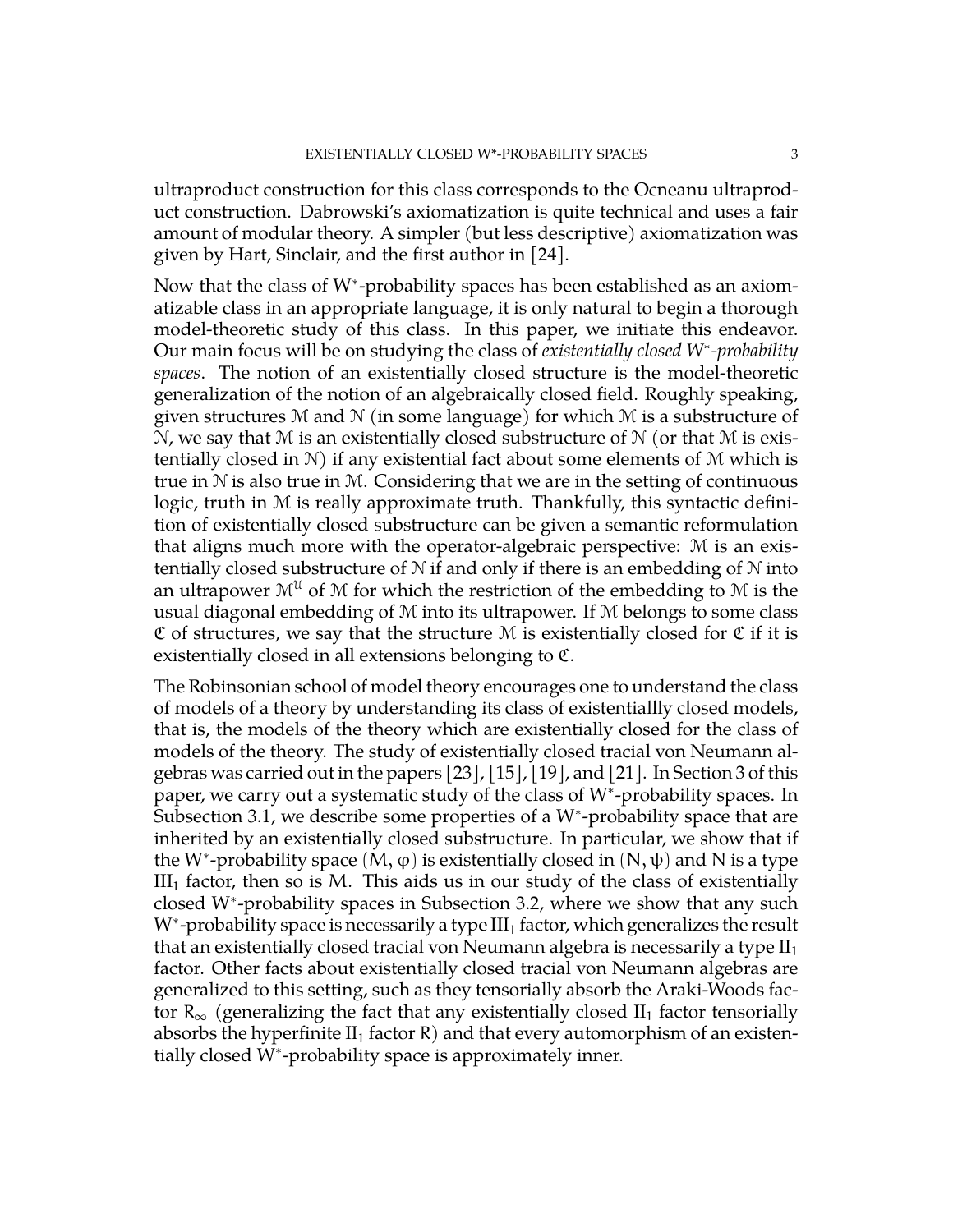If one restricts one's attention to the class of tracial von Neumann algebras that satisfy the conclusion of the Connes Embedding Problem, that is, that admit a trace-preserving embedding into the tracial ultrapower of the hyperfinite  $II_1$ factor R, then one obtains the fact that R itself is an existentially closed element of this class. Since a tracial von Neumann algebra embeds into the tracial ultrapower of R precisely when it has Kirchberg's QWEP property [\[33\]](#page-35-7), it is natural to restrict attention to the class of QWEP W\*-probability spaces. In fact, a result of Ando, Haagerup, and Winslow [\[3\]](#page-34-6) shows that this class of W<sup>∗</sup> -probability spaces can be characterized by admitting an embedding (with expectation) into the Ocneanu ultrapower of the Araki-Woods factor  $R_{\infty}$ , or, as we show below, in model-theoretic terms, is a model of the universal theory of  $R_{\infty}$ . We show that  $R_{\infty}$  is an existentially closed QWEP W<sup>\*</sup>-probability space and prove a few further results about this class of structures. Subsection 3.4 is concerned with the technique of building W<sup>∗</sup> -probability spaces by games, which is a technique (first introduced in the continuous setting in  $[21]$ ) that is very useful when trying to build e.c. objects with extra properties. The section concludes with Subsection 3.5, which contains some open questions about existentially closed W<sup>\*</sup>-probability spaces.

Section 4 contains two further collections of results about the model theory of W<sup>\*</sup>-probability spaces. The first collection of results concerns the axiomatizability of various classes of type III factors. It is shown in [\[3\]](#page-34-6) that, given any  $\lambda \in (0,1]$ , the Ocneanu ultraproduct of a family of type III<sub> $\lambda$ </sub> factors is again a type III<sub> $\lambda$ </sub> factor and a factor is of type III<sub> $\lambda$ </sub> if its Ocneanu ultrapower is as well. Model-theoretically, this implies that the class of W<sup>∗</sup> -probability spaces whose underlying von Neumann algebra is a type  $III_{\lambda}$  factor forms an axiomatizable class. In Section 4.1, we show that the results of our analysis of existentially closed W\*-probability spaces implies that the class of type  $III_1$  W\*-probability spaces necessarily has a  $\forall$ <sub>2</sub>-axiomatization, that is, has a set of axioms of the form  $\sup_x \inf_y \theta(x,y)$ , where x and y are finite tuples of variables and  $\theta$  is a quantifier-free formula. We show that for a fixed  $\lambda \in (0, 1)$ , the class of III<sub> $\lambda$ </sub> factors cannot be axiomatized using two quantifiers but can be axiomatized using three quantifiers. In none of these cases do we provide explicit axiomatizations but instead use a "soft" criterion for establishing the existence of such axiomatizations given by the Keisler Sandwich theorem.

In Subsection 4.2, we study the notion of elementary equivalence of W<sup>∗</sup> -probability spaces. Two W<sup>∗</sup> -probability spaces are elementarily equivalent if they cannot be distinguished using a first-order sentence. Using the Keisler-Shelah theorem, this can be given a semantic reformulation, namely that they have isomorphic ultrapowers. We first show how the result of Boutonnet, Chifan, and Ioana [\[6\]](#page-34-7) stating that McDuff's family [\[35\]](#page-35-8) of pairwise non-isomorphic separable  $II_1$ factors are in fact pairwise non-elementarily equivalent can be used to show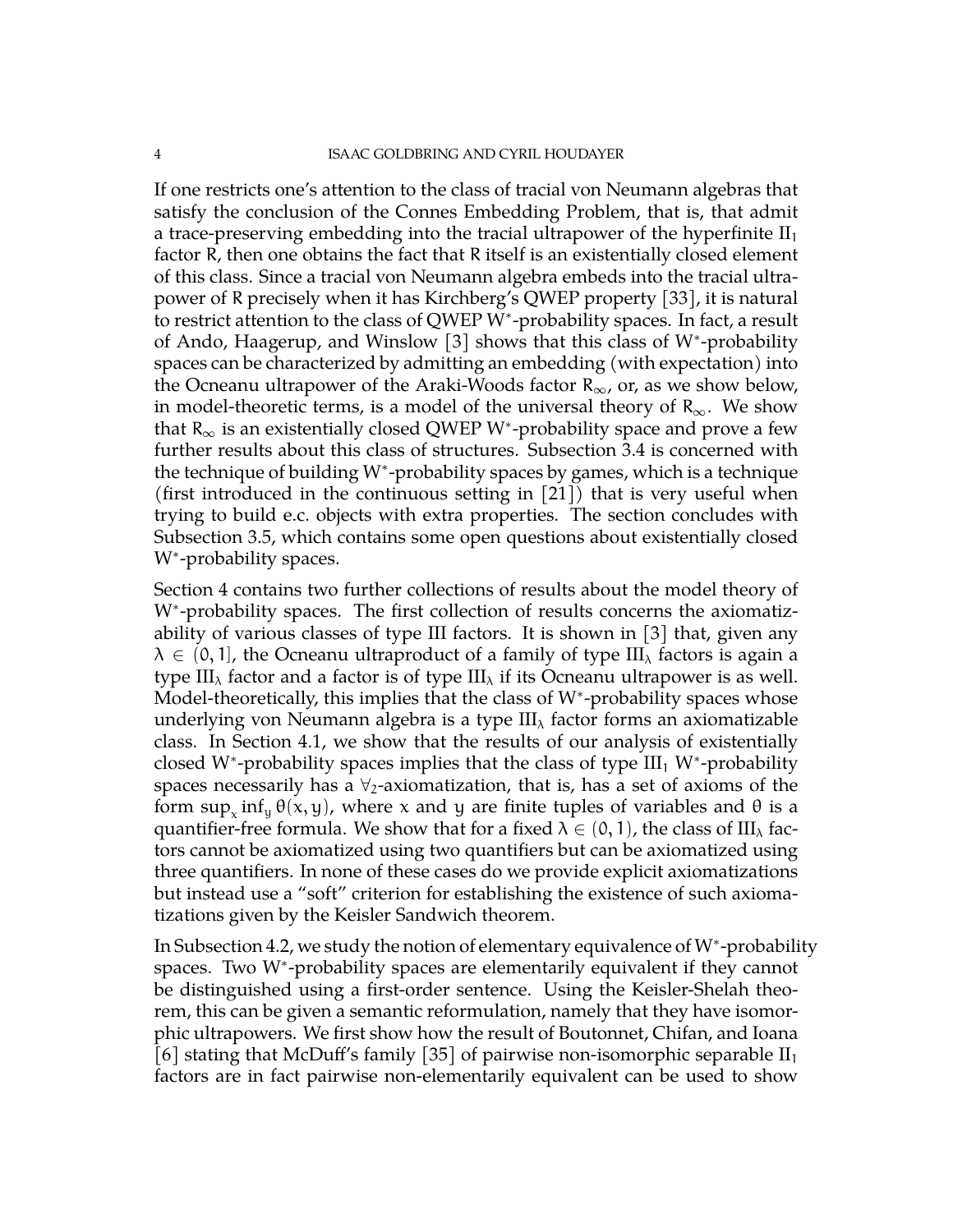that there exist continuum many non-elementarily equivalent separable type III<sub>λ</sub> W<sup>\*</sup>-probability spaces for any  $\lambda \in (0,1)$ . We are currently unable to extend this result to include  $\lambda = 1$  but are able to identify at least three non-elementarily equivalent separable type  $III_1$  W<sup>\*</sup>-probability spaces. In order to accomplish this, we show that the class of *non-full*  $III_{\lambda}$  factors (for fixed  $\lambda \in (0,1]$ ) is an axiomatizable class, generalizing the theorem of Farah, Hart, and Sherman [\[18\]](#page-35-0) that the class of type  $II_1$  factors with property Gamma is axiomatizable. This subsection includes a number of interesting open questions about the study of elementary equivalence of W<sup>∗</sup> -probability spaces.

There are two appendices in this paper. The first appendix contains results about embedding AFD W<sup>∗</sup> -probability spaces into ultraproducts that are needed in various portions of the paper; most of the results in this appendix are unpublished results of Ando and the second author. The second appendix concerns Keisler's Sandwich Theorem, which is the main model-theoretic tool needed in our axiomatization results appearing in Subsection 4.1. Since the continuous logic version of this result has never appeared, we include a complete proof of the result here. Moreover, we present the result using ultrapowers rather than arbitrary elementary extensions in the interest of the operator-algebraic audience.

We have made every attempt to keep the model-theoretic prerequisites for this paper to a minimum and try to use "semantic" definitions and proofs whenever possible. That being said, on a few occasions, we need to refer to basic modeltheoretic terminology, such as elementary equivalence, elementary embedding, or first-order formula. A short introduction aimed towards operator algebraists (albeit in the language of tracial von Neumann algebras) can be found in Subsections 2.1 and 2.3 of [\[4\]](#page-34-3).

## 2. Preliminaries

<span id="page-4-1"></span><span id="page-4-0"></span>2.1. **Basic facts about W\*-probability spaces.** For every von Neumann algebra M, we denote by  $\|\cdot\|_{\infty}$  its uniform norm, by M<sub>\*</sub> its predual, by  $\mathfrak{X}(M)$  its center, by  $\mathfrak{S}_{\text{fn}}(M)$  the set of faithful normal states on M, by  $\mathfrak{U}(M)$  its unitary group, by Ball $(M)$  its unit ball with respect to the uniform norm, by  $Aut(M)$  its automorphism group and by  $(M, L^2(M), J, L^2(M)^+)$  its standard form (see [\[25\]](#page-35-9)). Under the identification  $M = (M_*)^*$ , the ultraweak topology on M coincides with the weak-∗ topology on (M∗) ∗ . A linear map <sup>Φ</sup> : <sup>M</sup> <sup>→</sup> <sup>N</sup> is said to be *normal* if it is ultraweakly continuous.

A W<sup>\*</sup>-*probability space* is a pair (M, φ) that consists of a σ-finite von Neumann algebra M endowed with a faithful normal state  $\varphi \in \mathfrak{S}_{\text{fn}}(M)$ . For every  $x \in M$ , write  $\|x\|_{\varphi} = \varphi(x^*x)^{1/2}$  (resp.  $\|x\|_{\varphi}^{\sharp} = \varphi(x^*x)^{1/2} + \varphi(xx^*)^{1/2}$ ). On uniformly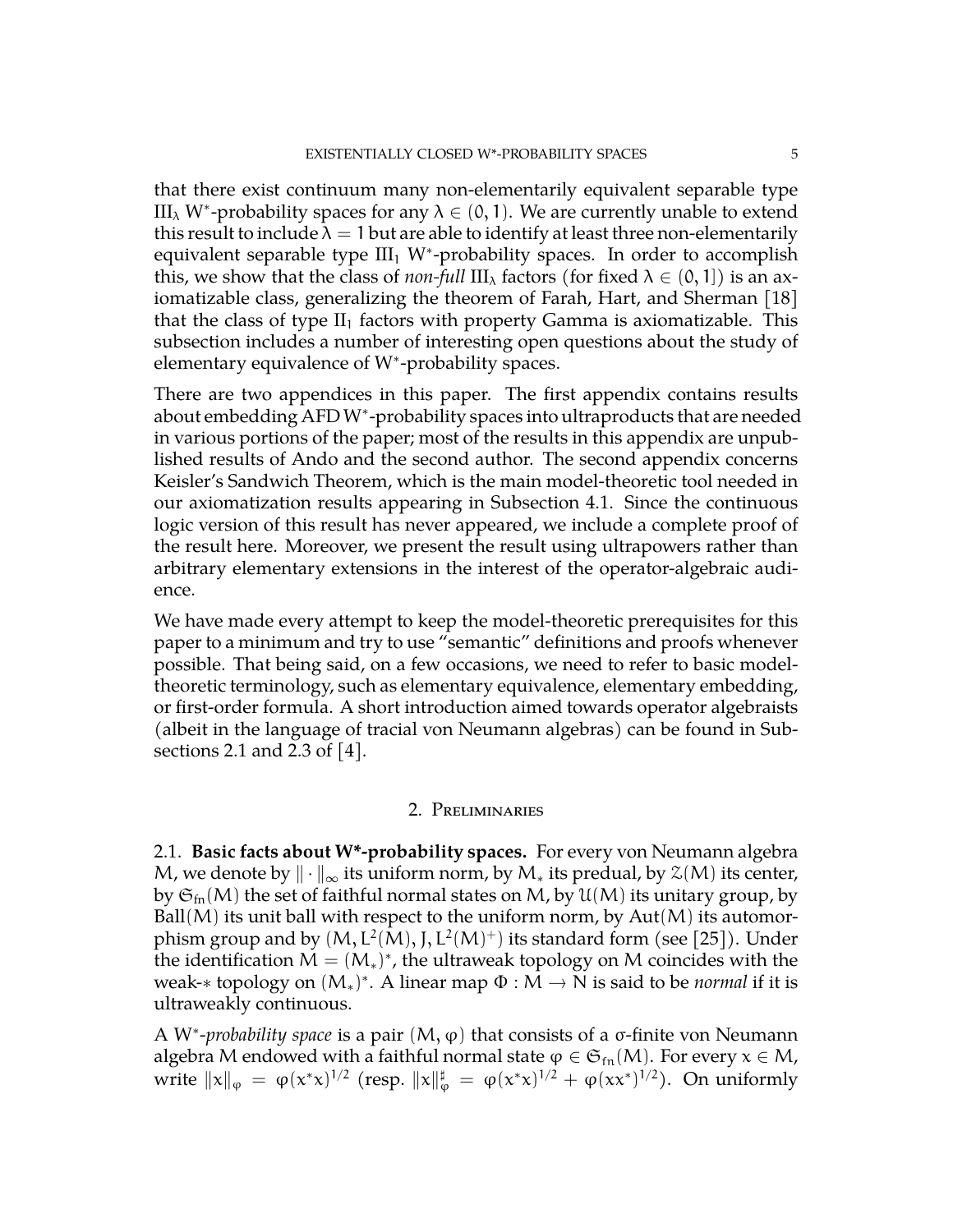bounded sets, the topology induced by the norm  $\|\cdot\|_\varphi$  (resp.  $\|\cdot\|_\varphi^\sharp$ ) coincides the strong (resp. \*-strong) operator topology. We denote by  $\sigma^{\varphi}$  the modular automorphism group associated with the state ϕ. By definition, the *centralizer*  $M<sub>φ</sub>$  of the state  $φ$  is the fixed point algebra of  $(M, σ<sup>φ</sup>)$ . The *continuous core* of M with respect to  $\varphi$  is the crossed product von Neumann algebra  $c_{\varphi}(M) =$  $M \rtimes_{\sigma^\varphi} \mathbb{R}$ . The natural inclusion  $\pi_\varphi : M \to c_\varphi(M)$  and the strongly continuous unitary representation  $\lambda_{\varphi} : \mathbb{R} \to c_{\varphi}(M)$  satisfy the covariance relation

 $\lambda_{\varphi}(t)\pi_{\varphi}(x)\lambda_{\varphi}(t)^{*} = \pi_{\varphi}(\sigma_{t}^{\varphi}(x)) \text{ for all } x \in \mathbb{M} \text{ and all } t \in \mathbb{R}.$ 

Set  $L_{\varphi}(\mathbb{R}) = \lambda_{\varphi}(\mathbb{R})'' \subset c_{\varphi}(M)$ . There is a unique faithful normal conditional expectation  $E_{L_{\varphi}(\mathbb{R})}: c_{\varphi}(M) \to L_{\varphi}(\mathbb{R})$  satisfying  $E_{L_{\varphi}(\mathbb{R})}(\pi_{\varphi}(x)\lambda_{\varphi}(t)) = \varphi(x)\lambda_{\varphi}(t)$ .<br>The faithful narrow large is it a result defined less factor of some solution on The faithful normal semifinite weight defined by  $f \mapsto \int_{\mathbb{R}} exp(-s)f(s) ds$  on L<sup>∞</sup>( $\mathbb{R}$ ) gives rise to a faithful normal semifinite weight  $\tilde{T}_{\varphi}$  on L<sub>φ</sub>( $\mathbb{R}$ ) *via* the Fourier transform. The formula  $\text{Tr}_{\varphi} = \text{Tr}_{\varphi} \circ \text{E}_{L_{\varphi}(\mathbb{R})}$  extends it to a faithful normal semifinite trace on c<sub>o</sub>(M). Define the *dual action*  $\theta^\phi : \mathbb{R} \curvearrowright \mathsf{c}_\phi(\mathsf{M})$  by the formula

$$
\theta_s^\phi(\pi_\phi(x)\lambda_\phi(t))=exp(-ist)\,\pi_\phi(x)\lambda_\phi(t)\quad\text{ for all $x\in M$ and all $s,t\in\mathbb{R}$.}
$$

Then  $\theta_\varphi^{\varphi}$  :  $\mathbb{R} \curvearrowright c_{\varphi}(\mathbb{R})$  is a trace-scaling action in the sense that  $\text{Tr}_{\varphi} \circ \theta_s^{\varphi} =$  $\exp(-s)$  Tr<sub> $\varphi$ </sub> for every  $s \in \mathbb{R}$ .

Let  $\psi \in \mathfrak{S}_{fn}(M)$  be any other faithful normal state. By Connes' Radon–Nikodym cocycle theorem [\[7,](#page-34-8) Théorème 1.2.1] (see also [\[40,](#page-35-10) Theorem VIII.3.3]), there is a \*-strongly continuous map  $u : \mathbb{R} \to \mathcal{U}(M) : t \mapsto u_t$  such that

- (1)  $u_{s+t} = u_s \sigma_s^{\varphi}(u_t)$  for all  $s, t \in \mathbb{R}$ ,
- (2)  $σ_t^{\psi}$  $\mathcal{L}_{\mathfrak{t}}^{\psi}(\mathsf{x}) = \mathfrak{u}_{\mathfrak{t}} \sigma_{\mathfrak{t}}^{\varphi}(\mathsf{x}) \mathfrak{u}_{\mathfrak{t}}^{*}$  for all  $\mathfrak{t} \in \mathbb{R}$  and all  $\mathsf{x} \in \mathsf{M}$ .

Item (1) says that  $u : \mathbb{R} \to \mathcal{U}(M)$  is a 1-cocycle for  $\sigma^{\varphi}$  while Item (2) says that  $\sigma^{\varphi}$ <br>and  $\sigma^{\psi}$  are askemalazary. Then the view surface  $\Pi$  and  $(M)$  is  $\sigma(M)$ . and  $\sigma^{\psi}$  are cohomologous. Then the ∗-isomorphism  $\Pi_{\varphi,\psi}: c_{\varphi}(M) \to c_{\psi}(M):$ <br> $\pi_{\psi}(\psi) \to \pi_{\psi}(\psi)$  attacked  $\Pi_{\psi} = \pi_{\psi} \to 0^{\omega} \to 0^{\omega} \to \Pi$  $\pi_{\varphi}(x)u_t\lambda_{\varphi}(t) \mapsto \pi_{\psi}(x)\lambda_{\psi}(t)$  satisfies  $\Pi_{\varphi,\psi} \circ \pi_{\varphi} = \pi_{\psi}$ ,  $\Pi_{\varphi,\psi} \circ \theta^{\varphi} = \theta^{\psi} \circ \Pi_{\varphi,\psi}$ and  $Tr_{\psi} \circ \Pi_{\varphi,\psi} = Tr_{\varphi}$ . Note however that  $\Pi_{\varphi,\psi}$  does not map the subalgebra  $L_{\phi}(\mathbb{R}) \subset c_{\phi}(M)$  onto the subalgebra  $L_{\psi}(\mathbb{R}) \subset c_{\psi}(M)$ . It follows that the triple  $(c_{\varphi}(M), \theta^{\varphi}, \text{Tr}_{\varphi})$  does not depend on the choice of the faithful normal state  $\varphi \in$  $\mathfrak{S}_{\mathrm{fn}}(M)$  and we simply denote it by  $(c(M), \theta, Tr)$ .

Assume now that M is a factor. The restriction of  $\theta$  to the center  $\mathcal{Z}(c(M))$  is called the *flow of weights*. By factoriality of M, the flow of weights  $\theta : \mathbb{R} \sim$  $\mathcal{Z}(c(M))$  is ergodic.

- If  $\theta : \mathbb{R} \curvearrowright \mathbb{Z}(\mathsf{c}(M))$  corresponds to the translation action  $\mathbb{R} \curvearrowright \mathbb{R}$ , then M is semifinite, that is, M is of type I or II.
- If  $\theta : \mathbb{R} \curvearrowright \mathcal{Z}(c(M))$  is periodic with period  $T > 0$ , then letting  $\lambda =$  $exp(-T)$ , we say that M is of type III<sub> $\lambda$ </sub>.
- If  $\theta$  :  $\mathbb{R} \curvearrowright \mathcal{Z}(c(M))$  has no period, then we say that M is of type III<sub>0</sub>.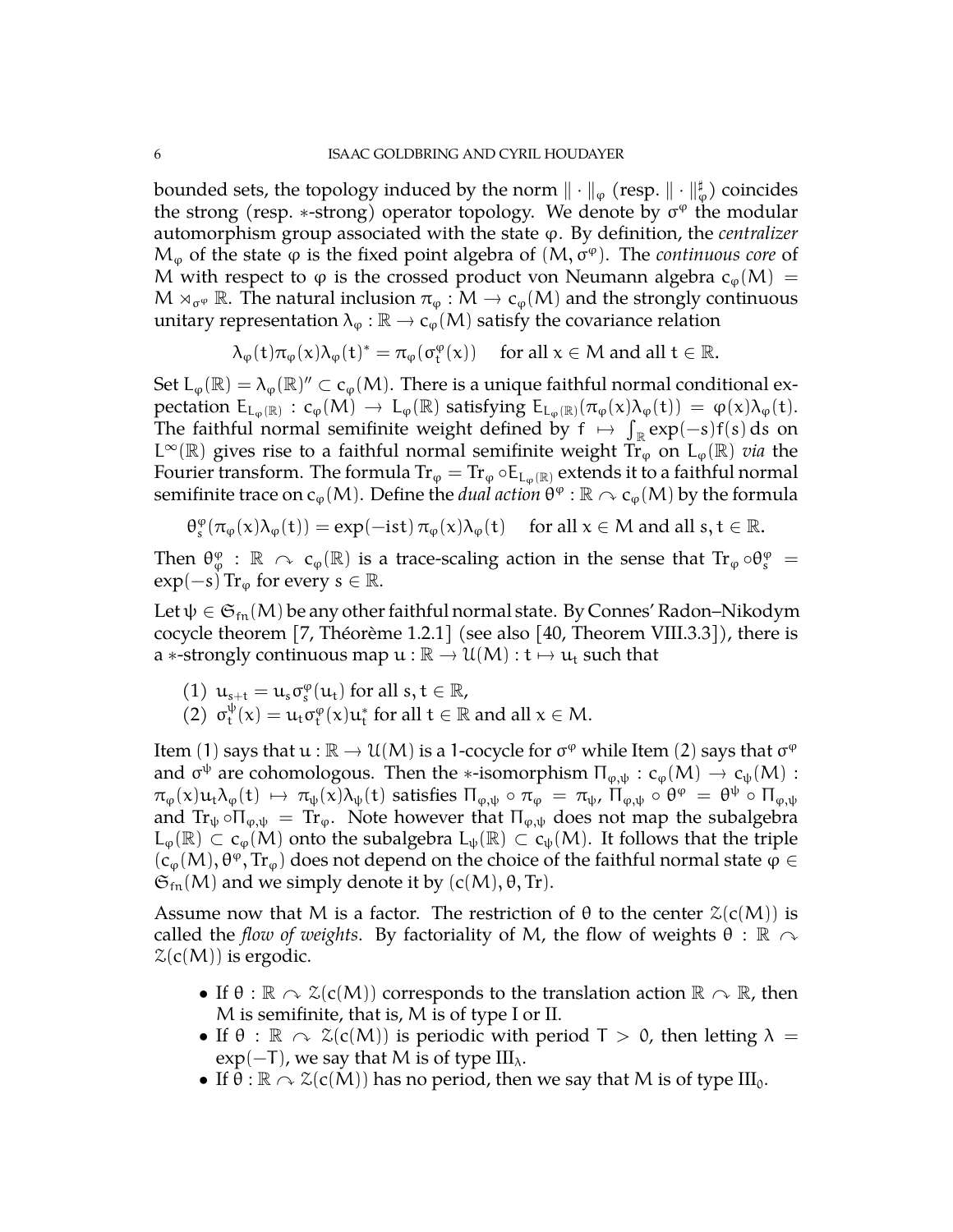• If  $\theta$ :  $\mathbb{R} \cap \mathcal{Z}(c(M))$  is trivial, that is,  $\mathcal{Z}(c(M)) = \mathbb{C}1$ , then we say that M is of type  $III_1$ .

Next, we define Connes' S-invariant  $S(M)$  as the intersection

$$
S(M)=\bigcap_{\phi\in\mathfrak{S}_{fn}(M)}\sigma(\Delta_{\phi})
$$

where  $\sigma(\Delta_{\varphi})$  is the spectrum of the modular operator  $\Delta_{\varphi}$  associated with the faithful normal state  $\varphi \in \mathfrak{S}_{fn}(M)$ . Then  $S(M) \setminus \{0\}$  is a closed multiplicative subgroup of  $\mathbb{R}_+^*$  that completely determines the type of M. When M is a type III factor, we have that:

- M is of type III<sub>0</sub> if and only if  $S(M) = \{0, 1\}$ ;
- M is of type III<sub> $\lambda$ </sub> if and only if  $S(M) = \{0\} \cup \lambda^{\mathbb{Z}}$ , for  $\lambda \in (0, 1)$ ;
- M is of type III<sub>1</sub> if and only if  $S(M) = [0, +\infty)$ .

We also define Connes' T-invariant  $T(M)$  as the set of all  $t \in \mathbb{R}$  for which  $\sigma_t^{\varphi}$ is an inner automorphism. By Connes' Radon–Nikodym cocycle theorem, the above definition does not depend on the choice of the faithful normal state  $\varphi \in \mathfrak{S}_{\text{fn}}(M)$ . Note that  $T(M)$  is a subgroup of R. In case M is not of type  $III_0$ , then T(M) is a closed subgroup of R that completely determines the type of M. Indeed, we have that:

- M is semifinite if and only if  $T(M) = \mathbb{R}$ ;
- M is of type III<sub> $\lambda$ </sub> if and only if  $T(M) = \log(\lambda) \mathbb{Z}$ , for  $\lambda \in (0,1)$ ;
- M is of type III<sub>1</sub> if and only if  $T(M) = \{0\}.$

We refer to [\[7,](#page-34-8) [40\]](#page-35-10) for further details regarding the structure of type III factors.

Throughout this paper, for  $\lambda \in (0,1)$ ,  $(R_\lambda, \varphi_\lambda)$  denotes the Powers factor of type  $\text{III}_{\lambda}$  endowed with its (unique)  $\frac{2\pi}{|\log(\lambda)|}$ -periodic faithful normal state. By definition, we have

$$
(R_\lambda,\phi_\lambda)\cong (M_2(\mathbb{C}),\omega_\lambda)^{\otimes \mathbb{N}}
$$

where  $\omega_{\lambda}: M_2(\mathbb{C}) \to \mathbb{C}$  is defined by

$$
\omega_{\lambda}\left(\begin{pmatrix} x_{11} & x_{12} \\ x_{21} & x_{22} \end{pmatrix}\right) = \frac{\lambda}{1+\lambda}x_{11} + \frac{1}{1+\lambda}x_{22}.
$$

By Connes' result [\[11\]](#page-34-9) (see also [\[41,](#page-36-0) Theorem XVIII.1.1]),  $R_{\lambda_i}$  is the unique AFD factor of type  $\text{III}_{\lambda_1}$ . We also let  $R_{\infty}$  denote the Araki-Woods factor. Combining Connes' result [\[12\]](#page-34-10) and Haagerup's result [\[26\]](#page-35-11) (see also [\[41,](#page-36-0) Theorem XVIII.4.16]),  $R_{\infty}$  is the unique AFD factor of type III<sub>1</sub> and moreover we have  $R_{\infty} \cong R_{\lambda_1} \otimes R_{\lambda_2}$  whenever  $\log(\lambda_1)/\log(\lambda_2)$  is irrational.

We next clarify what we mean by an inclusion of W<sup>∗</sup> -probability spaces.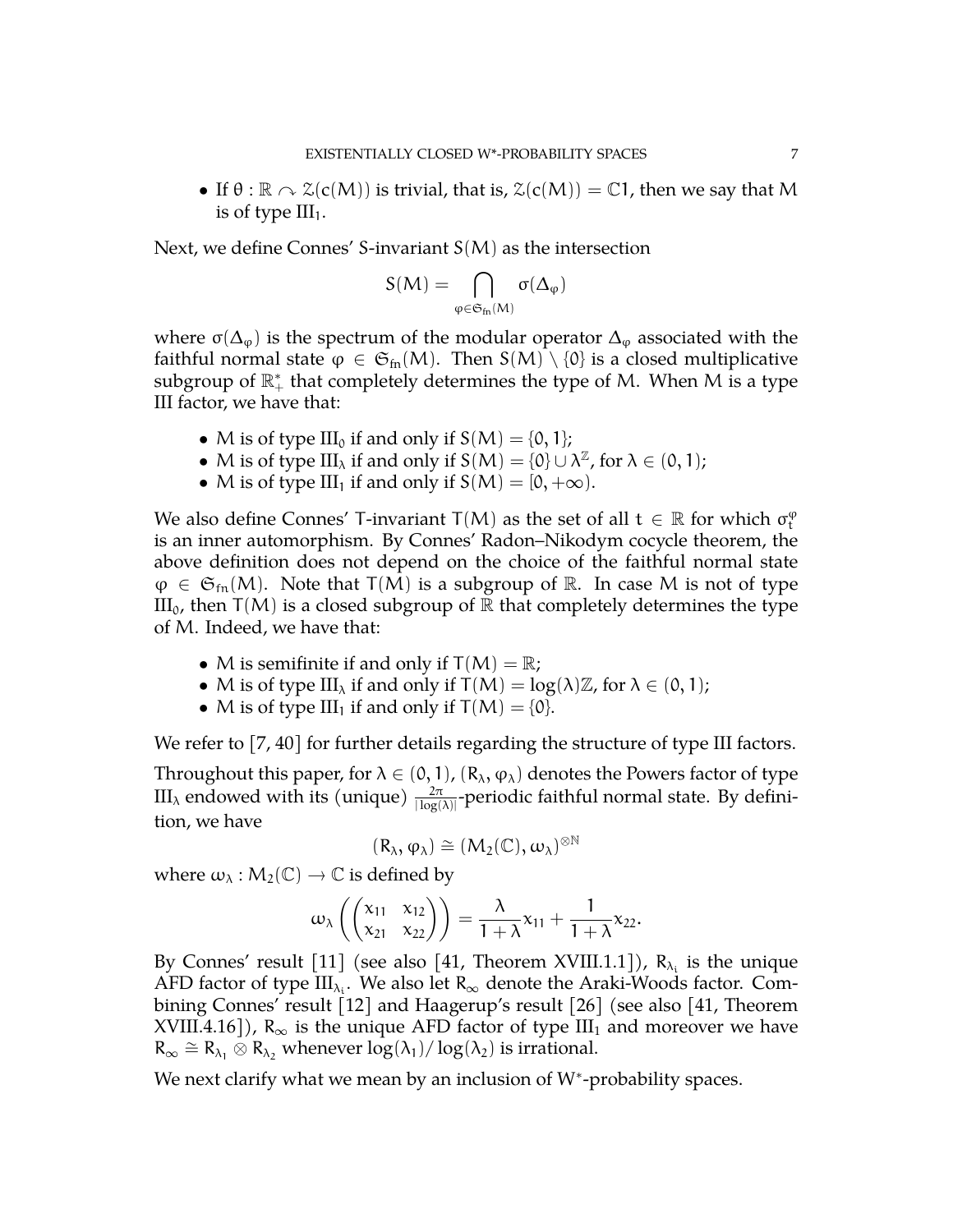**Definition 2.1.** For W<sup>\*</sup>-probability spaces  $(M, \varphi)$  and  $(N, \psi)$ , we say that  $(M, \varphi)$ *embeds into*  $(N, \psi)$ , denoted  $(M, \varphi) \hookrightarrow (N, \psi)$ , if there exist a unital normal  $*$ embedding  $\iota : M \to N$  such that  $\psi \circ \iota = \varphi$  and a faithful normal conditional expectation  $E: N \to \iota(M)$  such that  $\varphi \circ \iota^{-1} \circ E = \psi$ .

In what follows, we identify M with  $\iota(M)$ , regard  $M \subseteq N$  as a von Neumann subalgebra, and assume that  $\iota : M \to N$  is simply given by  $\iota(x) := x$ . In that case, we say that  $(M, \varphi) \subseteq (N, \psi)$  is an *inclusion* of W<sup>\*</sup>-probability spaces. By [\[40,](#page-35-10) Theorem IX.4.2], the following assertions are equivalent:

- (1)  $(M, \varphi) \subseteq (N, \psi)$ .
- (2) The modular automorphism group  $\sigma^{\psi}$  leaves the subalgebra  $M \subseteq N$ globally invariant,  $\psi|_M = \varphi$ , and  $\sigma^{\varphi} = \sigma^{\psi}|_M$ .

In that case,  $E : N \to M$  is the unique faithful normal conditional expectation such that  $\varphi \circ E = \psi$ . Moreover, we have

$$
M_{\varphi} = \{x \in M \mid \forall t \in \mathbb{R}, \sigma_t^{\varphi}(x) = x\}
$$
  
=  $\{x \in M \mid \forall t \in \mathbb{R}, \sigma_t^{\psi}(x) = x\}$  (since  $\sigma^{\varphi} = \sigma^{\psi}|_M$ )  
 $\subseteq N_{\psi}$ .

<span id="page-7-0"></span>2.2. **Ocneanu ultraproducts of W\*-probability spaces.** Let I be any nonempty directed set and U any nonprincipal ultrafilter on I. Let  $(M_i, \phi_i)_{i\in I}$  be any family of W<sup>∗</sup> -probability spaces. Following [\[1\]](#page-34-11), define

$$
\begin{aligned} \ell^\infty(I,M_i)&=\left\{ (x_i)_i\in \prod_{i\in I}M_i\mid \sup_{i\in I}\|x_i\|_\infty<+\infty \right\}\\ \mathfrak{I}_\mathfrak{U}&=\left\{ (x_i)_i\in \ell^\infty(I,M_i)\mid \lim_{i\to\mathfrak{U}}\|x_i\|_{\phi_i}^\sharp=0 \right\}\\ \mathfrak{M}^\mathfrak{U}&=\left\{ (x_i)_i\in \ell^\infty(I,M_i)\mid (x_i)_i\,\mathfrak{I}_\mathfrak{U}\subset \mathfrak{I}_\mathfrak{U} \quad \text{and} \quad \mathfrak{I}_\mathfrak{U}\left(x_i\right)_i\subset \mathfrak{I}_\mathfrak{U} \right\}. \end{aligned}
$$

Observe that  $\mathfrak I_{\mathfrak U}\subseteq \mathfrak M^{\mathfrak U}.$  The *multiplier algebra*  $\mathfrak M^{\mathfrak U}$  is a C\*-algebra and  $\mathfrak I_{\mathfrak U}\subset \mathfrak M^{\mathfrak U}$  is a norm closed two-sided ideal. Following [\[36,](#page-35-12) §5.1], we define the *ultraproduct von Neumann algebra* by  $\prod_u (M_i, \phi_i) := (M_i, \phi_i)^{\mathfrak{U}} := \mathfrak{M}^{\mathfrak{U}}/\mathfrak{I}_{\mathfrak{U}}.$  We note that the proof given in [\[36,](#page-35-12) 5.1] for the case when  $I = N$  and  $\mathcal{U} \in \beta(\mathbb{N}) \setminus N$  applies *mutatis mutandis*. We denote the image of  $(x_i)_i \in M^{\mathcal{U}}$  in  $(M_i, \varphi_i)^{\mathcal{U}}$  by  $(x_i)^{\mathcal{U}}$ .

We now focus on the particular case when  $(M_i, \varphi_i) = (M, \varphi)$  for some fixed W\*-probability space  $(M, \phi)$ . In that case, we write  $(M, \phi)^{\mathfrak{U}} = (M^{\mathfrak{U}}, \phi^{\mathfrak{U}})$  for the ultraprower of  $(M, \varphi)$ . For every  $x \in M$ , the constant sequence  $(x)_i$  lies in the multiplier algebra  $\mathfrak{M}^{\mathfrak{U}}$ . We then identify M with  $(\mathsf{M} + \mathfrak{I}_{\mathfrak{U}})/\mathfrak{I}_{\mathfrak{U}}$  and regard  $M \subset \tilde{M}^{\mathfrak{U}}$  as a von Neumann subalgebra. The map  $E_{\mathfrak{U}} : M^{\mathfrak{U}} \to M$  given by  $E_u((x_i)^u) = \sigma$ -weak  $\lim_{i \to u} x_i$  is a faithful normal conditional expectation.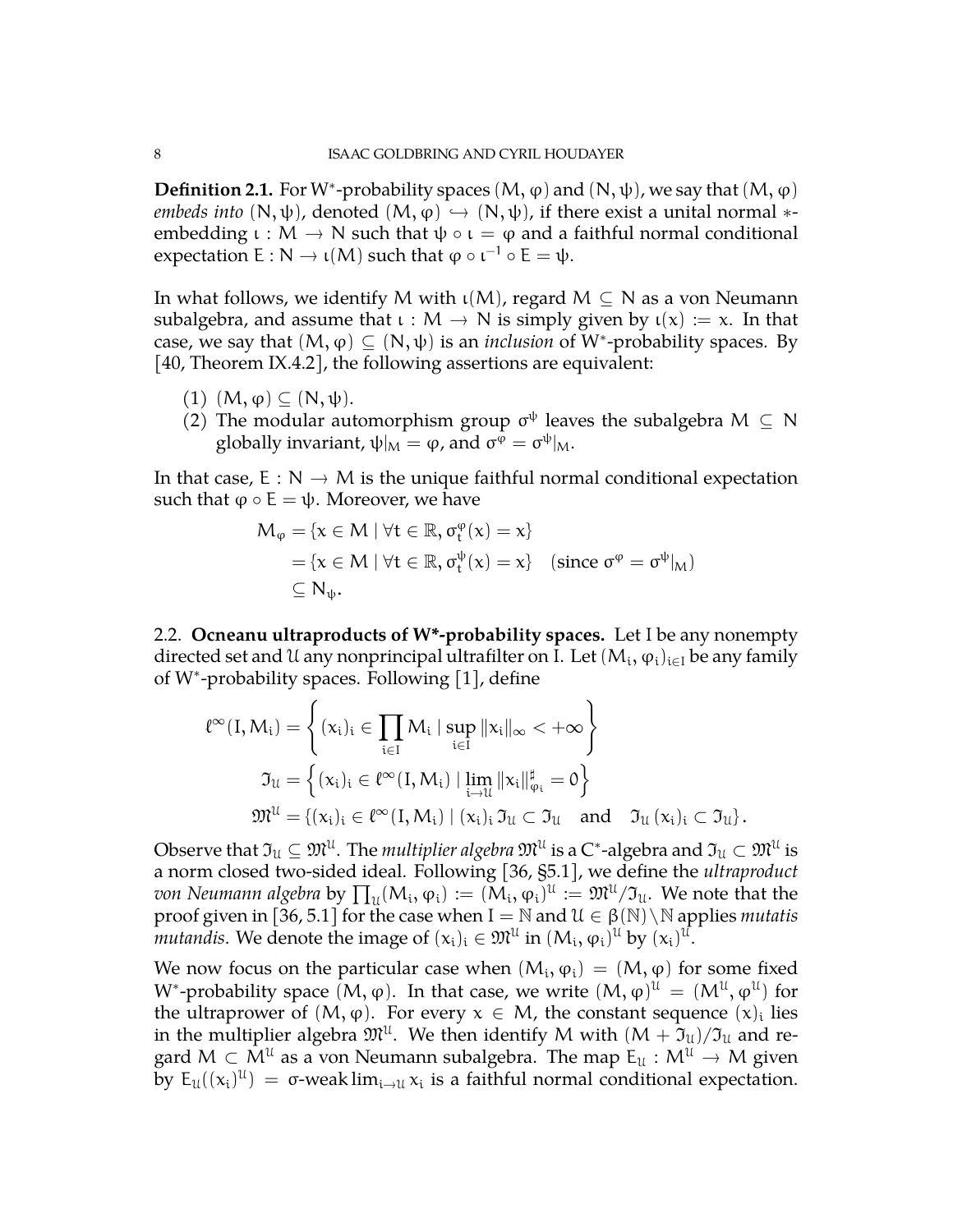Moreover, we have  $\phi\circ \mathsf{E}_\mathfrak{U}=\phi^\mathfrak{U}.$  Thus,  $(\mathsf{M},\phi)\subseteq (\mathsf{M},\phi)^\mathfrak{U}$  is an inclusion of W<sup>∗</sup> -probability spaces. Following [\[8,](#page-34-12) §2], set

$$
\mathfrak{M}_{\mathfrak{U}}=\left\{(\boldsymbol{x}_i)_i\in \ell^\infty(I,M)\mid \lim_{i\to\mathfrak{U}}\|\boldsymbol{x}_i\boldsymbol{\zeta}-\boldsymbol{\zeta}\boldsymbol{x}_i\|=0, \forall \boldsymbol{\zeta}\in L^2(M)\right\}.
$$

Define the *asymptotic centralizer* von Neumann algebra by  $M_u = \mathfrak{M}_u / \mathfrak{I}_u$ , which is a von Neumann subalgebra of M $^{\mathfrak{U}}$ . By [\[8,](#page-34-12) Proposition 2.8] (see also [\[1,](#page-34-11) Proposition 4.35]), we have  $\mathsf{M}_{\mathfrak{U}}=(\mathsf{M}'\cap \mathsf{M}^{\mathfrak{U}})_{\psi^{\mathfrak{U}}}$  for every faithful normal state  $\psi\in$  $\mathfrak{S}_{\text{fn}}(M)$ .

Now let  $(Q, \psi) \subseteq (M, \varphi)$  be any inclusion of W<sup>\*</sup>-probability spaces and denote by E :  $M \rightarrow Q$  the unique faithful normal conditional expectation such that  $\psi \circ E = \varphi$ . We have  $\ell^{\infty}(I, Q) \subset \ell^{\infty}(I, M)$ ,  $\mathfrak{I}_{\mathfrak{U}}(Q) \subseteq \mathfrak{I}_{\mathfrak{U}}(M)$  and  $\mathfrak{M}^{\mathfrak{U}}(Q) \subseteq$  $\mathfrak M^{\mathfrak U}(M).$  We then identify  $Q^{\mathfrak U}=\mathfrak M^{\mathfrak U}(Q)/\mathfrak I_{\mathfrak U}(Q)$  with  $(\mathfrak M^{\mathfrak U}(Q)+\mathfrak I_{\mathfrak U}(M))/\mathfrak I_{\mathfrak U}(M)$ and regard  $Q^{\mathfrak{U}} \subset M^{\mathfrak{U}}$  as a von Neumann subalgebra. Observe that the norm  $\|\cdot\|_{\psi^u}$  on  $Q^u$  is the restriction of the norm  $\|\cdot\|_{\varphi^u}$  to  $Q^u$ . Observe moreover that  $(E(x_i))_i \in \mathfrak{I}_U(Q)$  for all  $(x_i)_i \in \mathfrak{I}_U(M)$  and  $(E(x_i))_i \in \mathfrak{M}^U(Q)$  for all  $(x_i)_i \in$  $\mathfrak{M}^{\mathfrak{U}}(\mathsf{M})$ . Therefore, the mapping  $\mathsf{E}^{\mathfrak{U}}:\mathsf{M}^{\mathfrak{U}}\to\mathsf{Q}^{\mathfrak{U}}$  given by  $\mathsf{E}^{\mathfrak{U}}((x_i)^{\mathfrak{U}}) = (\mathsf{E}(x_i))^{\mathfrak{U}}$  is a well-defined conditional expectation satisfying  $\psi^{\mathfrak{U}}\circ \mathsf{E}^{\mathfrak{U}}=\varphi^{\mathfrak{U}}.$  Thus,  $(Q,\psi)^{\mathfrak{U}}\subseteq$ (M,  $\varphi$ )<sup>*ll*</sup> is an inclusion of W<sup>\*</sup>-probability spaces.

<span id="page-8-0"></span>2.3. **Automorphism group, fullness and w-spectral gap.** Let M be any σ-finite von Neumann algebra. Recall that for every  $\varphi \in (M_*)^+$ , there is a unique vector  $\xi_{\varphi} \in L^2(M)^+$  such that  $\varphi(x) = \langle x \xi_{\varphi}, \xi_{\varphi} \rangle$  for all  $x \in M$ . The group Aut(M) of all automorphisms of M acts on  $M_*$  by  $\theta(\varphi) = \varphi \circ \theta^{-1}$  for all  $\theta \in Aut(M)$  and  $\varphi \in$ M∗. Following [\[8,](#page-34-12) [25\]](#page-35-9), the u-topology on Aut(M) is the topology of pointwise norm convergence on  $\mathsf{M}_{*}$ , meaning that a net  $(\theta_{\mathfrak{i}})_{\mathfrak{i}\in \mathfrak{l}}$  in  $\mathrm{Aut}(\mathsf{M})$  converges to the identity id<sub>M</sub> in the u-topology if and only if for all  $\varphi \in M_*$  we have  $\|\theta_i(\varphi) \|\varphi\| \to 0$  as  $i \to \infty$ . This turns Aut(M) into a complete topological group. When M<sup>∗</sup> is separable, Aut(M) is Polish. Since the standard form of M is unique, the group Aut(M) also acts naturally on  $L^2(M)$  and we have  $\theta(\xi_{\varphi}) = \xi_{\theta(\varphi)}$  for every  $\varphi \in M_*^+$ . It follows that the u-topology coincides with the topology of pointwise norm convergence on  $L^2(M)$ .

We introduce the following terminology:

**Definition 2.2.** We say that  $\theta \in \text{Aut}(M)$  is

- *approximately inner* if there exists a net  $(u_i)_{i \in I}$  in  $\mathcal{U}(M)$  such that  $Ad(u_i) \rightarrow 0$  in the u tenelogy. θ in the u-topology.
- *weakly inner* in the sense of [\[34\]](#page-35-13) if the automorphism  $\theta \odot id$  of  $M \odot M^{\rm op}$ extends to an automorphism of the C\*-algebra  $\overline{C_{\lambda \cdot \rho}^*(\mathcal{M})}$  generated by the standard representation  $\lambda \cdot \rho : M \odot M^{\rm op} \rightarrow B(L^2(M)).$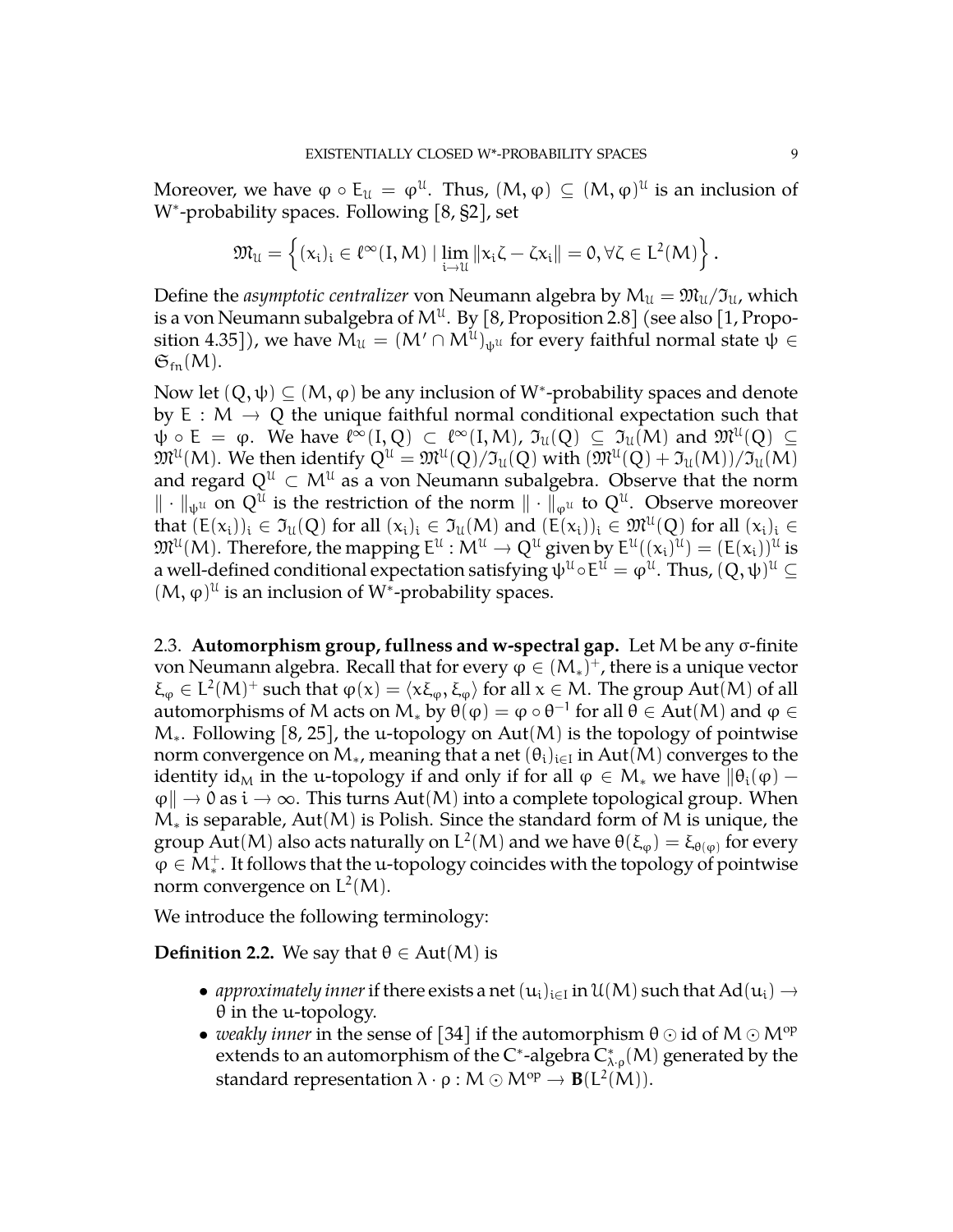Any approximately inner automorphism is weakly inner (see [\[2,](#page-34-13) Theorem 4.1]) but the converse is not true (see [\[34\]](#page-35-13)).

We say that a  $\sigma$ -finite factor M is *full* if whenever  $(u_i)_{i\in I}$  is a net in  $\mathfrak{U}(Q)$  such that  $Ad(u_i) \rightarrow id_M$  in the u-topology, there exists a bounded net  $(\lambda_i)_{i \in I}$  in  $\mathbb C$ <br>such that  $u_i \rightarrow 1$ ,  $\lambda_i$  strengths  $M$  is tracial.  $M$  is full if and split if  $M$ such that  $u_i - \lambda_i$ 1  $\rightarrow$  0  $*$ -strongly. When M is tracial, M is full if and only if M does not have property Gamma of Murray and von Neumann. It is known that a full factor is never of type  $III_0$  (see [\[8,](#page-34-12) Theorem 2.12]). By [\[30,](#page-35-14) Corollary 3.7], if M is a full factor, then for any nonprincipal ultrafilter U on any directed set I, we have  $M' \cap M^{\mathfrak{U}} = \mathbb{C}1$ . It follows from the classification of amenable factors [\[11,](#page-34-9) [12,](#page-34-10) [26\]](#page-35-11) that any factor that is amenable and full is necessarily of type I.

We say that an inclusion of von Neumann algebras Q ⊂ M is *with expectation* if there exists a faithful normal conditional expectation  $E : M \to Q$ . Moreover, we say that Q has *w-spectral gap* in M if, for any nonprincipal ultrafilter U on any set I, we have  $Q' \cap M^{\mathfrak{U}} = (Q' \cap M)^{\mathfrak{U}}$ . By [\[30,](#page-35-14) Theorem 4.4], for any  $\sigma\text{-finite}$ full factor M and any σ-finite von Neumann algebra N, M has w-spectral gap in  $M \otimes N$ .

<span id="page-9-0"></span>2.4. **W\*-probability spaces as metric structures.** As mentioned in the introduction, Dabrowski [\[13\]](#page-34-4) introduced a first-order language for axiomatizing W<sup>∗</sup> probability spaces. In this language, the sorts are given by operator norm balls centered at the origin of various natural number radii. The metric on each ball is given by the norm  $\|\cdot\|_\varphi^*$ , a relative of the norm  $\|\cdot\|_\varphi^*$  used above, which has the advantage that the state is Lipschitz continuous on each sort. While one has the natural symbols for scalar multiplication, addition, and adjoint, multiplication is not uniformly continuous on each sort and thus Dabrowski uses "smeared" multiplication maps defined using modular theory. Finally, he includes function symbols for the modular automorphism group (for rational times to keep the language countable) as well as some auxiliary symbols needed to make the axiomatization work. In this language, it is possible to axiomatize a class of structures which, as a category, is equivalent to the category of W<sup>\*</sup>-probability spaces with inclusions as defined above and for which the model-theoretic ultraproduct corresponds to the Ocneanu ultraproduct.

While quite explicit, Dabrowski's language is very technical and cumbersome. An alternate axiomatization is given by Hart, Sinclair, and the first author in [\[24\]](#page-35-3). There, the sorts are given by vectors of operator norm at most N that are K*-bounded* (in a sense akin to that used in bimodule theory). On these sorts, the metric is induced by the norm  $\|\cdot\|_\phi^{\#}$  and then all symbols (including multiplication) are naturally uniformly continuous. A much simpler axiomatization in this language can be given which once again yields an equivalence of categories capturing the Ocneanu ultraproduct except that an inclusion of models of this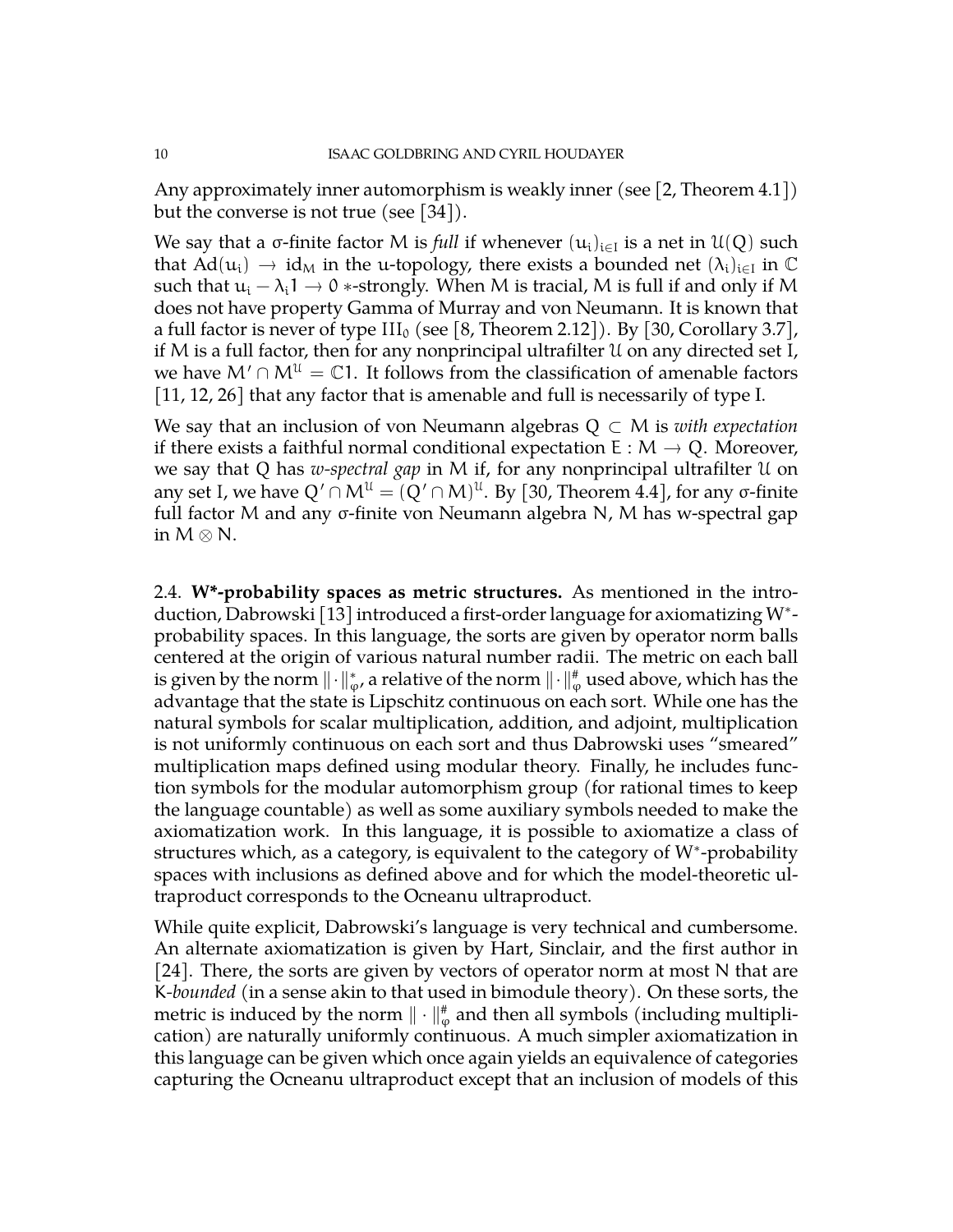theory only corresponds to a normal, state-preserving embedding of von Neumann algebras. In order to recover the correspondence with the above notion of inclusion of W<sup>∗</sup> -probability spaces, one must add the modular automorphism group to the language, which is a harmless move as the modular automorphism group is definable in this language, as shown in [\[24\]](#page-35-3). However, the definability of the automorphism group is given by an abstract argument using the Beth Definability Theorem and thus this axiomatization lacks the concrete flavor of Dabrowski's axiomatization.

In this paper, the specific first-order framework for studying W<sup>\*</sup>-probability spaces is not important and the reader can feel free to keep either of these two approaches in mind.

# 3. Existentially closed W<sup>∗</sup> -probability spaces

<span id="page-10-1"></span><span id="page-10-0"></span>3.1. **Relative existential closedness.** We begin this subsection by officially defining what it means for a W<sup>∗</sup> -probability space to be existentially closed in another:

**Definition 3.1.** If  $(M, \varphi) \subseteq (N, \psi)$ , we say that  $(M, \varphi)$  is *existentially closed* (e.c.) in  $(N, \psi)$  if and only if

$$
(M,\phi) \subseteq (N,\psi) \subseteq (M,\phi)^{\mathcal{U}}
$$

so that  $(M, \varphi) \subseteq (M, \varphi)^{\mathfrak{U}}$  is the diagonal inclusion.

The following flexibility result allows us to change states when dealing with relatively existentially closed W<sup>∗</sup> -probability spaces.

<span id="page-10-2"></span>**Proposition 3.2.** *Suppose that*  $(M, \varphi)$  *is e.c. in*  $(N, \psi)$ *. Then for any faithful normal state*  $\rho$  *on* M, we have that  $(M, \rho)$  *is e.c. in*  $(N, \rho \circ E)$ , where  $E : N \to M$  *is the unique faithful normal conditional expectation such that*  $\varphi \circ E = \psi$ *.* 

*Proof.* By assumption, we have  $(M, \varphi) \subseteq (N, \psi) \subseteq (M, \varphi)^{\mathfrak{U}}$  so that  $(M, \varphi) \subseteq$  $(M, \varphi)^{\mathcal{U}}$  is the diagonal inclusion. Denote by  $F : M^{\mathcal{U}} \to N$  the unique conditional connectation and the table  $F \to M^{\mathcal{U}} \to M$  since here expectation such that  $\psi \circ F = \varphi^{\mathfrak{U}}$ . Recall from above that  $E_{\mathfrak{U}} : \mathcal{M}^{\mathfrak{U}} \to \mathcal{M}$  given by  $E_u((x_i)^u) = w$ -lim<sub>u</sub>  $x_i$  is the canonical faithful normal conditional expectation. By definition, we have  $\phi \circ \mathsf{E}_\mathfrak{U} = \phi^\mathfrak{U}.$  Since  $\phi$  is faithful and since

$$
\phi\circ(E\circ F)=\psi\circ F=\phi^{\mathfrak{U}}=\phi\circ E_{\mathfrak{U}},
$$

by uniqueness of the conditional expectation, we have  $E \circ F = E_u$ .

Let now  $\rho$  be any faithful normal state on M. We then have  $(\rho \circ E) \circ F = \rho \circ E_u =$  $\rho^{u}$ . With respect to the same inclusions and the same conditional expectations E and F, we have  $(M,\rho)\subseteq (N,\rho\circ E)$  and  $(N,\rho\circ E){\subseteq}(M^{\mathcal U},(\rho\circ E)\circ F)=(M,\rho)^{\mathcal U}$  and so  $(M, \rho) \subseteq (N, \rho \circ E) \subseteq (M, \rho)^{\mathfrak{U}}$ . This shows that  $(M, \rho)$  is e.c. in  $(N, \rho \circ E)$ .  $\Box$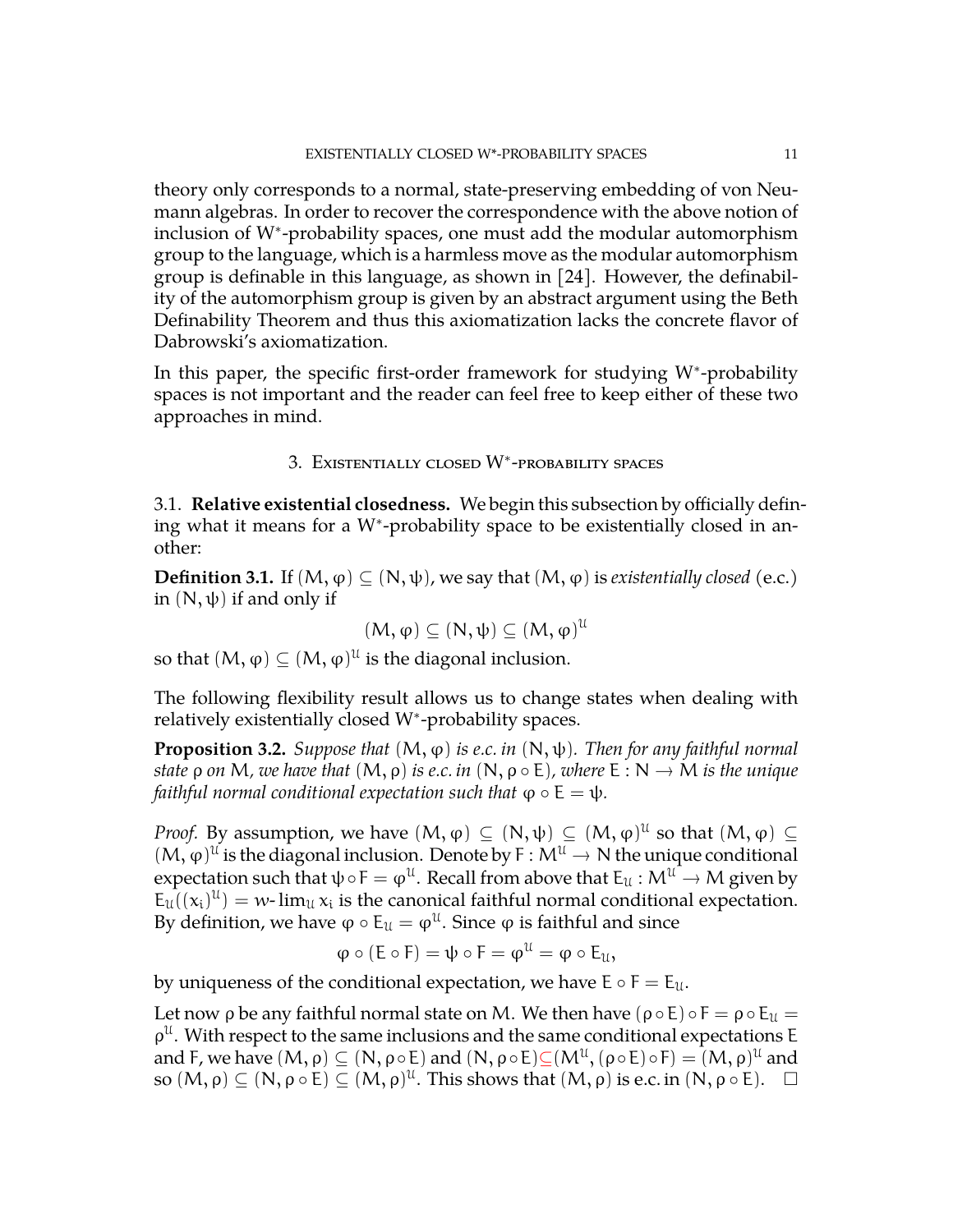<span id="page-11-0"></span>**Lemma 3.3.** *Suppose that*  $(M, \varphi)$  *is e.c. in*  $(N, \psi)$ *. Then:* 

- (1) *If* N *is a factor, then* M *is a factor.*
- (2)  $T(M) \subset T(N)$ .

*Proof.* By assumption, we have  $(M, \varphi) \subseteq (N, \psi) \subseteq (M, \varphi)^{\mathfrak{U}}$  where  $(M, \varphi) \subseteq$  $(M, \varphi)$ <sup>ll</sup> is the diagonal inclusion.

(1) Assume that N is factor. Since  $\mathcal{Z}(M) \subseteq \mathcal{Z}(N)$ , it follows that  $\mathcal{Z}(M) = \mathbb{C}1$  and so M is a factor.

(2) Let  $t \in T(M)$ . Then  $\sigma_t^{\varphi} \in Inn(M)$  and there exists  $u \in \mathcal{U}(M)$  such that  $\sigma_t^{\varphi} = Ad(u)$ . Since  $\sigma_t^{\psi} = \sigma_t^{\varphi^{u}}|_N$  and since  $\sigma_t^{\varphi^{u}} = Ad(u)$ , it follows that  $\sigma_t^{\psi} =$  $Ad(u) \in Inn(N)$ . Therefore,  $t \in T(N)$ .

The next key result gives a necessary condition for an e.c. inclusion of W<sup>\*</sup>probability spaces to be of type  $III_0$ .

<span id="page-11-1"></span>**Theorem 3.4.** *Suppose that*  $(M, \varphi)$  *is e.c. in*  $(N, \psi)$ *. If* M *is a type*  $III_0$  *factor and* N *is a factor, then* N *is a type*  $III_0$  *factor.* 

*Proof.* By assumption, we have  $(M, \varphi) \subseteq (N, \psi) \subseteq (M, \varphi)^{\mathcal{U}}$  where  $(M, \varphi) \subseteq$  $(M, \varphi)$ <sup>ll</sup> is the diagonal inclusion. Fix faithful normal conditional expectations E : N  $\rightarrow$  M and F :  $M^{\mathfrak{U}} \rightarrow N$  so that  $E \circ F : M^{\mathfrak{U}} \rightarrow M$  is the canonical faithful normal conditional expectation  $E_{\mathcal{U}} : M^{\mathcal{U}} \to M$ .

Since M is a type  $III_0$  factor, by [\[7,](#page-34-8) Lemme 5.3.2], there exists a lacunary faithful normal strictly semifinite weight  $\varphi_0$  with infinite multiplicity on M. For notational convenience, we will simply denote it by  $\varphi$ . Then the centralizer  $M_{\varphi}$  is a type  $II_{\infty}$  von Neumann algebra and there exists a unique faithful normal  $\varphi$ -preserving conditional expectation  $E_{\varphi}: M \to M_{\varphi}$ . By the proof of [\[7,](#page-34-8) Théorème 5.3.1], there exist  $0 < \lambda_0 < 1$  and a unitary  $u \in M(\sigma^{\varphi}, (-\infty, \log(\lambda_0))]$ such that  $uM_{\varphi}u^* = M_{\varphi}$  and M is generated by  $M_{\varphi}$  and  $u$ . For the definition of the spectral subspace  $M(\sigma^{\varphi}, (-\infty, \log(\lambda_0)])$ , we refer to [\[1,](#page-34-11) Subsection 2.2]. Moreover, we canonically have  $M = M_{\varphi} \rtimes_{\theta} \mathbb{Z}$  where  $\theta \in Aut(M_{\varphi})$  is given by θ = Ad(u)|<sub>Mφ</sub>. Also, M<sub>φ</sub> has a diffuse center and  $θ|_{\mathcal{Z}(M_{\phi})} \in Aut(\mathcal{Z}(M_{\phi}))$  is ergodic. Letting  $\tau = \varphi|_{M_{\varphi}}$ , we have  $\tau(\theta(x)) \leq \lambda_0 \tau(x)$  for every  $x \in (M_{\varphi})_+.$ 

For notational convenience, set  $\psi = \varphi \circ E$ . Following [\[1,](#page-34-11) Definition 4.25], we have  $\psi \circ \mathsf{F} = \phi \circ \mathsf{E} \circ \mathsf{F} = \phi \circ \mathsf{E}_\mathfrak{U} = \phi^\mathfrak{U}.$  Since  $\phi$  is lacunary, by [\[1,](#page-34-11) Proposition 4.27], the equality  $({\mathsf{M}}^{\mathfrak{U}})_{\varphi^{\mathfrak{U}}} = ({\mathsf{M}}_{\varphi})^{\mathfrak{U}}$  holds. Then [\[1,](#page-34-11) Proposition 6.23] shows that  ${\mathsf{M}}^{\mathfrak{U}}$ is generated by  $(M_\varphi)^\mathfrak{U}$  and  $\mathfrak{u}.$  Moreover, we canonically have  $M^{\bar{\mathfrak{U}}}=(M_\varphi)^\mathfrak{U}\rtimes_{\theta^\mathfrak{U}}\mathbb{Z}$ , where  $\theta^\mathfrak{U}\in \text{Aut}((\mathsf{M}_\varphi)^\mathfrak{U})$  is given by  $\theta^\mathfrak{U}=\text{Ad}(\mathfrak{u})|_{(\mathsf{M}_\varphi)^\mathfrak{U}}.$  Letting  $\tau^\mathfrak{U}=\phi^\mathfrak{U}|_{(\mathsf{M}_\varphi)^\mathfrak{U}}$ , we have  $\tau^{\mathfrak{U}}(\theta^{\mathfrak{U}}(\mathsf{x})) \leq \lambda_0 \tau^{\mathfrak{U}}(\mathsf{x})$  for every  $\mathsf{x} \in ((\mathsf{M}_{\varphi})^{\mathfrak{U}})_+.$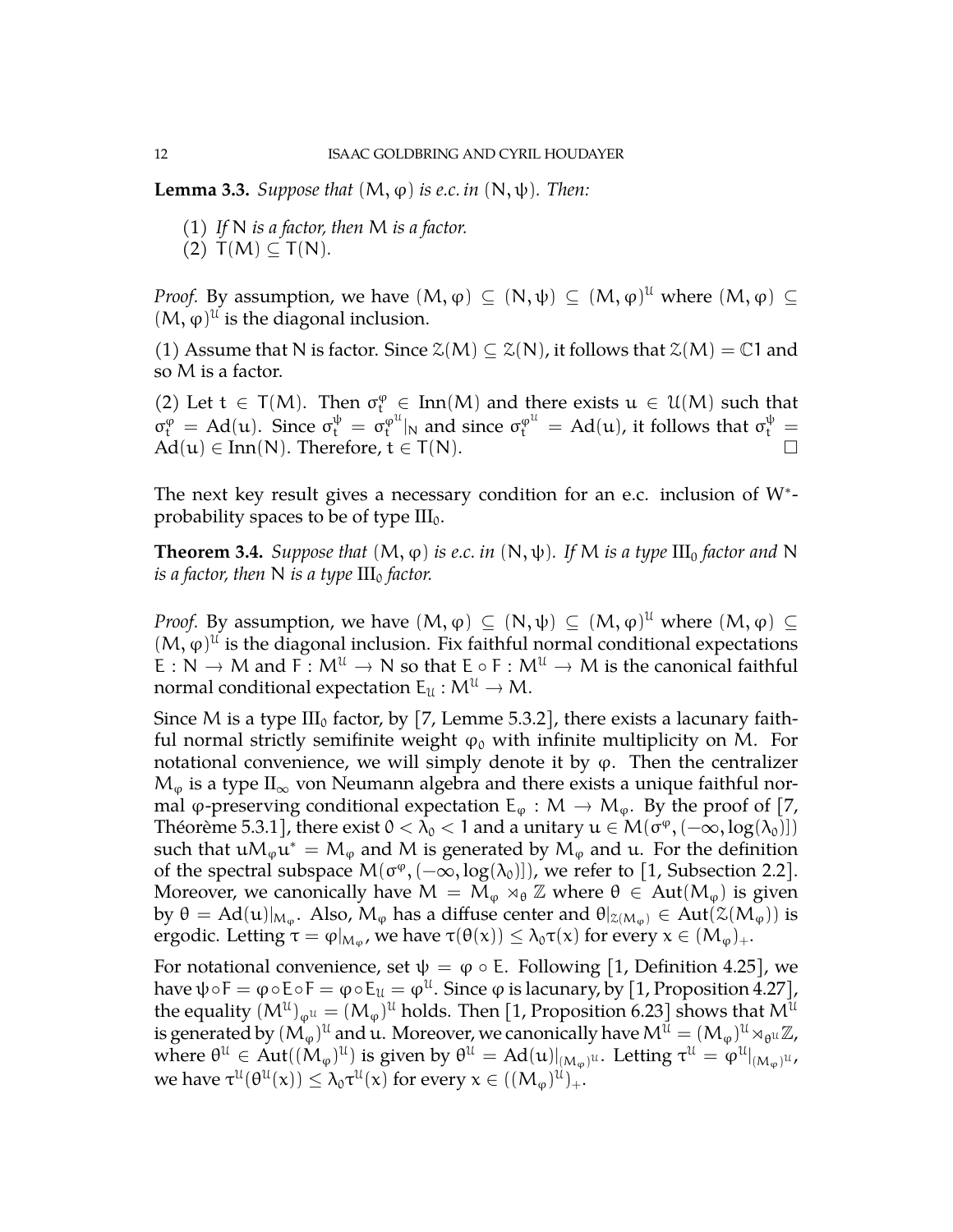We then write  $(M,\phi) \subseteq (N,\psi) \subseteq (M^{\mathfrak{U}},\phi^{\mathfrak{U}}).$  Note that  $N \subseteq M^{\mathfrak{U}}$  is globally invariant under  $\sigma^{\phi^{\mathfrak{U}}}$  and  $\sigma^{\psi}~=~\sigma^{\phi^{\mathfrak{U}}}|_N.$  This implies that  $\mathsf{M}_{\phi}~\subseteq~\mathsf{N}_{\psi}~\subseteq~(\mathsf{M}_{\phi})^{\mathfrak{U}}$ which further implies that the centralizer  $N_{\psi}$  is a type  $II_{\infty}$  von Neumann algebra with diffuse center. Observe that  $N_\psi = N \cap (M_\phi)^{\mathfrak{U}}$  and that  $\theta^{\mathfrak{U}}(N_\psi) = \mathfrak{u} N_\psi \mathfrak{u}^* = 0$ N<sub>ψ</sub>. Then  $N_{\psi} \subseteq (M_{\varphi})^{\mathfrak{U}}$  is a Z-globally invariant von Neumann subalgebra and we have  $N_{\psi} \rtimes_{\theta^{\mathfrak{U}}} \mathbb{Z} \subseteq N$ .

<span id="page-12-0"></span>**Claim 3.5.** The equality  $N = N_{\psi} \rtimes_{\theta^{\mathfrak{U}}} \mathbb{Z}$  holds.

Recall that  $M^{\mathcal{U}} = (M_{\varphi})^{\mathcal{U}} \rtimes_{\theta^{\mathcal{U}}} \mathbb{Z}$  and denote by  $E_{\varphi^{\mathcal{U}}} : M^{\mathcal{U}} \to (M_{\varphi})^{\mathcal{U}}$  the canonical faithful negroes all glumps can ditional expectation. We will show help you faithful normal  $\varphi^{\mathfrak{U}}$ -preserving conditional expectation. We will show below that  $E_{\varphi^{\mathfrak{U}}}(N) = N_{\psi}$ . Once this is proven, [\[39,](#page-35-15) Corollary 3.4] implies that

$$
N\subseteq \left\{x\in (M_{\phi})^{\mathfrak{U}}\rtimes_{\theta^{\mathfrak{U}}}\mathbb{Z}\mid \forall j\in\mathbb{Z}, E_{\phi^{\mathfrak{U}}}(xu^{-j})\in N_{\psi}\right\}=N_{\psi}\rtimes_{\theta^{\mathfrak{U}}}\mathbb{Z}
$$

and thus  $N = N_{\psi} \rtimes_{\theta^{\mathfrak{U}}} \mathbb{Z}$ .

First observe that  $N_{\psi} = E_{\varphi^u}(N_{\psi}) \subset E_{\varphi^u}(N)$ . Next, let  $x \in (M_{\varphi})^{\mathcal{U}} \rtimes_{\text{alg}} \mathbb{Z}$  be any element in the algebraic crossed product. Denote by  $\mathcal{F} \subset \mathbb{Z}$  the finite support of x. Since  $\mathcal{Z}(M_{\varphi}) = L^{\infty}(X, \nu)$  is diffuse and since the action  $\mathbb{Z} \curvearrowright \mathcal{Z}(M_{\varphi})$  is ergodic, it follows that the action  $\mathbb{Z} \curvearrowright (X, v)$  is essentially free. Then [\[39,](#page-35-15) Lemma 3.1] (whose proof works for arbitrary diffuse probability spaces) implies that there exists a finite partition of unity  $\sum_i p_i = 1$  with projections  $p_i \in \mathcal{Z}(M_\phi)$  such that  $p_i\theta^j(p_i)=0$  for all i and all  $j\in \mathcal{F}\setminus\{0\}.$  Then we have

$$
\begin{aligned}\n\sum_{i} p_i x p_i &= \sum_{i} \sum_{j \in \mathcal{F}} p_i E_{\varphi^{\mathcal{U}}}(x u^{-j}) u^j p_i \\
&= \sum_{i} \sum_{j \in \mathcal{F}} p_i E_{\varphi^{\mathcal{U}}}(x u^{-j}) \theta^j(p_i) u^j \\
&= \sum_{i} \sum_{j \in \mathcal{F}} p_i \theta^j(p_i) E_{\varphi^{\mathcal{U}}}(x u^{-j}) u^j \quad (\text{since } \theta^j(p_i) \in \mathcal{Z}(M_{\varphi}) \subseteq \mathcal{Z}((M_{\varphi})^{\mathcal{U}})) \\
&= \sum_{i} p_i E_{\varphi^{\mathcal{U}}}(x) \\
&= E_{\varphi^{\mathcal{U}}}(x).\n\end{aligned}
$$

Thus, we have  $E_{\varphi^U}(x) = \sum_i p_i x p_i$ . Following the proof of [\[39,](#page-35-15) Lemma 3.2], let now  $y \in N$  be any element. For every  $n \geq 1$ , we may choose  $x_n \in (M_{\varphi})^{\mathfrak{U}}$   $\rtimes_{\text{alg}} \mathbb{Z}$ so that  $||y - x_n||_{\varphi^u} \leq \frac{1}{2n}$ . We then have  $||E_{\varphi^u}(y - x_n)||_{\varphi^u} \leq ||y - x_n||_{\varphi^u} \leq \frac{1}{2n}$ . The above reasoning shows that there exists a finite partition of unity  $\sum_i p_i^n = 1$ with projections  $p_i^n \in \mathcal{Z}(M_\varphi)$  such that  $E_{\varphi^u}(x_n) = \sum_i p_i^n x p_i^n$ . Since for every i, we have  $p_i^n \in \mathcal{Z}(M_\varphi) \subset (M_\varphi)^{\mathfrak{U}}$  and  $0 \leq p_i^n \leq 1$ , we obtain

$$
\|\sum_i \, p_i^n(x_n-y) p_i^n\|_{\phi^{\mathfrak{U}}}^2 = \phi^{\mathfrak{U}}(\sum_i \, p_i^n(x_n-y)^* p_i^n(x_n-y) p_i^n)
$$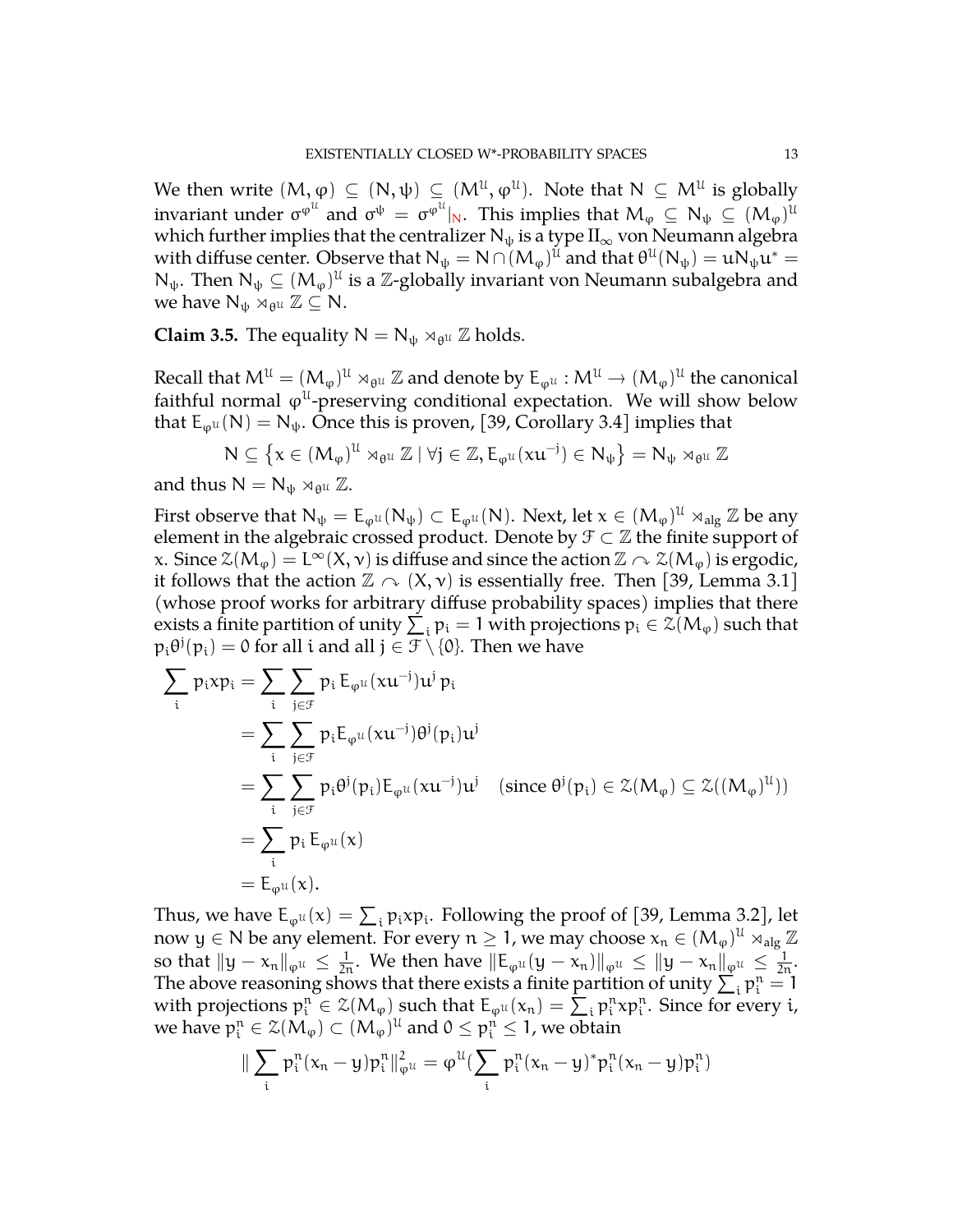$$
\leq \varphi^{u} \left( \sum_{i} p_{i}^{n} (x_{n} - y)^{*} (x_{n} - y) p_{i}^{n} \right)
$$
\n
$$
= \varphi^{u} \left( \sum_{i} p_{i}^{n} (x_{n} - y)^{*} (x_{n} - y) \right)
$$
\n
$$
= \varphi^{u} \left( (x_{n} - y)^{*} (x_{n} - y) \right)
$$
\n
$$
= ||x_{n} - y||_{\varphi^{u}}^{2}.
$$

This implies that

$$
\|E_{\varphi^{u}}(y) - \sum_{i} p_{i}^{n} y p_{i}^{n}\|_{\varphi^{u}} \leq \|E_{\varphi^{u}}(y - x_{n})\|_{\varphi^{u}} + \|E_{\varphi^{u}}(x_{n}) - \sum_{i} p_{i}^{n} x_{n} p_{i}^{n}\|_{\varphi^{u}}
$$
  
+ 
$$
\|\sum_{i} p_{i}^{n} (x_{n} - y) p_{i}^{n}\|_{\varphi^{u}}
$$
  

$$
\leq \|x_{n} - y\|_{\varphi^{u}} + 0 + \|x_{n} - y\|_{\varphi^{u}}
$$
  

$$
\leq \frac{1}{2n} + \frac{1}{2n} = \frac{1}{n}.
$$

For every  $n \geq 1$ , set  $y_n := \sum_i p_i^n y p_i^n \in N$  (recall that  $p_i^n \in \mathcal{Z}(M_\varphi) \subseteq N$ ). Since  $\lim_{n} ||E_{\omega^U}(y) - y_n||_{\omega^U} = 0$ , the uniformly bounded sequence  $(y_n)_{n \geq 1}$  converges strongly to  $E_{\omega^u}(y)$ . Since  $y_n \in N$  for every  $n \ge 1$  and since N is strongly closed, this implies that  $E_{\varphi^U}(y) \in N$ . This further implies that  $E_{\varphi^U}(N) \subset N \cap (M_{\varphi})^U =$  $N_{\psi}$  and so  $E_{\omega}u(N) = N_{\psi}$ . This finishes the proof of the claim.

By Claim [3.5,](#page-12-0) we have  $N = N_{\psi} \rtimes_{\theta^{\mathfrak{U}}} \mathbb{Z}$  where  $N_{\psi}$  is a type  $\prod_{\infty}$  von Neumann algebra with diffuse center. Since N is a factor, we have that  $\theta^\mathfrak{U}|_{\mathcal{Z}(N_\psi)}\in \text{Aut}(\mathcal{Z}(N_\psi))$ is necessarily ergodic. Moreover, we have  $\tau^{ll}(\theta^{ll}(x)) \leq \lambda_0 \tau^{ll}(x)$  for every  $x \in$  $(N_{\psi})_+$ . Then [\[7,](#page-34-8) Proposition 5.1.1] implies that N is a type III<sub>0</sub> factor.

<span id="page-13-1"></span>**Corollary 3.6.** *Suppose that*  $(M, \varphi)$  *is e.c. in*  $(N, \psi)$ *. If* N *is a type*  $III_1$  *factor, then so is* M*.*

*Proof.* Lemma [3.3\(](#page-11-0)1) implies that M is a factor. Theorem [3.4](#page-11-1) implies that M is not of type III<sub>0</sub>. Lemma [3.3\(](#page-11-0)2) implies that  $T(M) \subseteq T(N) = \{0\}$ . Since M is not of type  $III_0$ , this further implies that M has type  $III_1$ .

<span id="page-13-0"></span>3.2. **Global existential closedness.** As stated in the introduction, we say that  $(M, \varphi)$  is *existentially closed* (e.c.) if whenever  $(M, \varphi) \subset (N, \psi)$ , then  $(M, \varphi)$  is e.c. in  $(N, \psi)$ . An immediate consequence of Proposition [3.2](#page-10-2) is the following:

<span id="page-13-2"></span>**Proposition 3.7.** *If* M *is a* σ*-finite von Neumann algebra, then for any two faithful, normal states*  $\varphi_1$  *and*  $\varphi_2$  *on* M, we have that  $(M, \varphi_1)$  *is e.c. if and only if*  $(M, \varphi_2)$  *is e.c.*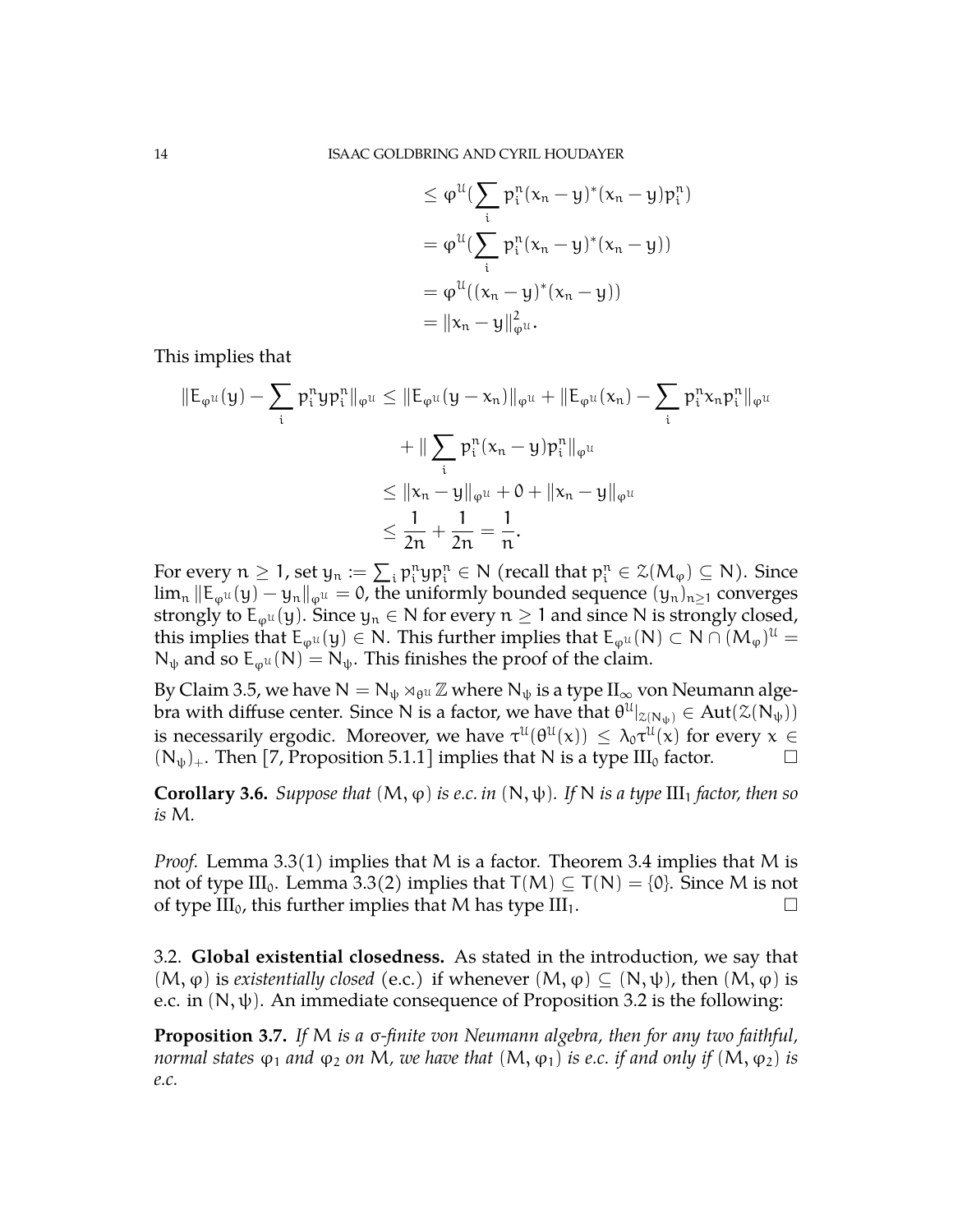By the previous proposition, it is sensible to call a σ-finite von Neumann algebra M existentially closed (e.c.) if  $(M, \varphi)$  is an e.c. W\*-probability space for some (equivalently any)  $\varphi \in \mathfrak{S}_{\text{fn}}(M)$ .

The next result enumerates many important facts about e.c. W<sup>\*</sup>-probability spaces.

<span id="page-14-0"></span>**Theorem 3.8.** *Suppose that* M *is an e.c. W*<sup>∗</sup> *-probability space. Then the following assertions hold:*

- (1) M *is a type III*<sub>1</sub> *factor.*
- $(2)$  M  $\otimes$  R<sub>∞</sub>  $\cong$  M.
- (3) *For any full factor* Q, either Q *is of type I or*  $M \not\cong Q \otimes R_{\infty}$ *.*
- (4) *Any automorphism of* M *is approximately inner.*
- (5) *For every subfactor* N ⊂ M *with expectation and with w-spectral gap, we have*  $(N' \cap M)' \cap M = N.$

*Proof.* (1) Choose any faithful normal state  $\rho$  on  $R_{\infty}$  and denote by  $(N, \psi) :=$  $(M, \varphi) * (R_{\infty}, \rho)$  the corresponding free product von Neumann algebra. Since N is a type III<sub>1</sub> factor (see [\[42,](#page-36-1) Theorem 4.1]), Corollary [3.6](#page-13-1) implies that M is a type  $III_1$  factor.

(2) Fix  $\lambda \in (0, 1)$ . Then  $(M, \varphi) \subseteq (M, \varphi) \otimes (R_{\lambda}, \varphi_{\lambda}) \hookrightarrow (M, \varphi)^{U}$  with the composition being the diagonal embedding. In particular,  $(R_{\lambda}, \varphi_{\lambda})$  embeds into  $(M' \cap M^{\mathcal{U}}, \dot{\varphi}^{\mathcal{U}})$  where  $\dot{\varphi}^{\mathcal{U}} = \varphi^{\mathcal{U}}|_{M' \cap M^{\mathcal{U}}}$ . This implies that  $\lambda \in \sigma_p(\Delta_{\varphi^{\mathcal{U}}})$ . Then [\[1,](#page-34-11) Theorem 4.32] shows that  $M \otimes R_\lambda \cong M$ . Since this is true for every  $\lambda \in (0, 1)$ , it follows that  $M \otimes R_{\infty} \cong M$ .

(3) By contradiction, assume that there exists a full factor Q that is not of type I and such that  $M = Q \otimes R_{\infty}$ . Denote by  $\alpha \in Aut(M \otimes M)$  the flip automorphism defined by  $\alpha(x \otimes y) = y \otimes x$ . Regard  $M \subseteq M \otimes M : x \mapsto x \otimes 1$  and set  $N := (M \otimes M) \rtimes_{\alpha} \mathbb{Z}/2\mathbb{Z}$ . Then  $M \subseteq N \hookrightarrow M^{\mathcal{U}}$  with the composition being the diagonal embedding. Denote by  $u = (u_n)^{\mathfrak{U}} \in \mathfrak{U}(N) \subset \mathfrak{U}(M^{\mathfrak{U}})$  the canonical unitary implementing the action  $\mathbb{Z}/2\mathbb{Z} \curvearrowright^{\alpha} M$ . Then for every  $x \in M$ , we have  $1 \otimes x = \alpha(x \otimes 1) = u(x \otimes 1)u^*$ . This implies that  $uMu^* \subseteq M' \cap M^{\mathfrak{U}}$ . Since Q is a full factor, Q has w-spectral gap in  $\overline{M} = Q \otimes R_{\infty}$  and so  $Q' \cap M^{\mathfrak{U}} = (Q' \cap R)$  $(M)^{\mathcal{U}} = \mathsf{R}_{\infty}^{\mathcal{U}}$ . We obtain  $\mathfrak{u} \mathsf{M} \mathfrak{u}^{\mathcal{U}} \subseteq \mathsf{R}_{\infty}^{\mathcal{U}}$  and so  $M \subseteq \mathfrak{u}^*\mathsf{R}_{\infty}^{\mathcal{U}} \mathfrak{u} \subseteq \mathsf{M}^{\mathcal{U}}$ . Fix a faithful normal state ψ on Q and consider the faithful normal conditional expectation  $E : M \to R_{\infty}$  defined by  $E = \psi \otimes id_{R_{\infty}}$ . For every n, set  $R_n = u_n^* R_{\infty} u_n \subseteq M$  and define the formula define the faithful normal conditional expectation  $E_n : M \to R_n$  by the formula  $E_n = \text{Ad}(u_n^*) \circ E \circ \text{Ad}(u_n)$ . Up to changing the net, we may assume that for every  $x \in M$ , we have  $E_n(x) - x \to 0$  \*-strongly as  $n \to \infty$ . For every n, we may choose a faithful normal state  $\varphi_n$  on  $R_n$  so that  $(R_n, \varphi_n)$  is an AFD W<sup>\*</sup>probability space (see Definition [A.3\)](#page-29-0). Therefore, we may find nets of normal ucp maps  $S_j: M \to M_{n_j}(\mathbb{C})$  and  $T_j: M_{n_j}(\mathbb{C}) \to M$  such that for every  $x \in M$ ,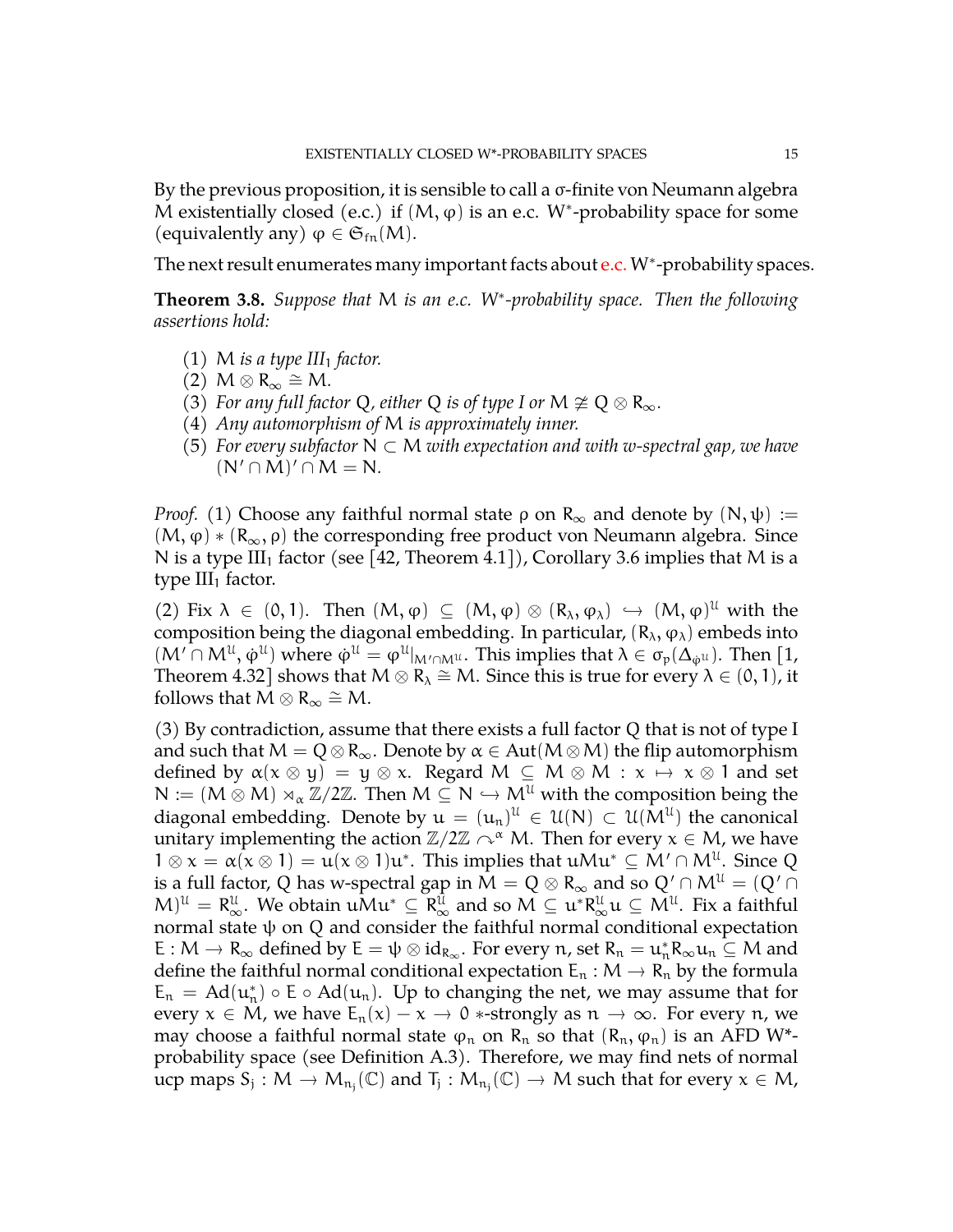we have  $(T_i \circ S_i)(x) - x \rightarrow 0$  \*-strongly as  $j \rightarrow \infty$ . Then [\[41,](#page-36-0) Theorem XV.3.1] implies that  $M = Q \otimes R_{\infty}$  is amenable. Then Q is amenable and full and so Q is a type I factor, which is a contradiction.

(4) Fix  $\theta \in Aut(M)$  and denote by  $N := M \rtimes_{\theta} \mathbb{Z}$  the corresponding crossed product von Neumann algebra. Then  $M \subseteq N \hookrightarrow M^{\mathcal{U}}$  with the composition being the diagonal embedding. Denote by  $\mathfrak{u} = (\mathfrak{u}_n)^{\mathfrak{U}} \in \mathfrak{U}(N) \subset \mathfrak{U}(M^{\mathfrak{U}})$  the canonical unitary implementing the action  $\mathbb{Z} \cap^{\theta} M$ . Then for every  $x \in M$ , we have  $\theta(x) = uxu^*$  and [\[2,](#page-34-13) Theorem 4.1 (iv)  $\Rightarrow$  (v)] shows that  $\theta$  is weakly inner. Since M  $\cong$  M  $\otimes$  R<sub>∞</sub>, [\[34,](#page-35-13) Theorem F] implies that  $\theta$  is approximately inner.

(5) It suffices to show that  $(N' \cap M)' \cap M \subseteq N$ . Define the amalgamated free product von Neumann algebra Q :=  $M*_N(L(\mathbb{Z})\otimes N)$  with respect to the natural faithful normal conditional expectations  $E : M \to N$  and  $\tau_{\mathbb{Z}} \otimes id_N : L(\mathbb{Z}) \otimes N \to$ N. Then  $M \subseteq Q \hookrightarrow M^{\mathfrak{U}}$  with the composition being the diagonal embedding. Denote by  $u \in \mathcal{U}(L(\mathbb{Z})) \subset \mathcal{U}(M^{\mathcal{U}})$  the canonical Haar unitary. Then we have  $\mathfrak{u}\in\mathsf{N}'\cap\mathsf{Q}\subseteq\mathsf{N}'\cap\mathsf{M}^{\mathfrak{U}}=(\mathsf{N}'\cap\mathsf{M})^{\mathfrak{U}}$  and so we may write  $\mathfrak{u}=(\mathfrak{u}_\mathfrak{n})^{\mathfrak{U}}$  where  $\mathfrak{u}_\mathfrak{n}\in\mathsf{M}$  $\mathcal{U}(\mathsf{N}'\cap\mathsf{M})$  for every  $\mathfrak n.$  Now take now  $\mathfrak b\in (\mathsf{N}'\cap\mathsf{M})' \cap \mathsf{M}$  and note that  $\mathfrak b\mathfrak u_\mathfrak n=\mathfrak u_\mathfrak n\mathfrak b$ for every n and so bu = ub. Since L( $\mathbb{Z}$ ) is diffuse, we have L( $\mathbb{Z}$ )  $\preceq_{L(\mathbb{Z})\otimes N} N$  in the sense of Popa's intertwining theory (see [\[38,](#page-35-16) [29\]](#page-35-17)), whence [\[44,](#page-36-2) Proposition 3.3] implies that  $L(\mathbb{Z})' \cap Q = L(\breve{\mathbb{Z}}) \otimes N$ . Thus, we obtain  $b \in M \cap (L(\mathbb{Z}) \otimes N) = N$ .  $\Box$ 

**Remark 3.9.** All of the items in the previous theorem are appropriate generalizations of the corresponding facts about e.c. tracial von Neumann algebras. Indeed, suppose that M is an e.c. tracial von Neumann algebra. Then the finite analog of (1) states that M is a  $II_1$  factor, which was proven in [\[23\]](#page-35-4), while the finite analog of (2) states that M is McDuff, that is, tensorially absorbs the hy-perfinite II<sub>1</sub> factor R, which was also proven in [\[23\]](#page-35-4). The finite analog of (3) is that M is not a strongly McDuff factor, where a strongly McDuff factor is one that is isomorphic to a factor of the form  $Q \otimes R$ , where Q is a  $II_1$  factor without property Gamma; this fact was proven in [\[4,](#page-34-3) Proposition 6.2.11]. The finite analogs of  $(4)$  and  $(5)$  have identical statements and were proven in  $|15|$  and [\[19,](#page-35-5) Proposition 5.16] respectively.

Proposition [A.8](#page-31-0) in the appendix states that the ultrapower of a type  $III<sub>1</sub>$  factor is always a prime factor, that is, cannot be written as the tensor product of diffuse factors. Combined with Theorem [3.8\(](#page-14-0)2), we immediately obtain:

**Corollary 3.10.** *The class of e.c. W*<sup>∗</sup> *-probability spaces is not closed under ultrapowers.*

In particular, the class of e.c. W<sup>∗</sup> -probability spaces is not axiomatizable. In model-theoretic language, this means:

<span id="page-15-0"></span>**Corollary 3.11.** *The theory of W*<sup>∗</sup> *-probability spaces does not have a model companion.*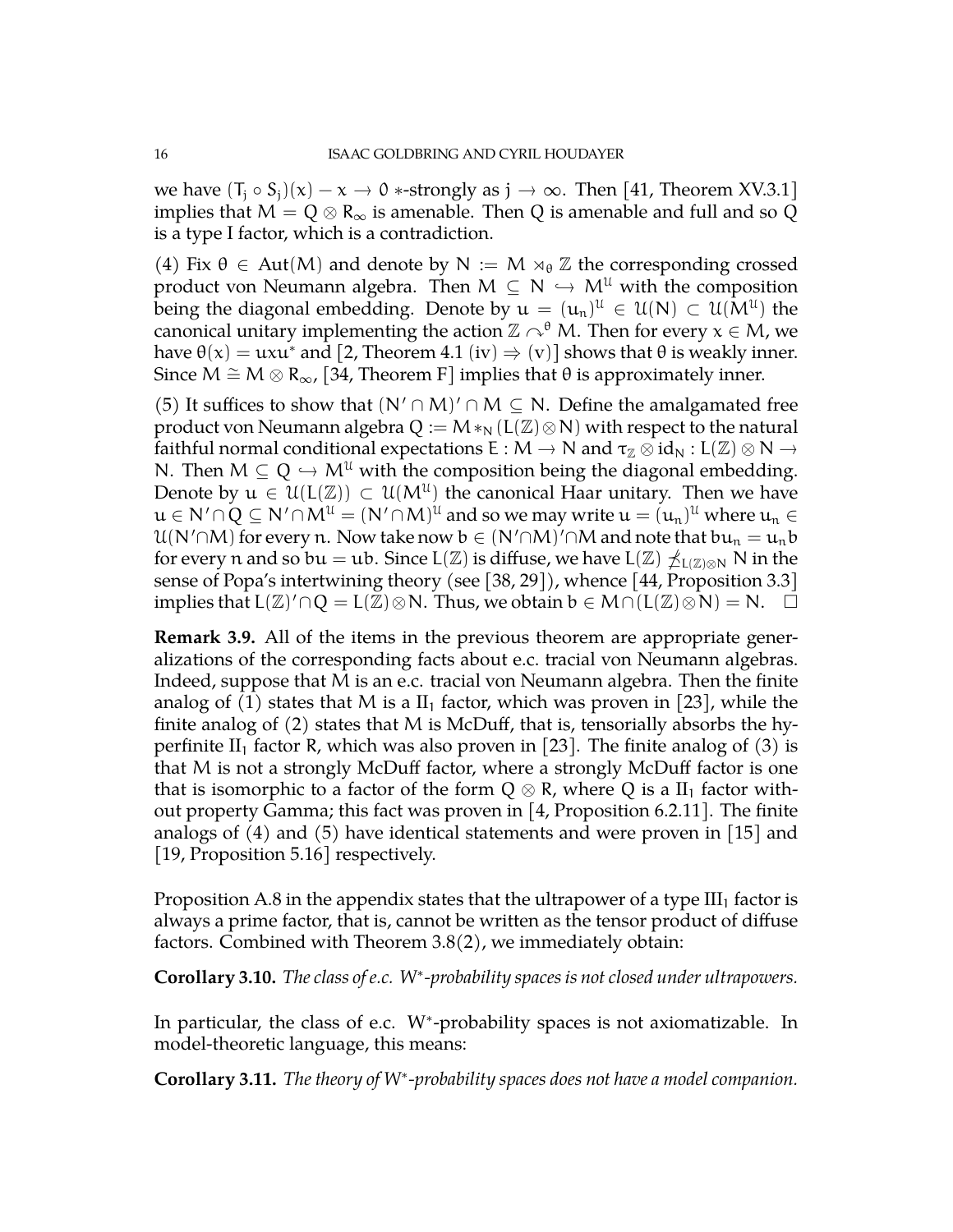The analogous fact for tracial von Neumann algebras also holds and was the main result of [\[23\]](#page-35-4).

<span id="page-16-0"></span>3.3. **The case of QWEP factors.** In [\[15\]](#page-34-5), the authors consider the e.c. elements of the class of tracial von Neumann algebras that admit a trace-preserving embedding into the tracial ultrapower  $\mathsf{R}^\mathfrak{U}$  of the hyperfinite  $\mathrm{II}_1$  factor  $\mathsf{R}.$  That this is a model-theoretically sensible thing to consider is substantiated by the basic fact that a tracial von Neumann algebra embeds into  $R^{\mathfrak{U}}$  if and only if it is a model of the *universal theory* of R, denoted  $Th<sub>∀</sub>(R)$ , consisting of all conditions of the form  $\sup_{x} \varphi(x) = 0$  with  $\varphi(x)$  a quantifier-free formula. As in the unrestricted case, any e.c. model of Th<sub>∀</sub>(R) is a McDuff II<sub>1</sub> factor with only approximately inner automorphisms. In this case, however, one can name a concrete e.c. object, namely R itself. In fact, a positive solution to the Connes Embedding Problem is equivalent to the statement that R is an e.c. tracial von Neumann algebra.

In this subsection, we consider the analogous situation for W<sup>∗</sup> -probability spaces. To motivate the move that is to follow, we recall that a tracial von Neumann algebra embeds into  $\mathsf{R}^{\mathfrak{U}}$  if and only if it has Kirchberg's QWEP property [\[33\]](#page-35-7). Thus, it appears that the natural course of action to take in our current context is to consider restricting to the class of QWEP W<sup>\*</sup>-probability spaces. To see that, once again, this is a natural move from the model-theoretic perspective, we recall the main result of [\[3\]](#page-34-6), which states that a von Neumann algebra has QWEP if and only if it embeds into  $R^{\mathcal{U}}_{\infty}$ . To see that this latter condition has model-theoretic measurements are used to following absorption. Becall from the introduction that meaning, we make the following observation. Recall from the introduction that two W<sup>∗</sup> -probability spaces (M, ϕ) and (N, ψ) are *elementarily equivalent* if and only if there are ultrafilters  $\mathcal U$  and  $\mathcal V$  such that  $(M, \varphi)^{\mathcal U} \cong (N, \psi)^{\mathcal V}$ .

<span id="page-16-1"></span>**Proposition 3.12.** *For any type*  $III_1$  *factor* M *and faithful normal states*  $\varphi$  *and*  $\psi$  *on*  $M$ , we have that  $(M, φ)$  and  $(M, ψ)$  are elementarily equivalent.

Proof. The state space of M<sup>U</sup> is *strictly homogeneous* by [\[1,](#page-34-11) Theorem 4.20]. Consequently, there is  $\mathfrak{u}\in\mathfrak{U}(\mathsf{M}^{\mathfrak{U}})$  such that  $\mathfrak{u}\varphi^{\mathfrak{U}}\mathfrak{u}^*=\psi^{\mathfrak{U}}$ ; the inner automorphism  $\overrightarrow{AA}(u)$  thus yields that  $(\overrightarrow{M}^{\mathcal{U}},\overrightarrow{\phi}^{\mathcal{U}}) \cong (\overrightarrow{M}^{\mathcal{U}},\psi^{\mathcal{U}})$ ).  $\qquad \qquad \Box$ 

**Remark 3.13.** The previous proposition is false for type III<sub> $\lambda$ </sub> factors,  $\lambda \in (0,1)$ , even when only considering the universal theory. Indeed, if M is a type  $III_{\lambda}$ factor,  $\lambda \in (0, 1)$ , and  $\varphi, \psi \in \mathfrak{S}_{fn}(M)$  are such that  $\varphi$  is periodic and  $\psi$  is not, then  $(M, \psi)$  cannot embed into the ultrapower of  $(M, \varphi)$ .

A particular consequence of Proposition [3.12](#page-16-1) is that we may unambiguously speak of the universal theory Th<sub>∀</sub>(M) of any type  $III_1$  factor M, by which we mean the unique common universal theory of  $(M, \varphi)$  for any  $\varphi \in \mathfrak{S}_{\mathrm{fn}}(M)$ . From this point of view, the main result of  $[3]$  can be reworded by saying that a W<sup>\*</sup>probability space  $(M, \varphi)$  is QWEP if and only if it is a model of Th<sub>∀</sub>(R<sub>∞</sub>).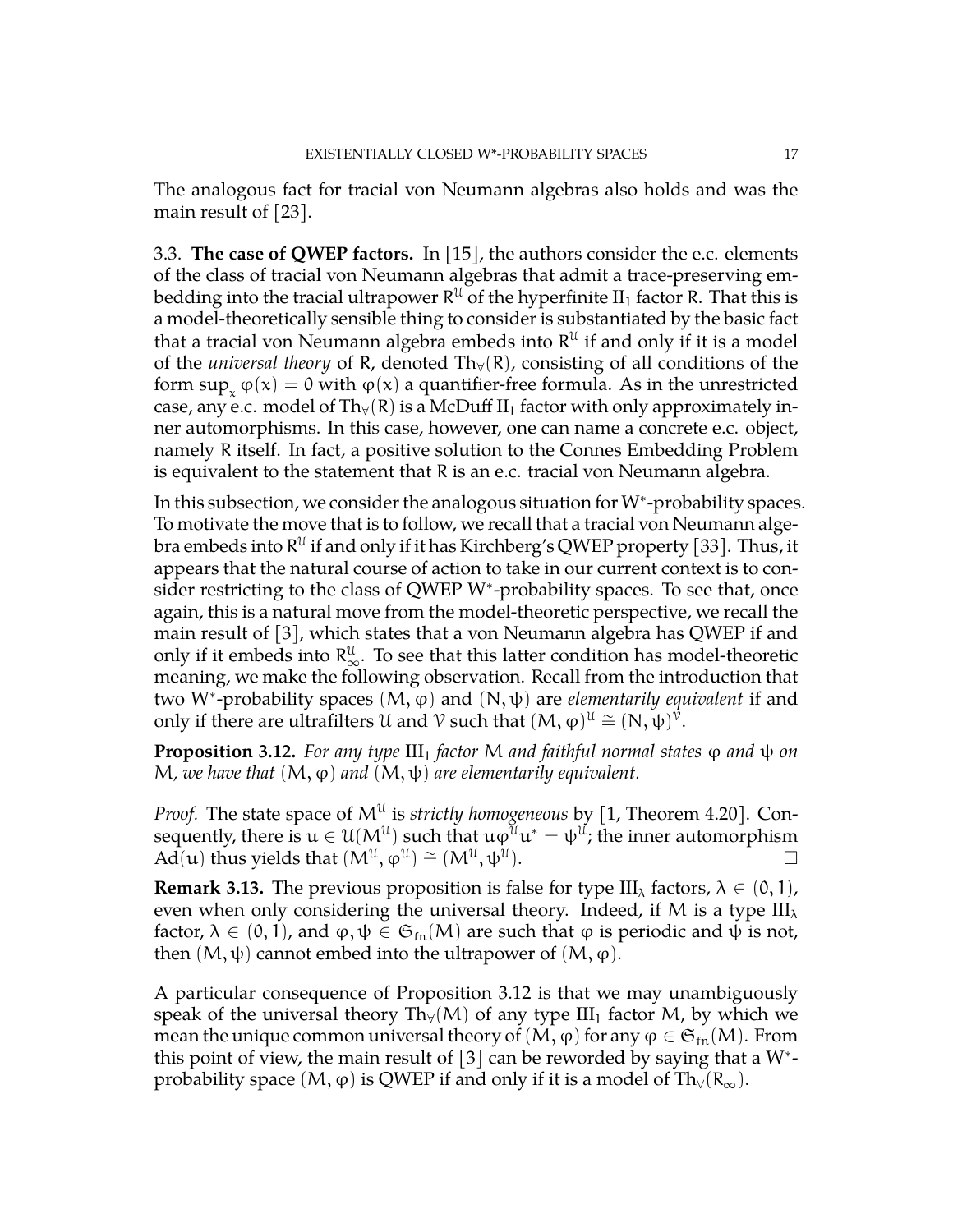**Remark 3.14.** Most of the results of the previous subsection continue to hold when restricted to the elementary class of QWEP W<sup>∗</sup> -probability spaces. More specifically, the first four items of Theorem [3.8](#page-14-0) as well as Corollary [3.11](#page-15-0) hold when restricted to the class of QWEP W\*-probability spaces. We do not know if item (5) of Theorem [3.8](#page-14-0) holds in this restricted case as it is unknown if the amalgamated free product of QWEP von Neumann algebras remains QWEP.

As mentioned above, R is an e.c. member of the class of QWEP  $II_1$  factors. We now prove the analogous fact in the setting of W<sup>∗</sup> -probability spaces:

**Theorem 3.15.** *The Araki–Woods factor*  $R_{\infty}$  *is an e.c.* QWEP W\*-probability space.

*Proof.* Let N be an e.c. QWEP W\*-probability space such that  $R_{\infty} \subseteq N$ . Since N is QWEP, there is an embedding  $N \hookrightarrow R_{\infty}^{\mathcal{U}}$ . By Corollary [A.7,](#page-30-0) up to conjugating here a unitary  $\mathcal{L}$  is a second line in the diagonal by a unitary, we may suppose that the composite embedding is the diagonal embedding. This shows that  $R_{\infty}$  is e.c. in N and hence is an e.c. QWEP W<sup>\*</sup>probability space. (Note that we have used the fact that being e.c. does not depend on the choice of state when we conjugated by a unitary.)  $\Box$ 

<span id="page-17-0"></span>3.4. **Building W**<sup>∗</sup> **-probability spaces by games.** We now introduce a method for building W<sup>\*</sup>-probability spaces first introduced in [\[21\]](#page-35-6) (based on the discrete case presented in [\[27\]](#page-35-18)). This method goes under many names, such as *Henkin constructions*, *model-theoretic forcing*, or *building models by games*.

We fix a countably infinite set C of distinct symbols that are to represent generators of a separable W<sup>∗</sup> -probability space that two players (traditionally named ∀ and ∃) are going to build together (albeit adversarially). The two players take turns playing finite sets of expressions of the form  $|\theta(c) - r| < \epsilon$ , where c is a tuple of variables from  $C$ ,  $\theta(c)$  is some atomic formula, and each player's move is required to extend (that is, contain) the previous player's move. The exact form an atomic formula depends on which language we are considering for describing W<sup>∗</sup> -probability spaces, but in either case, they roughly correspond to expressions of the form  $\varphi(p(c))$ , where p is some expression involving the \*algebra operations as well as modular automorphisms and  $\varphi$  is a generic symbol for the state. (In the case of Dabrowski's language, one is only allowed to use "smeared" multiplication in such expressions.) These plays of the game are called (open) *conditions*. The game begins with ∀'s move. Moreover, these conditions are required to be *satisfiable*, meaning that there should be some W<sup>∗</sup> probability space  $(M, \varphi)$  and some tuple a from M such that  $|\theta(\alpha) - r| < \varepsilon$  for each such expression in the condition. We play this game for countably many rounds. At the end of this game, we have enumerated some countable, satisfiable set of expressions. Provided that the players address a certain "dense" set of conditions infinitely often, they can ensure that the play is *definitive*, meaning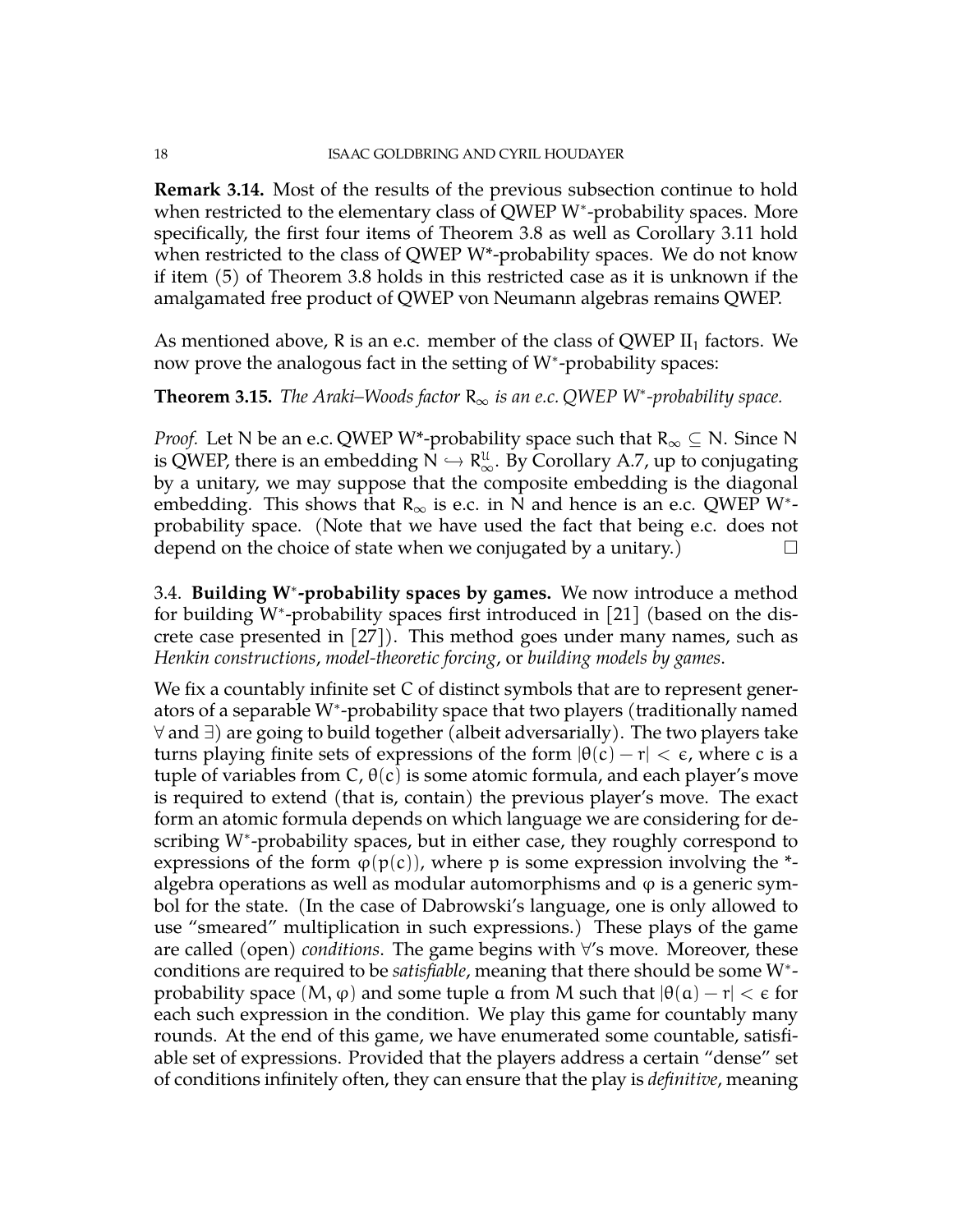that the final set of expressions yields complete information about all atomic formulae in the variables C (that is, for each atomic formula  $\theta(c)$ , there should be a unique r such that the play of the game implies that  $\theta(c) = r$ ) and that this data describes a countable, dense ∗-subalgebra of a unique W<sup>∗</sup> -probability space, which is called the *compiled structure*.

Definition 3.16. Given a property P of W<sup>\*</sup>-probability spaces, we say that P is an *enforceable* property is there a strategy for ∃ so that, regardless of player ∀'s moves, if ∃ follows the strategy, then the compiled structure will have property P.

# **Fact 3.17.**

- (1) *(Conjunction lemma* [\[27,](#page-35-18) Lemma 2.4]) If  $P_n$  *is an enforceable property for each*  $n \in \mathbb{N}$ , then so is the conjunction  $\bigwedge_{n=1}^{\infty} P_n$ .
- (2) *(*[\[27,](#page-35-18) Proposition 2.10] *Being e.c. is enforceable.*

Item (2) in the previous fact indicates the significance of this technique of building W<sup>∗</sup> -probability spaces in connection with the study of e.c. W<sup>∗</sup> -probability spaces.

**Definition 3.18.** A W<sup>∗</sup> -probability space (M, ϕ) is said to be **enforceable** if the property of being isomorphic to  $(M, \varphi)$  is an enforceable property.

Clearly, if an enforceable W<sup>∗</sup> -probability space exists, then it is unique.

One can relativize the above context by considering only QWEP W<sup>∗</sup> -probability spaces. One can then speak of enforceable properties of QWEP W<sup>∗</sup> -probability spaces and ask about the existence of the enforceable W<sup>∗</sup> -probability space.

In the analogous game for  $II_1$  factors, it was shown in [\[21,](#page-35-6) Theorem 5.2] that a positive solution to the Connes Embedding Problem is equivalent to the statement that R is the enforceable tracial von Neumann algebra and that, when restricted to the context of QWEP tracial von Neumann algebras, R is indeed the enforceable object. It is worth asking if the same is true in the case of QWEP W<sup>\*</sup>-probability algebras. The answer is actually negative and rests on the following:

**Proposition 3.19.** *There is no faithful normal state*  $\varphi$  *on*  $R_{\infty}$  *such that*  $(R_{\infty}, \varphi)$  *embeds into all e.c. QWEP W*<sup>∗</sup> *-probability spaces.*

*Proof.* By contradiction, assume that there exists a faithful normal state  $\varphi$  on  $R_{\infty}$  such that for any other faithful normal state  $\psi$  on  $R_{\infty}$  we have  $(R_{\infty}, \varphi) \hookrightarrow$  $(R_{\infty}, \psi)$ .

It is a standard fact that there exists a faithful normal state  $\psi$  on  $R_{\infty}$  for which  $(R_{\infty})_{\psi} = \mathbb{C}$ . Since  $(R_{\infty}, \varphi) \hookrightarrow (R_{\infty}, \psi)$ , it follows that  $(R_{\infty})_{\varphi} = \mathbb{C}1$ . Next, identify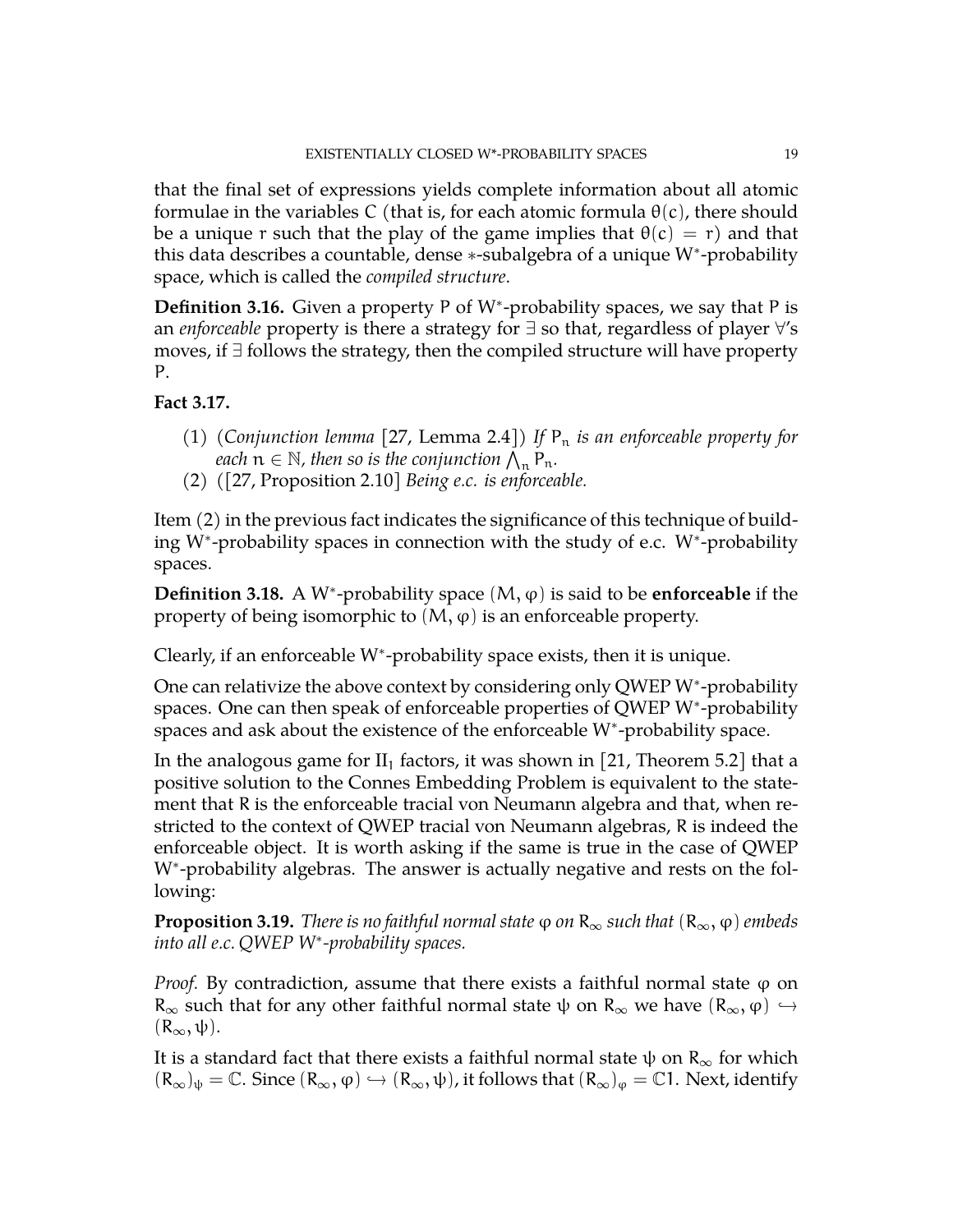$(R_{\infty}, \psi) = (R_{\lambda_1} \otimes R_{\lambda_2}, \varphi_{\lambda_1} \otimes \varphi_{\lambda_2})$  for appropriately chosen  $\lambda_1$  and  $\lambda_2$ . Then  $\psi$  is an almost periodic state on  $R_{\infty}$  in the sense that the corresponding modular operator  $\Delta_{\psi}$  is diagonalizable on  $L^2(R_{\infty})$ . Since  $(R_{\infty}, \varphi) \hookrightarrow (R_{\infty}, \psi)$ , it follows that *φ* is an almost periodic state and so  $(R<sub>∞</sub>)<sub>φ</sub> ≠ C1$  by [\[43,](#page-36-3) Lemma 2.1]. This is a contradiction. is a contradiction.

**Corollary 3.20.** *There is no enforceable QWEP W*<sup>∗</sup> *-probability space.*

*Proof.* Suppose, towards a contradiction, that  $(M, \varphi)$  is the enforceable QWEP W\*-probability space. Then  $(M, \varphi)$  is e.c. and embeds into all e.c. QWEP W\*-probability spaces (see [\[21,](#page-35-6) Section 6]). In particular (M,  $\varphi$ ) embeds into ( $\mathsf{R}_{\infty}, \psi$ ) for all faithful normal states ψ on R<sub>∞</sub>. This implies that  $M \cong R_{\infty}$ , and we obtain a contradiction with the previous proposition. a contradiction with the previous proposition.

On the other hand, we do have the following proposition:

<span id="page-19-0"></span>**Proposition 3.21.** *The property of being approximately finite dimensional is an enforceable property of QWEP W*<sup>∗</sup> *-probability spaces.*

*Proof.* By the Conjunction Lemma, it suffices to show that, given any open condition Σ, any finite number  $c_1, \ldots, c_n$  of constants, and any  $\epsilon > 0$ , there are matrix units  $(e_{ij})$  for some matrix algebra and some complex coefficients  $\alpha^{\rm k}_{ij}$  for  $k=1,\ldots,n$  such that  $\Sigma\cup\{\|c_k-\sum_{ij}\alpha_{ij}^ke_{ij}\|_\varphi^{\#}<\epsilon\}$  is itself a condition. However, this follows from the fact that Σ, being satisfiable in some QWEP W\*-probability space, must also be satisfiable in R<sub>∞</sub>.

It is quite interesting that player ∃ can always enforce the underlying von Neumann algebra of the compiled W<sup>\*</sup>-probability space to be  $R_{\infty}$  although there is no single state on  $R_{\infty}$  that can be enforced.

An important class of e.c. structures is the class of finitely generic structures. We end this section by briefly discussing this class. First, since the class of W<sup>\*</sup>probability spaces has the joint embedding property (meaning that any two W<sup>∗</sup> -probability spaces can be jointly embedded into a third), it follows from [\[21,](#page-35-6) Corollary 2.16] that, for each sentence σ in the language of W\*-probability spaces, there is a unique real number r such that the property  $\sigma = r$  is an enforceable property; in this case, we set  $\sigma^{\mathrm{f}}$  to denote this unique  $r$ .

**Definition 3.22.** A W<sup>∗</sup> -probability space (M, ϕ) is called *finitely generic* if it satisfies the following two properties:

(1) For every sentence σ in the language of W<sup>∗</sup> -probability spaces, we have that  $\sigma^{(M,\varphi)} = \sigma^f$ .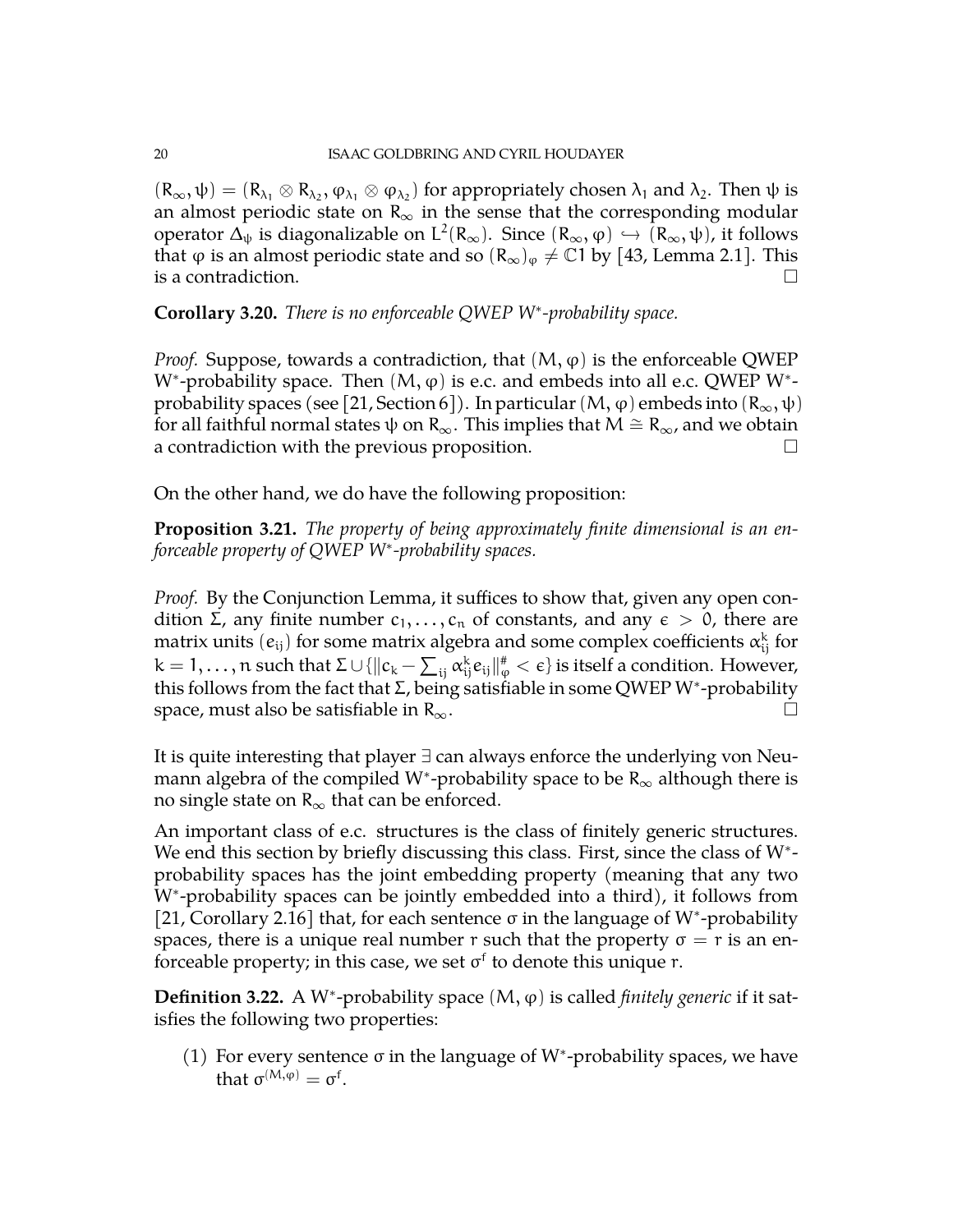(2) For any W<sup>\*</sup>-probability space  $(N, ψ)$  elementarily equivalent to  $(M, φ)$ for which  $(M, \varphi) \subseteq (N, \psi)$ , we have that this inclusion is an elementary embedding.

The following was shown in [\[21,](#page-35-6) Section 3], generalizing the corresponding classical results:

## **Fact 3.23.**

- (1) *The property of being finitely generic is enforceable. In particular, finitely generic structures exist.*
- (2) *Finitely generic structures are e.c.*

In [\[15,](#page-34-5) Corollary 6.4], it was shown that  $\Re$  is a finitely generic QWEP tracial von Neumann algebra. We prove an analogous result here:

<span id="page-20-1"></span>**Theorem 3.24.** *There is a faithful normal state*  $\varphi$  *on*  $R_{\infty}$  *so that*  $(R_{\infty}, \varphi)$  *is a finitely generic QWEP von Neumann algebra.*

*Proof.* Simply apply the Conjunction Lemma to the fact that both being approximately finite dimensional is enforceable (Proposition [3.21\)](#page-19-0) and being finitely generic is enforceable.

<span id="page-20-0"></span>3.5. **Open questions.** We end this section with some open questions:

As shown in the last subsection, the enforceable QWEP factor does not exist. As mentioned above, a positive solution to the Connes Embedding Problem is equivalent to the statement that R is the enforceable tracial von Neumann algebra. Due to the recent negative solution of the Connes Embedding Problem [\[31\]](#page-35-19), we conclude that R is not the enforceable tracial von Neumann algebra. However, whether or not the enforceable tracial von Neumann algebra exists is an interesting open question. The analogous question for W<sup>∗</sup> -probability spaces is also open:

Question 3.25. Does the enforceable QWEP W<sup>\*</sup>-probability space exist?

In connection with Theorem [3.24,](#page-20-1) we ask if the analog of Proposition [3.7](#page-13-2) holds for finitely generic structures:

**Question 3.26.** If  $(M, \varphi)$  is finitely generic for some  $\varphi \in \mathfrak{S}_{fn}(M)$ , do we have that  $(M, \psi)$  is finitely generic for *every*  $\psi \in \mathfrak{S}_{fn}(M)$ ?

For the next question, recall that the class of W<sup>∗</sup> -probability spaces whose underlying von Neumann algebra is a  $III_{\lambda}$  factor (for some fixed  $\lambda \in (0,1)$ ) and whose state is a periodic state forms an inductive class. This result is clear from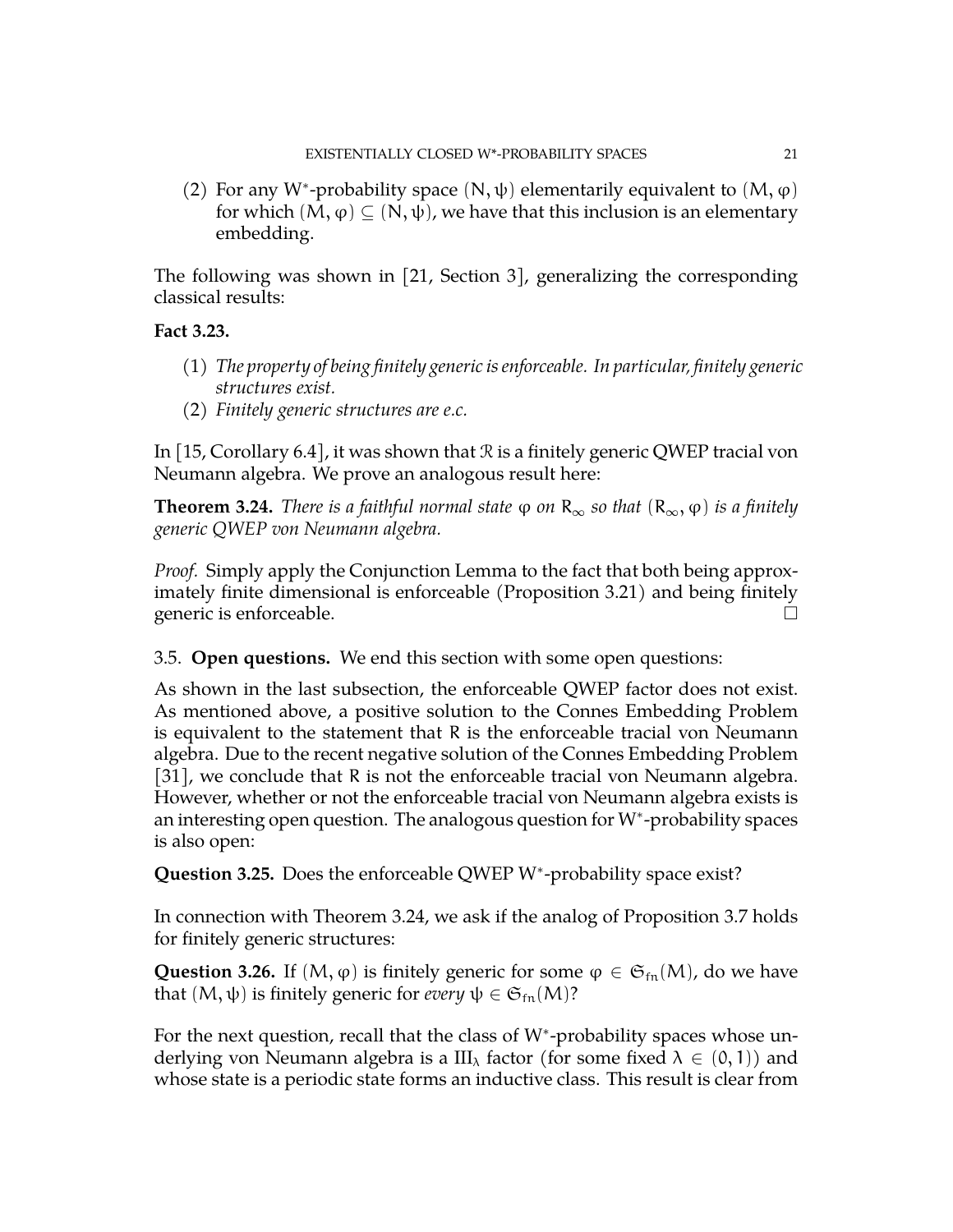the fact that this class is closed under ultraproducts and ultraroots (see [\[1,](#page-34-11) Theorem 6.11]) and inductive limits. Explicit axioms for this class were given by Dabrowski in [\[13\]](#page-34-4). Let  $T_{\lambda}$  denote some collection of axioms for this class. Since  $T_{\lambda}$  is an inductive theory, it has e.c. models.

**Question 3.27.** What can we say about the class of e.c. models of  $T_\lambda$ ? If we restrict to QWEP such objects, is  $R_{\lambda}$ , with its unique periodic state, an e.c. model? Does being e.c. depend on the state?

We should note that the argument appearing in the proof of Theorem [3.8\(](#page-14-0)2) above shows that e.c. models of  $T_{\lambda}$  tensorially absorb  $R_{\lambda}$  (equipped with its unique periodic state) and the same is true for the e.c. elements of the class of QWEP models of  $T_{\lambda}$ .

We also note that by the main result of [\[3\]](#page-34-6), given any  $\lambda \in (0, 1)$ , a von Neumann algebra is QWEP if and only if it embeds into  $R_\lambda^{\mathfrak{U}}$  with expectation. If one could improve this result so that any QWEP model  $(\mathsf{M},\phi)$  of  $\mathsf{T}_\lambda$  embeds into  $(\mathsf{R}_\lambda,\phi_\lambda)^\mathfrak{U}$  , then one could mimic the proof of [3.21](#page-19-0) to show that being hyperfinite is an enforceable property with respect to the class of QWEP models of  $T_{\lambda}$ . Since being e.c. is also an enforceable property, one could conclude that  $(R_\lambda, \varphi_\lambda)$  is an e.c. element of the class of QWEP models of  $T_{\lambda}$ . In fact, we have the following:

**Proposition 3.28.** *The following statements are equivalent:*

- (1) *Every QWEP model of*  $T_{\lambda}$  *embeds into*  $(R_{\lambda}, \varphi_{\lambda})^{\mathfrak{U}}$ *.*
- (2) *Hyperfiniteness is an enforceable property of QWEP models of*  $T_{\lambda}$ *.*
- (3)  $(R_{\lambda}, \varphi_{\lambda})$  *is the enforceable QWEP model of*  $T_{\lambda}$ *.*
- (4)  $(R_{\lambda}, \varphi_{\lambda})$  *is an e.c. element of the class of QWEP models of*  $T_{\lambda}$ *.*

Whether or not the above statements indeed hold, by Corollary [A.6,](#page-30-1)  $(R_{\lambda}, \varphi_{\lambda})$  is an e.c. model of Th $\forall$ (R<sub> $\lambda$ </sub>,  $\varphi_{\lambda}$ ).

In connection with the previous question, one might also ask the following:

**Question 3.29.** Suppose that  $(M, \varphi)$  is a type  $III_{\lambda}$  factor equipped with a periodic state. Is  $(M, \varphi)$  an e.c. model of  $T_{\lambda}$  if and only if  $M_{\varphi}$  is an e.c. II<sub>1</sub> factor?

An even more basic question about models of  $T_{\lambda}$  arises:

**Question 3.30.** If M is a III<sub> $<sub>\lambda</sub>$  factor and  $\phi$  and  $\psi$  are both periodic states on M,</sub></sub> must  $(M, \varphi)$  and  $(M, \psi)$  have the same universal theory?

Our final question returns to the general study of e.c.W<sup>∗</sup> -probability spaces:

Question 3.31. Are any two e.c. (QWEP) W<sup>\*</sup>-probability spaces elementarily equivalent?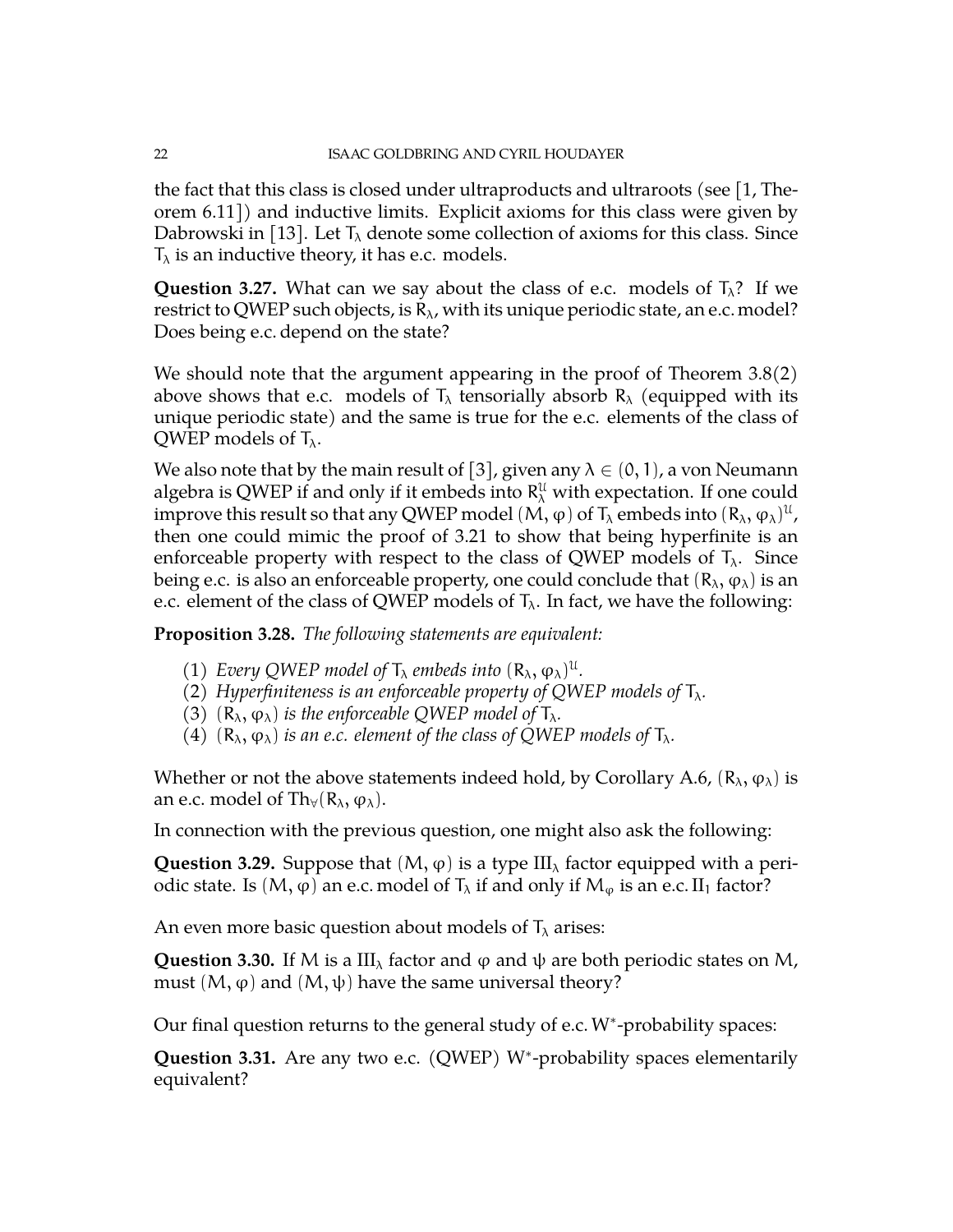The analogous question for  $II_1$  factors remains unsettled but is presumed to have a negative answer.

### 4. Other model-theoretic results

<span id="page-22-1"></span><span id="page-22-0"></span>4.1. **Axiomatizability results.** In [\[1\]](#page-34-11), it was shown that, for any  $\lambda \in (0, 1]$ , the Ocneanu ultraproduct of a family of type  $III_{\lambda}$  factors is once again a type  $III_{\lambda}$ factor and a  $\sigma$ -finite von Neumann algebra is a type III<sub> $\lambda$ </sub> factor if the same is true of an Ocneanu ultrapower. By the "soft" test for axiomatizability (see [\[5,](#page-34-14) Proposition 5.14]), this says that the class of III<sub> $\lambda$ </sub> factors (again, for fixed  $\lambda \in$  $(0, 1)$  is an axiomatizable class. However, this test does not give us explicit axioms for these axiomatizable classes. Nevertheless, it is possible to at least describe the quantifier complexity of such axiomatizations.

In order to state such quantifier complexity results and the test we use for obtaining them, we define a  $\forall$ <sub>n</sub>-sentence to be one of the form

$$
\sup_{x_1}\inf_{x_2}\cdots Q_{x_n}\theta(x_1,\ldots,x_n),
$$

where each  $x_i$  is a finite block of variables,  $\theta$  is a quantifier-free formula, and Q = sup if n is odd and Q = inf if n is even. The notion of a  $\exists_{n}$ -sentence is defined analogously, beginning with a block of inf quantifiers instead of sup quantifiers. By using dummy variables, we note that any  $\forall_{n}$ - or  $\exists_{n}$ -sentence is automatically both  $\forall$ <sub>n+1</sub> and  $\exists$ <sub>n+1</sub>. Finally, we say that an axiomatizable class is  $\forall_{n}$ -axiomatizable (resp.  $\exists_{n}$ -axiomatizable) if there is a set T of axioms for the class consisting solely of conditions of the form  $\sigma = 0$  with  $\sigma$  a nonnegative  $\forall_{n}$ -sentence (resp. a  $\exists_{n}$ -sentence).

In classical logic, given an axioimatizable class, the *Keisler Sandwich Theorem* [\[32\]](#page-35-20) can be used to prove the existence of an axiomatization of a particular kind of quantifier complexity. In our results below, we use (a modified version of) the Keisler Sandwich Theorem, adapted to the setting of continuous logic. Since neither the continuous version of the Keisler Sandwich Theorem, nor the variant presented here, have appeared in the literature before, we include a proof in Appendix B.

**Definition 4.1.** Given structures M and N (in the same language) and  $n \geq 1$ , an (M, N, n)**-ultrapower sandwich** is a chain of embeddings of the form

$$
M \hookrightarrow N \hookrightarrow M^{u_1} \hookrightarrow N^{u_2} \hookrightarrow \cdots \hookrightarrow Q^{u_{n-1}},
$$

where:

- $\mathcal{U}_1, \ldots, \mathcal{U}_{n-1}$  are ultrafilters,
- $Q = M$  if n is even and  $Q = N$  if n is odd, and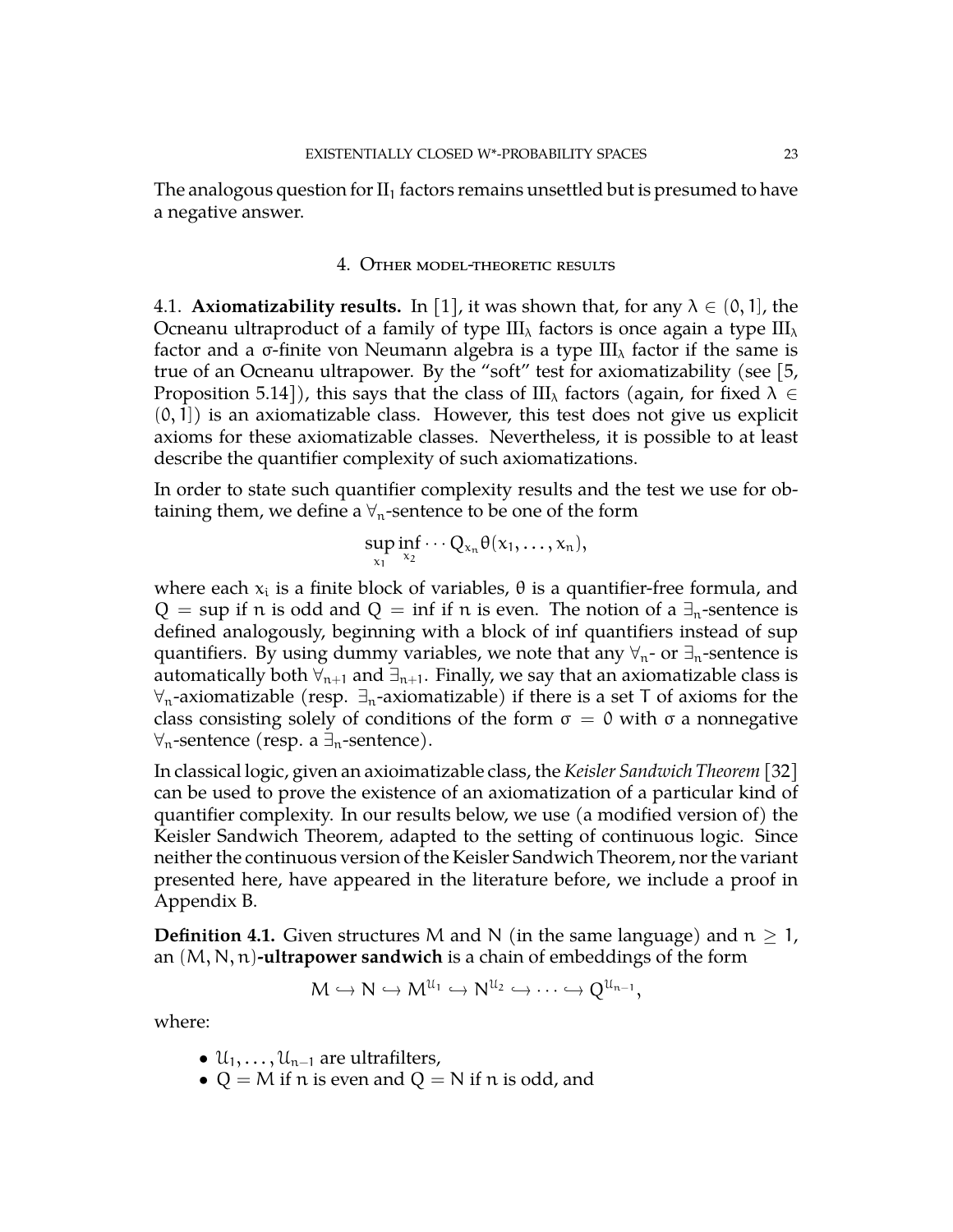• all compositions  $M^{u_{k-1}} \hookrightarrow M^{u_{k+1}}$  and  $N^{u_{k-1}} \hookrightarrow N^{u_{k+1}}$  are the diagonal<br>compositions (which in porticular implies that  $\mathcal{U} \cong \mathcal{U} \otimes \mathcal{U}$  for some embeddings (which in particular implies that  $\mathcal{U}_{k+1} \cong \mathcal{U}_{k-1} \otimes \mathcal{V}$  for some ultrafilter  $\nu$ ).

<span id="page-23-0"></span>**Theorem 4.2** (Keisler Sandwich Theorem (Ultrapower version))**.** *Suppose that* T *is a theory. Then:*

- (1) T *is* ∀n*-axiomatizable if and only if: whenever there is an* (M, N, n)*-ultrapower sandwich and*  $N \models T$ *, then*  $M \models T$ *.*
- (2) T *is*  $\exists$ <sub>n</sub>-axiomatizable if and only if: whenever there is an  $(M, N, n)$ -ultrapower *sandwich and*  $M \models T$ *, then*  $N \models T$ *.*

Note that an  $(M, N, 2)$ -ultrapower sandwich is simply a chain of embeddings  $M \hookrightarrow N \hookrightarrow M^{\mathcal{U}}$  such that the embedding  $M \hookrightarrow M^{\mathcal{U}}$  is the diagonal embedding.<br>Thus, an  $(M, N, 3)$  where away are dwisk awaked we we have  $M$  is a so in N Thus, an  $(M, N, 2)$ -ultrapower sandwich exists precisely when M is e.c. in N. By Theorem [4.2](#page-23-0) and Corollary [3.6,](#page-13-1) we immediately have:

<span id="page-23-1"></span>**Theorem 4.3.** *The class of type*  $III_1$  *factors is*  $\forall_2$ *-axiomatizable.* 

*Alternate proof of Theorem [4.3.](#page-23-1)* There is an alternative to showing that a theory T is  $\forall$ <sub>2</sub>-axiomatizable and that is to show that the collection of models of the theory is closed under unions of chains. This can be established quite easily for the case of III<sub>1</sub> factors as follows. Let  $(M_{\rm i},\phi_{\rm i})_{\rm i\in I}$  be any increasing chain of type III<sub>1</sub> W\*-probability spaces. Denote by (Μ, φ) the inductive limit of  $(M_\text{i}, \phi_\text{i})_{\text{i} \in \text{I}}$  in the language of W\*-probability spaces. Then for every  $\mathfrak{i}\in \mathrm{I}$ , we have  $(\mathsf{M}_{\mathfrak{i}},\varphi_\mathfrak{i})\subseteq \mathfrak{j}$  $(M, \varphi)$  and we denote by  $E_i : M \to M_i$  the unique faithful normal conditional<br>sympathtian such that  $\varphi_i : \Gamma$  and  $\Lambda$  also such assay  $M$  and  $M$ expectation such that  $\varphi_i \circ E_i = \varphi$ . Also, we have  $\bigvee_{i \in I} M_i = M$ .

For every  $i \in I$ , we may consider the trace-preserving inclusion of continuous cores  $c_{\varphi_i}(M_i) \subseteq c_{\varphi}(M)$  with trace-preserving faithful normal conditional expectation  $F_i : c_{\varphi_i}(M) \to c_{\varphi_i}(M_i)$ . Since  $M_i$  is a type  $III_1$  factor,  $c_{\varphi_i}(M_i)$  is a type  $II_1$  factor,  $f_{\varphi_i}(M_i)$  is a type  $II_{\infty}$  factor. In order to show that M is a type  $III_1$  factor, it suffices to show that  $c_{\varphi}(M)$  is a factor. Let  $x \in \mathfrak{Z}(c_{\varphi}(M))$  be any central element. Then for every  $i \in I$ , we have  $F_i(x) \in \mathcal{Z}(c_{\varphi_i}(M_i))$  and so  $F_i(x) \in \mathbb{C}$ 1. Since  $\bigvee_{i \in I} c_{\varphi_i}(M_i) = c_{\varphi}(M)$ , it follows that  $F_i(x) \to x$  ∗-strongly as  $i \to \infty$ , which implies that  $x \in \mathbb{C}1$ .  $\Box$ 

The case of type III<sub> $\lambda$ </sub> factors for  $\lambda \in (0,1)$  is inherently more complicated:

**Proposition 4.4.** *For any*  $\lambda \in (0,1)$ *, the axiomatizable class of type*  $\text{III}_{\lambda}$  *factors is not* ∀2*-axiomatizable.*

*Proof.* Fix  $\lambda \in (0,1)$ . We construct an increasing sequence of W<sup>\*</sup>-probability space type  $III_\lambda$  factors  $(M_n,\phi_n)$  so that, setting  $(M,\phi) := \bigvee_{n\in \mathbb{N}} (M_n,\phi_n)$ , we have that M is a type  $III_1$  factor.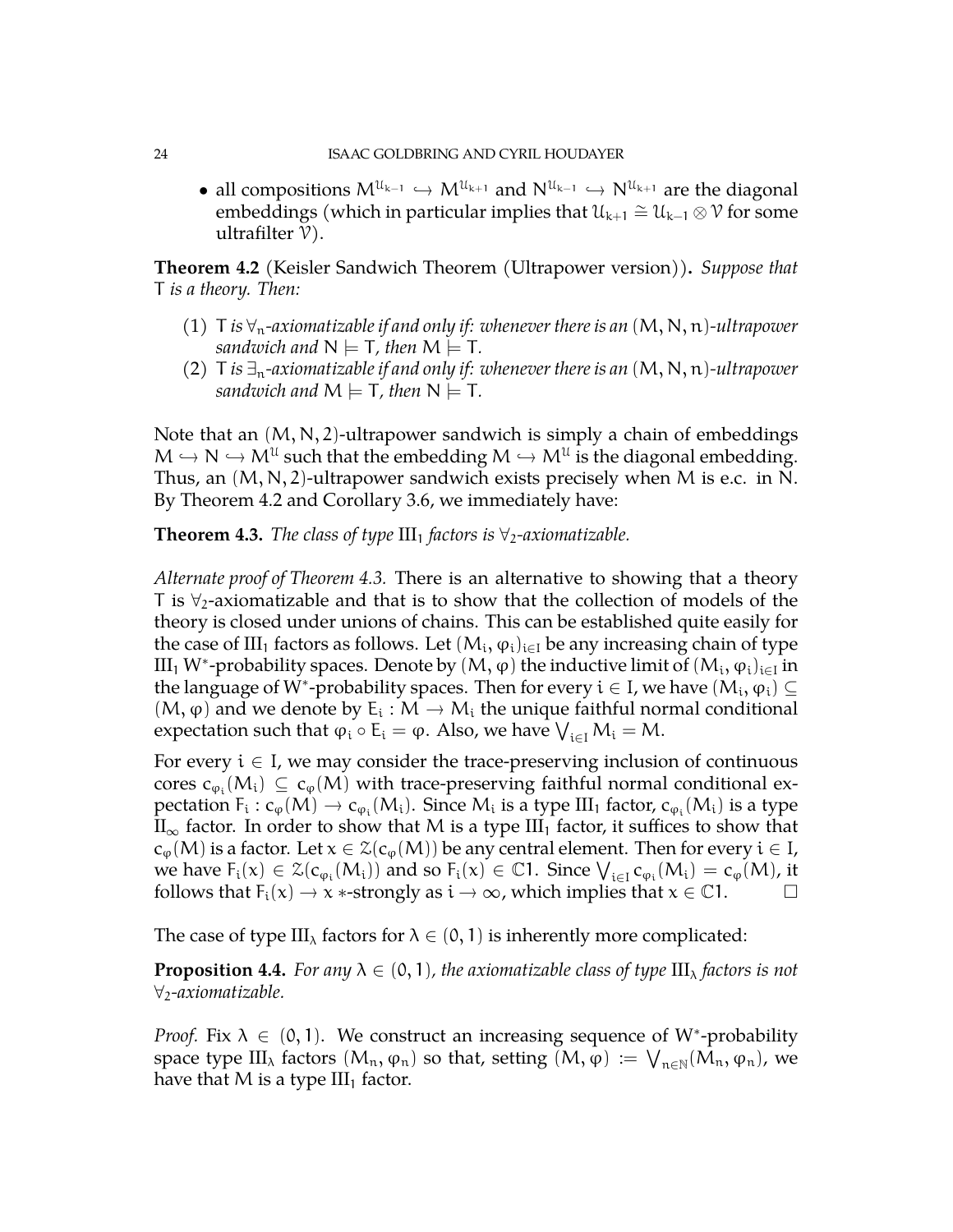Take  $\lambda_1, \lambda_2 \in (0, 1)$  with  $\log(\lambda_1)/\log(\lambda_2)$  irrational, whence  $R_{\lambda_1} \otimes R_{\lambda_2} \cong R_{\infty}$ . For every  $n \in \mathbb{N}$ , set  $(M_n, \varphi_n) = (R_{\lambda_1}, \varphi_{\lambda_1}) \otimes (M_2(\mathbb{C}), \omega_{\lambda_2})^{\otimes [0, ..., n]}$ . Then  $(M_n, \varphi_n)_{n \in \mathbb{N}}$ is an increasing sequence of W<sup>\*</sup>-probability spaces type  $\text{III}_{\lambda_1}$  factors. Indeed, observe that for every  $n \in \mathbb{N}$ , we have  $M_n \cong R_{\lambda_1}$ . Moreover, for every  $n \in \mathbb{N}$ , we have  $\varphi_{n+1}|_{M_n} = \varphi_n$  and the linear mapping  $E_n : M_{n+1} \to M_n$  defined by  $E_n =$ id $_{\mathcal{M}_n}\otimes\omega_{\lambda_2}$  is a faithful normal conditional expectation such that  $\phi_n\circ \mathsf{E}_n=\phi_{n+1}.$ 

However, we have  $\bigvee_{n \in \mathbb{N}} (M_n, \varphi_n) \cong (R_{\lambda_1} \otimes R_{\lambda_2}, \varphi_{\lambda_1} \otimes \varphi_{\lambda_2}) =: (M, \varphi) \cong (R_{\infty}, \varphi)$ . Indeed, for every  $n \in \mathbb{N}$ , we have  $\varphi|_{M_n} = \varphi_n$  and the linear mapping  $F_n$ :  $M \to M_n$  defined by  $F_n = id_{M_n} \otimes \omega_{\lambda_2}^{\otimes N \setminus \{0,\dots,n\}}$  $\lambda_2$  is a faithful normal conditional expectation such that  $\varphi_n \circ F_n = \varphi$ . Thus, the inductive limit of W\*-probability spaces  $(M, \varphi) = \bigvee_{n \in \mathbb{N}} (M_n, \varphi_n)$  is a type III<sub>1</sub> factor.

We also note:

**Proposition 4.5.** *For any*  $\lambda \in (0, 1]$ *, the class of type*  $\text{III}_{\lambda}$  *factors is not*  $\exists_2$ *-axiomatizable.* 

*Proof.* Fix  $\lambda \in (0, 1]$  and suppose that M is a type  $III_{\lambda}$  factor that is not full (e.g.  $M = R_{\lambda}$ ). Then there is a σ-finite von Neumann algebra N such that N is not a factor and yet  $M \subseteq N \subseteq M^{\mathcal{U}}$ . By Theorem [4.2,](#page-23-0) the result follows.

While the class of type  $III_{\lambda}$  factors,  $\lambda \in (0,1)$ , cannot be axiomatized using two quantifiers, we now show that it can be axiomatized using three quantifiers. The key to proving this is the following:

<span id="page-24-0"></span>**Proposition 4.6.** *Suppose that we have an*  $(M, N, 3)$ *-sandwich with* M *a type*  $III_{\mu}$ *factor and* N *a type*  $\text{III}_{\lambda}$  *factor,*  $\lambda$ ,  $\mu \in (0, 1)$ *. Then*  $\lambda = \mu$ *.* 

*Proof.* Set  $T_{\lambda} = \frac{2\pi}{\log n}$  $\frac{2\pi}{|\log(\lambda)|}$  and  $T_{\mu} = \frac{2\pi}{|\log(\lambda)|}$  $\frac{2\pi}{|\log(u)|}$ . Choose a T<sub>^</sub>-periodic faithful normal state  $\psi$  on N and apply Proposition [3.2](#page-10-2) to the inclusion N  $\subseteq$   $\mathsf{M}^{\mathfrak{U}_1}\subseteq\mathsf{N}^{\mathfrak{U}_2}.$  Since  $\Psi^{\mathfrak{U}_2}|_{\mathsf{M}^{\mathfrak{U}_1}}$  is  $T_\lambda$ -periodic, we have  $\{0\} \cup \mu^\mathbb{Z} = S(M^{\mathfrak{U}_1}) \subseteq \sigma(\Delta_{\psi^{\mathfrak{U}_2}|_{\mathsf{M}^{\mathfrak{U}_1}}}) \subseteq \{0\} \cup \lambda^\mathbb{Z}$ . Next, choose a  $T_{\mu}$ -periodic faithful normal state  $\varphi$  on M and apply Proposition [3.2](#page-10-2) to the inclusion  $M \subseteq N \subseteq M^{\mathcal{U}_1}$ . Since  $\phi^{\mathcal{U}_1}|_N$  is  $T_\mu$ -periodic, we have  $\{0\} \cup \lambda^\mathbb{Z} =$  $S(N) \subseteq \sigma(\Delta_{\varphi^{u_1}|_N}) \subseteq \{0\} \cup \mu^{\mathbb{Z}}$ . This shows that  $\mu = \lambda$ .

**Corollary 4.7.** *The class of type*  $\text{III}_{\lambda}$  *factors is both*  $\forall_3$ - *and*  $\exists_3$ -*axiomatizable.* 

*Proof.* Consider a  $(M, N, 3)$ -sandwich. First suppose that N is a III<sub> $<sub>\lambda</sub>$ </sub> factor. By</sub> Lemma [3.3,](#page-11-0) M is a factor. Since  $M^{U_1}$  contains N with expectation,  $M^{U_1}$  is type III, whence so is M. By Theorem [3.4,](#page-11-1) M is not of type  $III_0$ . If M is type  $III_1$ , then so is  $M^{u_1}$ ; since N is e.c. in  $M^{u_1}$ , Corollary [3.6](#page-13-1) implies that N is type III<sub>1</sub>, a contradiction. Thus, M is type  $III_{\mu}$  for some  $\mu \in (0,1)$ , whence  $\lambda = \mu$  by Proposition [4.6.](#page-24-0) This shows that the class of  $III_\lambda$  factors is  $\forall_3$ -axiomatizable.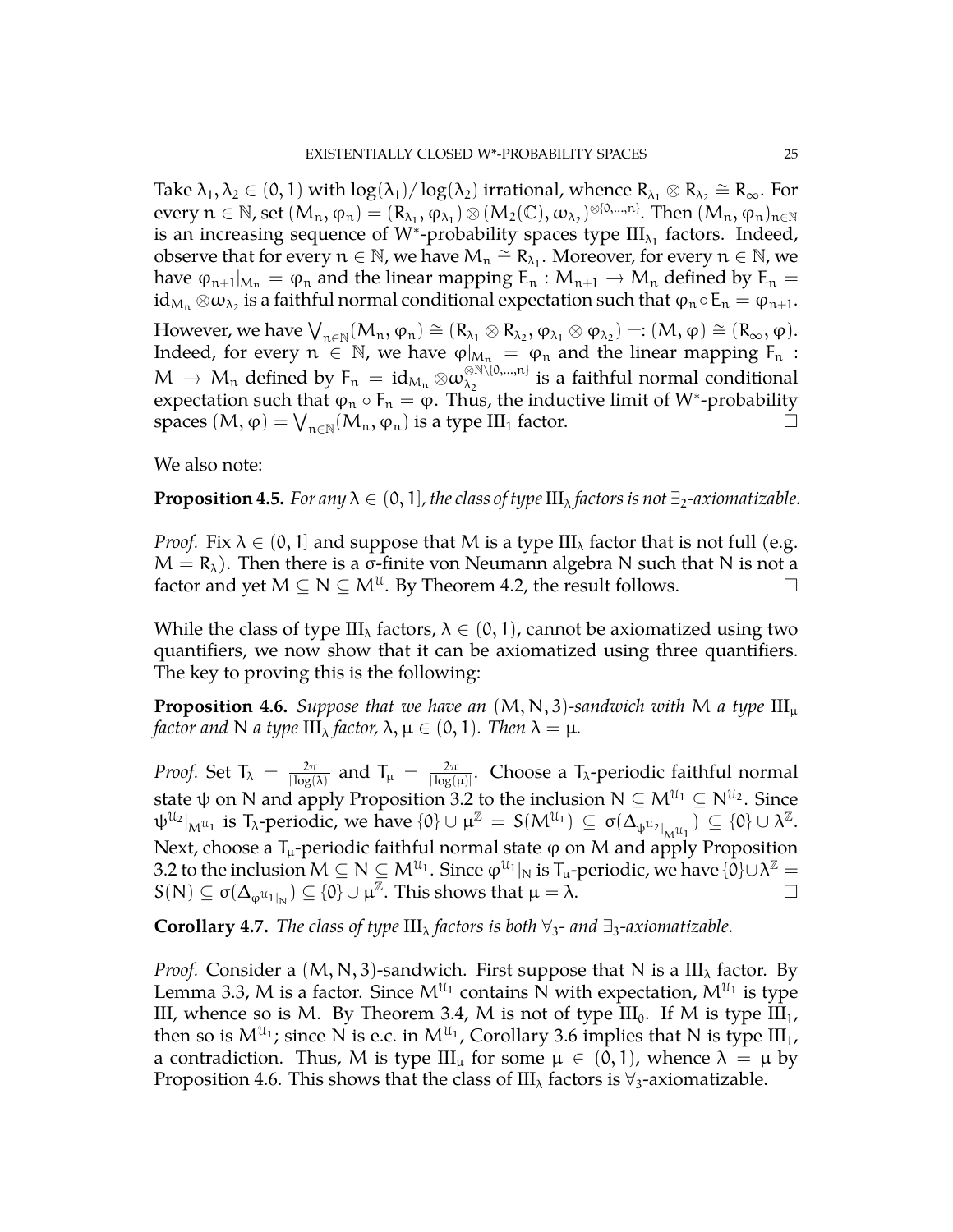Now suppose that M is a  $\rm{III}_{\lambda}$  factor. Since N is e.c. in the  $\rm{III}_{\lambda}$  factor  $\rm{M^{U_1}}$ , we see that N is a factor. Since N contains the type III factor M with expectation, we see that N has type III. By Corollary [3.6,](#page-13-1) N does not have type  $III<sub>1</sub>$ . Since N is e.c. in the III $_{\lambda}$  factor  $\mathsf{M}^{\mathfrak{U}_{1}}$  , N does not have type III $_{0}$  by Theorem [3.4.](#page-11-1) Thus, N has type III<sub>µ</sub> for some  $\mu \in (0, 1)$ , and thus  $\lambda = \mu$  by Proposition [4.6.](#page-24-0) This shows that the class of III<sub>λ</sub> factors is ∃<sub>3</sub>-axiomatizable.  $□$ 

<span id="page-25-0"></span>4.2. **First-order theories of W\*-probability spaces.** In this final subsection, we consider the task of counting the number of first-order theories of  $III<sub>\lambda</sub>$  W $^*$ -probability spaces for  $\lambda \in (0, 1]$ .

In [\[6\]](#page-34-7), Boutonnet, Chifan, and Ioana showed that there exist continuum many pairwise non-elementarily equivalent separable  $II_1$  factors. More precisely, they showed that the family  $(\mathsf{M}_{\alpha})_{\alpha \in 2^{\mathbb{N}}}$  of separable  $\mathrm{II}_1$  factors constructed by McDuff in [\[35\]](#page-35-8) provides such a continuum. We observe that their result can be easily applied to construct such a continuum in the realm of type III<sub> $\lambda$ </sub> factors for  $\lambda \in$  $(0, 1)$ .

**Theorem 4.8.** *Fix*  $\lambda \in (0,1)$ *. Then there exist continuum many non-pairwise elementary equivalent separable type* III<sup>λ</sup> *factors.*

*Proof.* Consider the family  $(M_\alpha)_{\alpha \in 2^{\mathbb{N}}}$  of separable II<sub>1</sub> factors constructed by Mc-Duff in [\[35\]](#page-35-8). For every  $\alpha \in 2^{\mathbb{N}}$ ,  $M_{\alpha}$  is a McDuff factor, that is,  $M_{\alpha} \otimes R \cong M_{\alpha}$ . This implies that  $\lambda \in \mathcal{F}(M_\alpha)$ . Set  $M^\infty_\alpha = M_\alpha \otimes B(l^2)$  and choose an automorphism  $\theta^λ_α \in Aut(M^\infty_α)$  such that  $τ ∘ θ^\lambda_α = λτ$ , where  $τ$  is any faithful normal semifinite trace on  $M_{\alpha}^{\infty}$ . Then  $N_{\alpha} = M_{\alpha}^{\infty} \rtimes_{\theta_{\alpha}^{\lambda}} \mathbb{Z}$  is a type III<sub> $\lambda$ </sub> factor whose discrete core is isomorphic to  $\mathsf{M}_\alpha^\infty$  (see [\[7,](#page-34-8) Théorème 4.4.1]).

Now suppose that  $\alpha, \beta \in 2^{\mathbb{N}}$  are such that N<sub>α</sub> is elementarily equivalent to N<sub>β</sub>. By the Keisler-Shelah Theorem, there are ultrafilters U and  $\check{V}$  such that  $(N_\alpha)^{\mathfrak{U}} \cong$  $(N_\beta)^\nu$ . By [\[1,](#page-34-11) Proposition 4.7], the discrete core of  $(N_\alpha)^\mu$  (resp.  $(N_\beta)^\nu$ ) is  $(M_\alpha^\infty)^\mu$ (resp.  $(M_\beta^\infty)^\nu$ ). Then [\[7,](#page-34-8) Théorème 4.4.1] implies that  $M_\alpha^{\mu} \otimes B(\ell^2) = (M_\alpha^\infty)^\mu \cong$  $(M_\beta^\infty)^\gamma = M_\beta^\gamma \otimes B(\ell^2)$ . Since  $M_\alpha^\mu$  and  $M_\beta^\gamma$  have full fundamental group, we have  $M_{\alpha}^{\mathfrak{U}} \cong M_{\beta}^{\gamma}$  and [\[6\]](#page-34-7) further implies that  $\alpha = \beta$ .

The preceding question naturally raises the following:

**Question 4.9.** Do there exist continuum many non-pairwise elementary equivalent separable type  $III_1$  factors?

While we cannot yet answer the above question, we can at least find three such factors. First, due to the recent negative solution of the Connes Embedding Problem [\[31\]](#page-35-19), there must exist a non-QWEP type  $III_1$  factor M. Consequently, M is not a model of Th<sub>∀</sub>(R<sub>∞</sub>), and thus is not elementarily equivalent to R<sub>∞</sub>. To find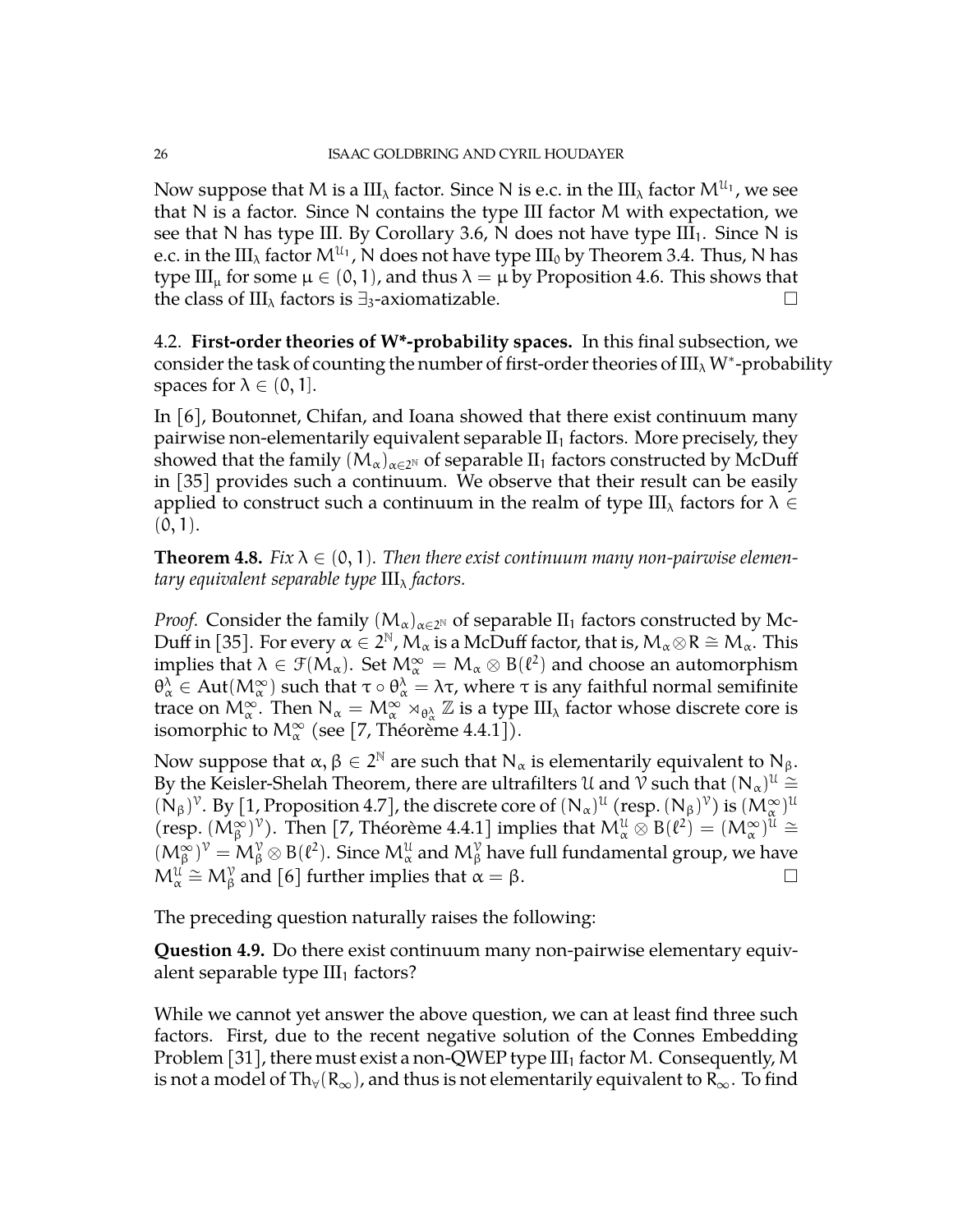a third theory of type  $III_1$  factors, we recall that in [\[18,](#page-35-0) 3.2.2], property Gamma was shown to be an axiomatizable property and thus could be used to distinguish theories of  $II_1$  factors. The correct generalization of property Gamma to our context is that of being non-full. Here, we show that the non-full type  $III_{\lambda}$ factors form an axiomatizable class and, as a consequence, that the non-full factors form a *local class*, that is, closed under ultrapowers and ultraroots (which is still sufficient for differentiating between theories):

#### **Theorem 4.10.** *For*  $\lambda \in (0, 1]$ *, the class of non-full type*  $\text{III}_{\lambda}$  *factors is axiomatizable.*

*Proof.* We use the aforementioned "soft" test for being axiomatizable, that is, we show that the class of non-full type  $III_{\lambda}$  factors is closed under ultraproducts and ultraroots. We first show the latter. Let U be any nonprincipal ultrafilter and let M be any full type  $III_{\lambda}$  factor; we show that  $M^{\mathcal{U}}$  is also full. To see this, let  $\mathcal V$  be any nonprincipal ultrafilter. Then we have  $(M^{U})^{\gamma} = M^{\gamma \otimes U}$  by [\[2,](#page-34-13) Proposition 2.4]. Since M is a full factor, we have  $M' \cap M^{\mathcal{V} \otimes \mathfrak{U}} = \mathbb{C}$ 1. Since  $\check{M} \subset M^{\mathfrak{U}}$ , we have  $(M^{\mathcal{U}})' \cap (M^{\mathcal{U}})^{\mathcal{V}} \subseteq M' \cap (M^{\mathcal{U}})^{\mathcal{V}} = M' \cap M^{\mathcal{V} \otimes \mathcal{U}} = \mathbb{C}1$ . Since this holds true for any nonprincipal ultrafilter  $\mathcal V$ , this further implies that  $\mathsf{M}^{\mathfrak{U}}$  is a full factor.

Conversely, let  $(M_i, \varphi_i)_{i \in I}$  be any family of non-full type III<sub> $\lambda$ </sub> factor W $^*$ -probability spaces and U a nonprincipal ultrafilter on I. Then  $(M^{\mathfrak{U}},\varphi^{\mathfrak{U}})=(M_{\mathfrak{i}},\varphi_{\mathfrak{i}})^{\mathfrak{U}}$  is a type III<sub> $lambda$ </sub> factor. We show that M $^{\mathfrak{U}}$  is also non-full. It is well-known that we may assume that U is *countably incomplete*, meaning that there is some countable collection of sets from U that has empty intersection. As a result, this allows us to define a sequence  $(\epsilon_i)_{i\in I}$  of positive real numbers such that  $\lim_{\mathcal{U}} \epsilon_i = 0$ . For every  $i \in I$ , there is an index set  $J_i$  for which there exists a sequence  $(u_j^i)_{j \in J_i}$  in  $\mathcal{U}(\mathcal{M}_\mathfrak{i})$  such that  $\lim_j \|u_j^\mathfrak{i}\phi_\mathfrak{i} - \phi_\mathfrak{i}u_j^\mathfrak{i}\| = \mathsf{0}$ ,  $\lim_j \|yu_j^\mathfrak{i}-u_j^\mathfrak{i}y\|_{\phi_\mathfrak{i}}^\sharp = \mathsf{0}$  for every  $y\in \mathcal{M}_\mathfrak{i}$ and  $\lim_{j} \varphi_i(u_j^i) = 0$ . Let  $\mathcal{F} = \{X_1, \ldots, X_m\} \subset M^{\mathcal{U}}$  be any finite subset. Write  $X_k = (x_{k,i})^{\mathfrak{U}}$  for every  $1 \leq k \leq m$ . For every  $i \in I$ , there exists  $v_i = u_{j_i} \in \mathcal{U}(M_i)$ such that  $\|v_i\phi_i - \phi_i v_i\| \leq \epsilon_i$ ,  $\|v_i x_{k,i} - x_{k,i} v_i\|_{\phi_i}^{\sharp} \leq \epsilon_i$  and  $|\phi_i(v_i)| \leq \epsilon_i$  for every  $1 \leq k \leq m$ . Then we have  $(v_i)_{i \in I} \in \mathfrak{M}^{\mathfrak{U}}(M_i, \varphi_i)$ ,  $v_{\mathcal{F}} = (v_i)^{\mathfrak{U}} \in \mathfrak{U}((M^{\mathfrak{U}})_{\varphi^{\mathfrak{U}}})$  and  $\varphi^{\mathfrak{U}}(\nu_{\mathcal{F}}) = 0$  (see [\[28,](#page-35-21) Proposition 2.4] and [\[1,](#page-34-11) Lemma 4.36]). By construction, we have  $Xv_{\mathcal{F}} = v_{\mathcal{F}}X$  for every  $X \in \mathcal{F}$  and  $\varphi^{\mathfrak{U}}(v_{\mathcal{F}}) = 0$ . Since this holds true for any finite subset  $\mathfrak{F} \subset M^{\mathfrak{U}}$ , this further implies that  $M^{\mathfrak{U}}$  is not full.

**Corollary 4.11.** *The following three III*<sup>1</sup> *factors are pairwise non-elementarily equivalent:*

- $(1)$  R<sub>∞</sub>.
- (2) *Any non-QWEP III*<sup>1</sup> *factor.*
- (3) *Any full QWEP III*<sup>1</sup> *factor.*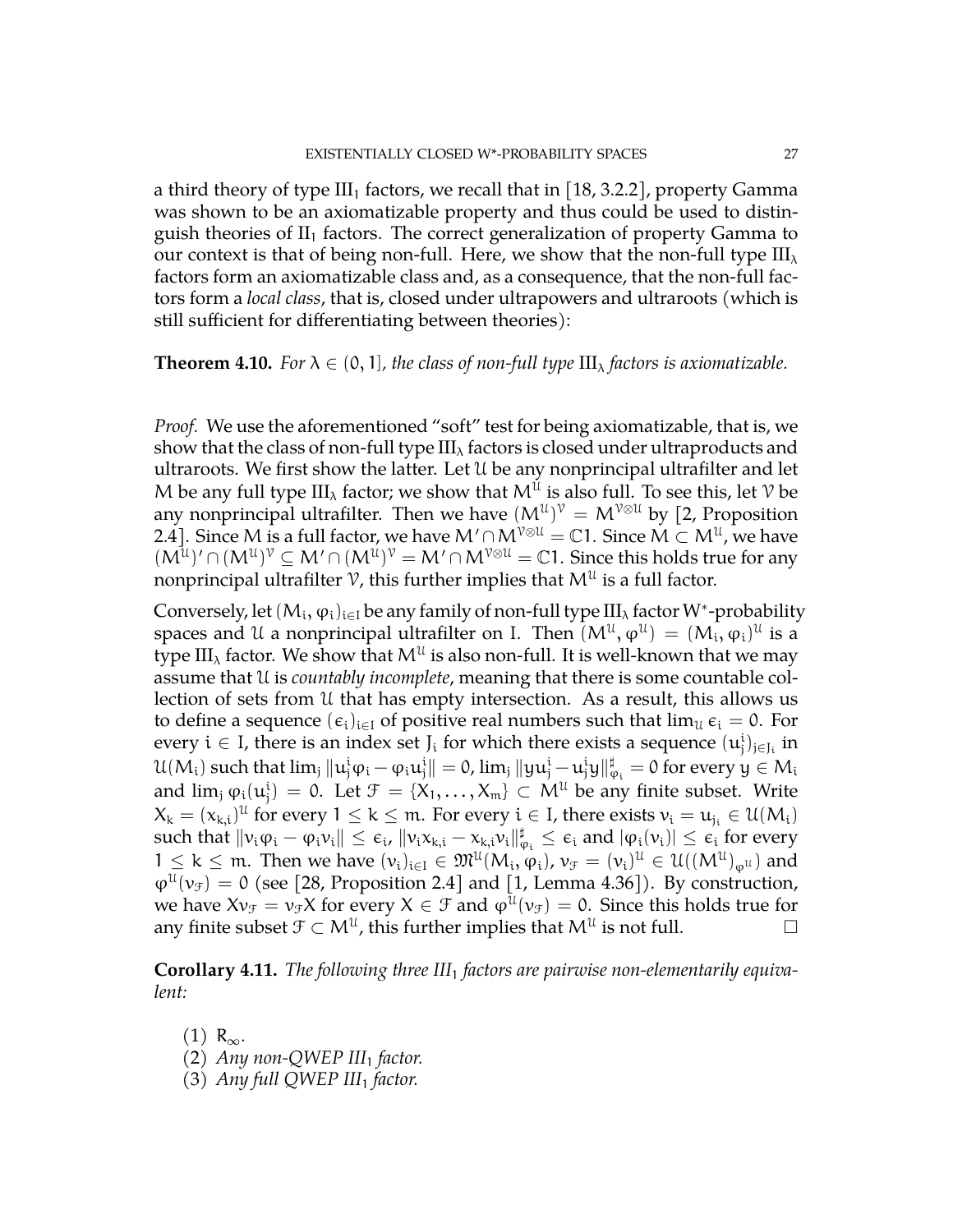**Remark 4.12.** In [\[18\]](#page-35-0), the authors provide explicit axioms for having property Gamma. It would be interesting to find explicit axioms for the class of non-full III<sub> $\lambda$ </sub> W<sup>\*</sup>-probability spaces.

In [\[18,](#page-35-0) Theorem 4.3], it is shown that, for any separable  $II_1$  factor M, there are continuum many pairwise nonisomorphic separable  $II_1$  factors elementarily equivalent to M. We ask if the analogous result holds true for W\*-probability spaces:

**Question 4.13.** For any separable W<sup>\*</sup>-probability space  $(M, \varphi)$ , are there continuum many nonisomorphic separable (N, ψ) elementarily equivalent to  $(M, φ)$ ?

By Proposition [3.12,](#page-16-1) if M is any type  $III_1$  factor, then  $(M, \varphi)$  is elementarily equivalent to  $(M, \psi)$  for all  $\varphi, \psi \in \mathfrak{S}_{fn}(M)$ . In this sense, the previous question has a somewhat trivial positive solution for type  $III<sub>1</sub>$  factors. It would be more interesting to find continuum many nonisomophic separable models of any given theory of W\*-probability spaces whose underlying von Neumann algebras themselves are pairwise nonisomorphic.

<span id="page-27-0"></span>Appendix A. Embeddings of AFD W\*-probability spaces into ultraproducts

Most of the results presented in this appendix are due to Ando and Houdayer (unpublished work).

Let  $(M, \varphi)$  be any type  $III_{\lambda}$  factor, where  $\lambda \in (0, 1]$ , endowed with a faithful normal state such the centralizer  $(\mathsf{M}^{\mathfrak{U}})_{\varphi^{\mathfrak{U}}}$  of the ultraproduct state  $\varphi^{\mathfrak{U}}$  is a type  $II_1$  factor.

- If M is of type  $III_\lambda$  with  $\lambda \in (0, 1)$ , we may take any  $\frac{2\pi}{|\log(\lambda)|}$ -periodic faithful normal state  $\varphi$  on M.
- If M is of type  $III_1$ , we may take any faithful normal state  $\varphi$  on M (see [\[1,](#page-34-11) Proposition 4.24]).

First, we observe that any atomic (discrete) W<sup>∗</sup> -probability space has a unique embedding into  $(M, \varphi)^{\mathfrak{U}}$  up to unitary conjugacy.

<span id="page-27-1"></span>**Lemma A.1.** *Let*  $(P, \psi)$  *be any atomic W<sup>\*</sup>-probability space. For every*  $i \in \{1, 2\}$ *, let*  $\pi_{i} : (P, \psi) \hookrightarrow (M, \varphi)^{\mathfrak{U}}$  *be any embedding. Then there exists*  $\mathfrak{u} \in \mathfrak{U}((M^{\mathfrak{U}})_{\varphi^{\mathfrak{U}}})$  such that *that*  $\pi_2 = \text{Ad}(u) \circ \pi_1$ *.* 

*Proof.* Write  $P = \bigoplus_{p} P_p$  where each  $P_p$  is a type I factor. For every  $p$ , denote by  $(e_{kl}^p)_{k,l}$  a system of matrix units for  $P_p$  and denote by  $(\lambda_k^p)$  $\binom{p}{k}$ <sub>k</sub> positive reals such that  $\sum_{k} \lambda_k^p = 1$  and  $\frac{\psi(\cdot 1_{P_p})}{\psi(1_{P_p})}$  $\frac{\psi(\,\cdot\,1_{\mathsf{P}_{\mathsf{p}}})}{\psi(1_{\mathsf{P}_{\mathsf{p}}})} = \tau_{\mathsf{P}_{\mathsf{p}}}(\text{diag}(\lambda^{\mathsf{p}}_k))$  $k(\mathbf{k}) \cdot$ ). For all k, l, p and all  $\mathbf{t} \in \mathbb{R}$ , we have  $\sigma_t^{\psi}$  $\mathfrak{t}^{\psi}(\mathit{e}_{\mathrm{kl}}^{\mathrm{p}}) = (\lambda_{\mathrm{k}}^{\mathrm{p}})$  $\binom{p}{k} \lambda_l^p$ <sup>it</sup>  $e_{kl}^p$ .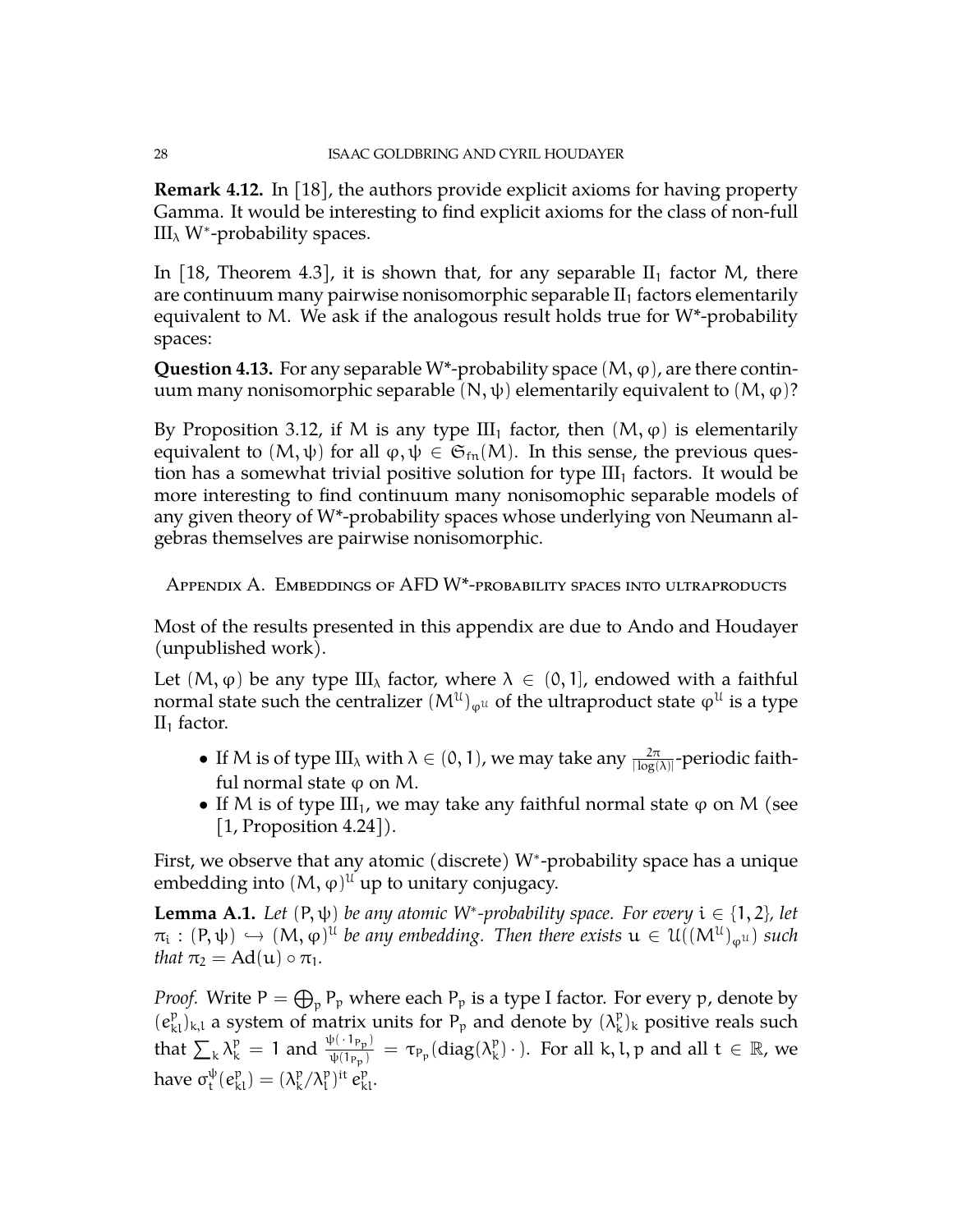Observe for every  $i \in \{1,2\}$ , since  $\varphi^{\mathfrak{U}} \circ \pi_{i} = \psi$  and since  $\pi_{i}(P) \subset M^{\mathfrak{U}}$  is globally invariant under  $\sigma^{\varphi^{\mathfrak{U}}},$  we have  $\sigma^{\varphi^{\mathfrak{U}}}_{\mathfrak{t}} \circ \pi_{\mathfrak{t}} = \pi_{\mathfrak{t}} \circ \sigma^{\psi}_{\mathfrak{t}}$  $\psi_t$  for all  $t \in \mathbb{R}$  by [\[7,](#page-34-8) Lemme 1.2.10]. Since  $(M^u)_{\varphi^u}$  is a type  $II_1$  factor and since  $\pi_1(e_{11}^{\mathfrak{p}}), \pi_2(e_{11}^{\mathfrak{p}}) \in$  $(M^{\mathfrak{U}})_{\varphi^{\mathfrak{U}}}$  and  $\varphi^{\mathfrak{U}}(\pi_1(e_{11}^{\mathfrak{p}})) = \psi(e_{11}^{\mathfrak{p}}) = \varphi^{\mathfrak{U}}(\pi_2(e_{11}^{\mathfrak{p}}))$ , there exists a partial isometry  $v_p \in (M^{\mathfrak{U}})_{\varphi^{\mathfrak{U}}}$  such that  $v_p^* v_p = \pi_1(e_{11}^p)$  and  $v_p v_p^* = \pi_2(e_1^p)$ try  $v_p \in (M^{\mathfrak{U}})_{\varphi^{\mathfrak{U}}}$  such that  $v_p^* v_p = \pi_1(e_{11}^p)$  and  $v_p v_p^* = \pi_2(e_{11}^p)$ . If we let  $\mathfrak{u} = \sum_p \sum_k \pi_2(e_{k1}^p) v_p \pi_1(e_{1k}^p)$ , we have  $\mathfrak{u} \in \mathfrak{U}((M^{\mathfrak{U}})_{\varphi^{\mathfrak{U}}})$  and  $\pi_2(e_{kl}^p) = \mathfrak{u$ all k, l, p. Therefore, we have  $\pi_2 = \text{Ad}(\mathfrak{u}) \circ \pi_1$ .

Next, we prove that the unique embedding property into  $(\mathsf{M},\varphi)^\mathfrak{U}$  up to unitary conjugacy, is stable under taking increasing unions.

<span id="page-28-0"></span>**Lemma A.2.** *Let*  $(P, \psi)$  *be any separable W<sup>\*</sup>-probability space and*  $(P_n, \psi_n) \subseteq (P, \psi)$ any increasing sequence of W\*-probability subspaces such that  $\bigvee_{n\in \mathbb{N}}(\mathsf{P}_n,\psi_n)=(\mathsf{P},\psi).$ *For every*  $i \in \{1, 2\}$ , let  $\pi_i : (P, \psi) \hookrightarrow (M, \varphi)^{\mathfrak{U}}$  be any embedding. Assume that for  $every \; n \in \mathbb{N}$ , there exists  $u_n \in \mathcal{U}((M^{\mathcal{U}})_{\varphi^{\mathcal{U}}})$  such that  $\pi_2(x) = u_n \pi_1(x) u_n^*$  for every  $x \in P_n$ .

*Then there exists*  $u \in \mathfrak{U}((M^{\mathfrak{U}})_{\varphi^{\mathfrak{U}}})$  *such that*  $\pi_2 = \mathrm{Ad}(u) \circ \pi_1$ *.* 

*Proof.* For every  $n \in \mathbb{N}$ , write  $u_n := (u_m^n)^{\mathfrak{U}}$  where  $(u_m^n)_m \in \mathfrak{M}^{\mathfrak{U}}(M)$  and  $u_m^n \in$  $\mathcal{U}(\mathbf{M})$  (see e.g. [\[29,](#page-35-17) Lemma 2.1]). For every  $n \in \mathbb{N}$ , denote by  $X_n = \{y_k^n \mid k \in \mathbb{N}\}$  $\mathbb{N}\}\subset\mathsf{P}_\mathfrak{n}$  a  $\|\cdot\|_{\psi_\mathfrak{n}}^\sharp$ -dense countable subset and set  $X_\mathfrak{n}^{\leq\mathfrak{n}}:=\{y_k^\mathfrak{n}\mid 0\leq k\leq \mathfrak{n}\}.$  For every  $i \in \{1,2\}$  and every  $b \in X_n$ , write  $\pi_i(b) = (b_m^i)^{\mathfrak{U}}$  where  $(b_m^i)_m \in \mathfrak{M}^{\mathfrak{U}}(M)$ .

For every  $n \in \mathbb{N}$ , define

$$
\begin{aligned} &F_n:=\bigcap_{0\leq k\leq n, b\in X_k^{\leq k}}\left\{m\in\mathbb{N}\mid \|u^n_m\,b^1_m\,(u^n_m)^*-b^2_m\|_\phi^{\sharp}<\frac{1}{n+1}\right\}\\ &G_n:=\{m\in\mathbb{N}\mid m\geq n\}\cap\left\{m\in\mathbb{N}\mid \|u^n_m\phi-\phi u^n_m\|<\frac{1}{n+1}\right\}\cap\bigcap_{j=1}^n F_j.\end{aligned}
$$

By construction and since U is a nonprincipal ultrafilter on  $\mathbb{N}$ ,  $(G_n)_{n\in\mathbb{N}}$  is a decreasing sequence of subsets of U such that  $G_0 = \mathbb{N}$  and  $\bigcap_{n \in \mathbb{N}} G_n = \emptyset$ . For every  $m \in \mathbb{N}$ , set  $v_m = u_m^n \in \mathcal{U}(M)$  where  $n \in \mathbb{N}$  is the unique integer such that  $m \in G_n \setminus G_{n+1}.$ 

Let  $n \in \mathbb{N}$ . If  $m \in \mathsf{G}_n = \bigcup_{\mathfrak{j} \geq n} \mathsf{G}_\mathfrak{j} \setminus \mathsf{G}_{\mathfrak{j}+1}$ , denote by  $\mathfrak{p} \geq n$  the unique integer such that  $m \in G_p \setminus G_{p+1}$ . Since  $v_m = u_m^p$ , we have

- $\bullet \ \left\| \nu_\mathfrak{m} \phi \varphi \nu_\mathfrak{m} \right\| = \left\| \mathfrak{u}^{\mathfrak{p}}_\mathfrak{m} \phi \varphi \mathfrak{u}^{\mathfrak{p}}_\mathfrak{m} \right\| < \frac{1}{\mathfrak{p}+1} \leq \frac{1}{\mathfrak{n}+1}$  $\frac{1}{n+1}$  and
- $\|\mathcal{H}_{\mathfrak{m}}\,\mathfrak{b}^1_{\mathfrak{m}}\,\mathfrak{v}^*_\mathfrak{m} \mathfrak{b}^2_{\mathfrak{m}}\|_\phi^\sharp = \|\mathfrak{u}^{\mathfrak{p}}_{\mathfrak{m}}\,\mathfrak{b}^1_{\mathfrak{m}}\,(\mathfrak{u}^{\mathfrak{p}}_{\mathfrak{m}})^* \mathfrak{b}^2_{\mathfrak{m}}\|_\phi^\sharp < \frac{1}{\mathfrak{p}+1} \leq \frac{1}{\mathfrak{n}+1}$  $\frac{1}{n+1}$  for all  $0 \leq k \leq n$ and all  $\mathrm{b}\in\mathsf{X}_\mathrm{k}^{\leq\mathrm{k}}$  $\frac{\leq \kappa}{k}$ .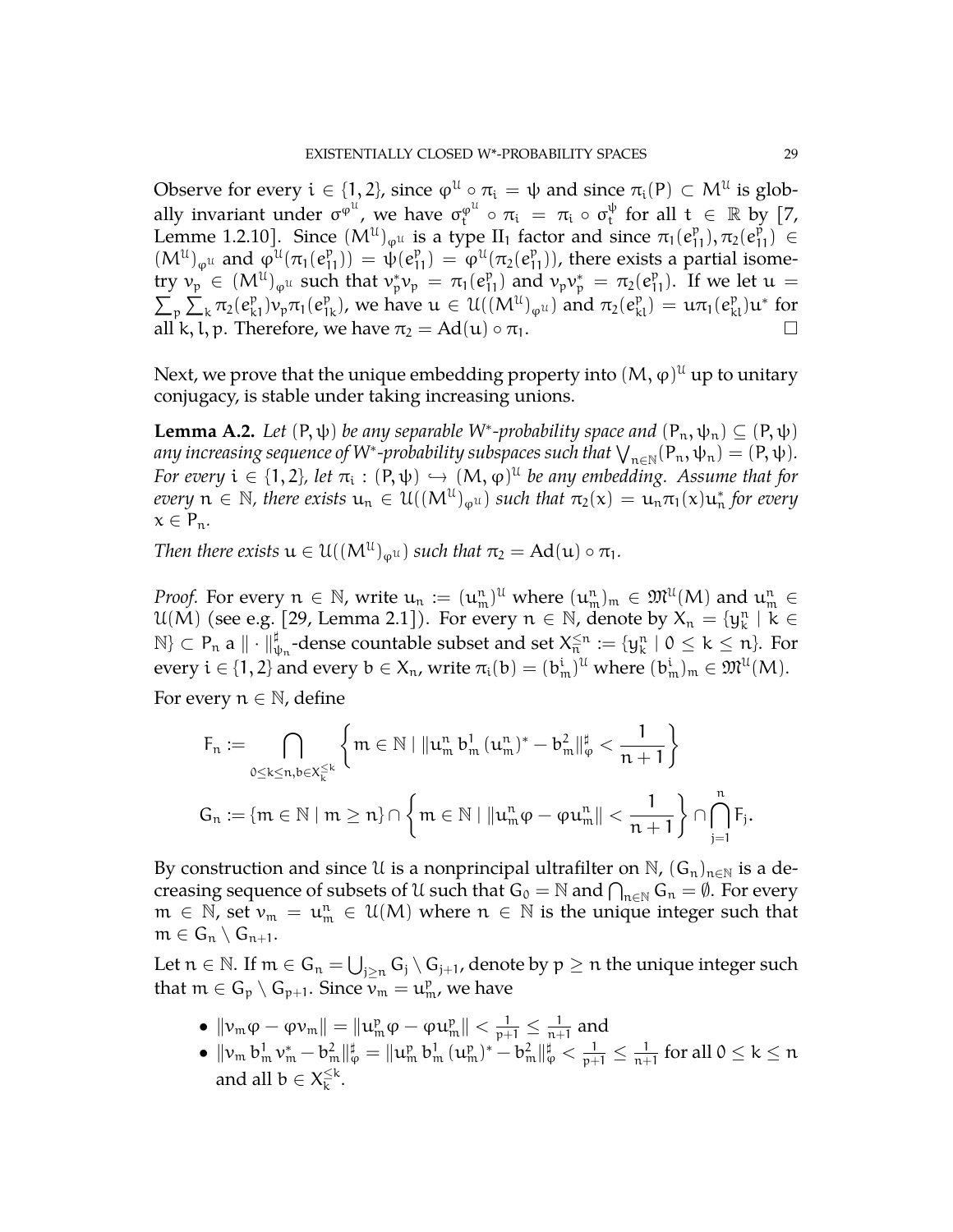This implies that

$$
\begin{aligned}&G_n\subset \left\{m\in\mathbb{N}\mid \| \nu_m\phi - \phi\nu_m\| < \frac{1}{n+1}\right\}\\&G_n\subset \bigcap_{0\leq k\leq n, b\in X_k^{\leq k}}\left\{m\in\mathbb{N}\mid \|\nu_m\,b_m^1\,\nu_m^* - b_m^2\|_\phi^{\sharp} < \frac{1}{n+1}\right\}.\end{aligned}
$$

Since  $G_n \in \mathcal{U}$ , it follows that

$$
\left\{m\in\mathbb{N}\mid\left\| \nu_m\phi-\phi\nu_m\right\|<\frac{1}{n+1}\right\}\in\mathcal{U}
$$

$$
\forall 0\leq k\leq n,\forall b\in X_k^{\leq k},\quad \left\{m\in\mathbb{N}\mid\left\|\nu_m\,b_m^1\,\nu_m^*-b_m^2\right\|_{\phi}^{\sharp}<\frac{1}{n+1}\right\}\in\mathcal{U}.
$$

Since this holds for every  $n \in \mathbb{N}$ , we obtain  $\lim_{m \to \mathbb{U}} ||v_m \varphi - \varphi v_m|| = 0$ . This implies that  $(\nu_\mathfrak{m})_\mathfrak{m}\in \mathfrak{M}^\mathfrak{U}(M)$  and  $\mathfrak{u}=(\nu_\mathfrak{m})^\mathfrak{U}\in \mathfrak{U}((M^\mathfrak{U})_{\varphi^\mathfrak{U}}).$  This further implies that for every  $k \in \mathbb{N}$  and every  $b \in X_k^{\leq k}$  $\frac{\leq k}{k}$ , we have  $\|u\pi_1(b)u^* - \pi_2(b)\|_{\varphi^{\mathcal{U}}}^{\sharp} =$  $\lim_{m\to\mathfrak{U}}\|v_m\,b_m^1\,v_m^*-b_m^2\|_\phi^\sharp=0.$  Since  $\bigcup_{k\in\mathbb{N}}X_k^{\le k}=\bigcup_{n\in\mathbb{N}}X_n$ , since for every  $n\in\mathbb{N}$ , the set  $X_n$  is  $\|\cdot\|_{\psi_n}^{\sharp}$ -dense in  $P_n$ , since  $\bigvee_{n\in\mathbb{N}}P_n=P$  and since for every  $\mathfrak{i}\in\{1,2\}$ ,  $\pi_i : P \hookrightarrow M^{\mathcal{U}}$  is a normal embedding, this finally implies that  $\pi_2(x) = u \pi_1(x) u^*$ for every  $x \in P$ .

<span id="page-29-0"></span>**Definition A.3.** We say that a W<sup>∗</sup> -probability space (P, ψ) is *approximately finite dimensional* (AFD) if there exists an increasing sequence of finite dimensional W<sup>\*</sup>-probability subspaces  $(P_n, \psi_n) \subseteq (P, \psi)$  such that  $\bigvee_{n \in \mathbb{N}} (P_n, \psi_n) = (P, \psi)$ .

If  $(P,\psi)$  is an AFD W\*-probability space, then  $\psi$  is necessarily an almost periodic state on P.

<span id="page-29-1"></span>Examples A.4. Here are the main examples of AFD W<sup>\*</sup>-probability spaces:

- (1) Every AFD tracial von Neumann algebra  $(M, \tau)$  endowed with a tracial faithful normal state is an AFD W<sup>∗</sup> -probability space.
- (2) For every  $\lambda \in (0, 1)$ , endow the type III<sub> $\lambda$ </sub> Powers factor  $R_{\lambda}$  with its canonical  $\frac{2\pi}{|\log(\lambda)|}$ -periodic faithful normal state φ<sub>λ</sub>. Then  $(R_\lambda, \phi_\lambda)$  is an AFD W<sup>∗</sup> -probability space.
- (3) Endow the type III<sub>1</sub> Araki-Woods factor  $R_{\infty} = R_{\lambda_1} \otimes R_{\lambda_2}$ , where  $\frac{\log(\lambda_1)}{\log(\lambda_2)} \notin$  $\mathbb{Q}$ , with the faithful normal state  $\varphi = \varphi_{\lambda_1} \otimes \varphi_{\lambda_2}$ . Then  $(R_{\infty}, \varphi)$  is an AFD W<sup>\*</sup>-probability space.
- (4) For every AFD type  $III_0$  factor P, there exists a faithful normal state  $\varphi$  on M such that  $(M, \varphi)$  is an AFD W<sup>\*</sup>-probability space (see [\[9,](#page-34-15) Theorem 1]).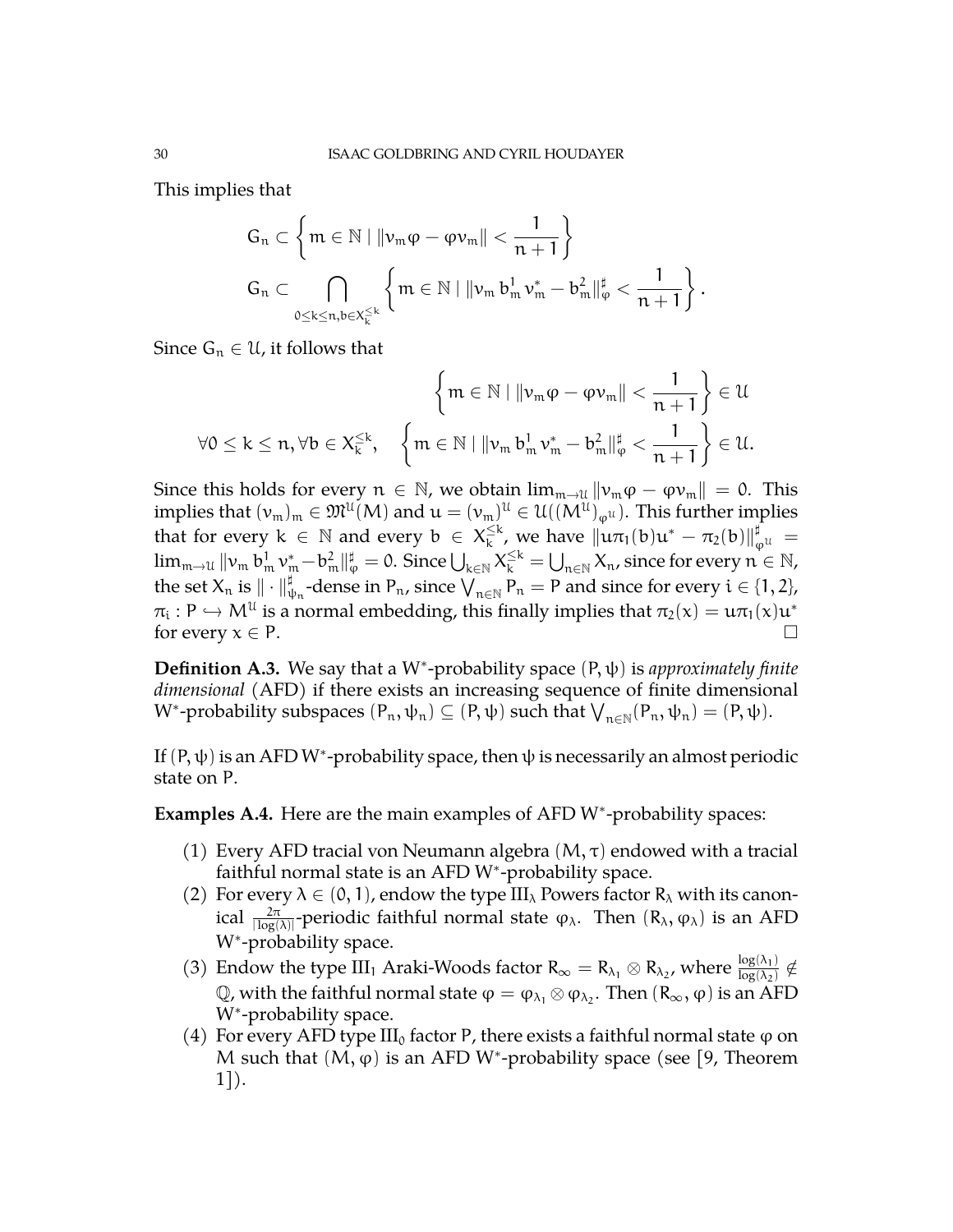We deduce that any AFD W<sup>\*</sup>-probability space has a unique embedding into  $(M, \varphi)^{\mathfrak{U}}$  up to unitary conjugacy.

<span id="page-30-2"></span>**Theorem A.5.** *Let*  $(P, \psi)$  *be any* AFD *W*<sup>\*</sup>-probability space. For every  $i \in \{1, 2\}$ , let  $\pi_{i} : (P, \psi) \hookrightarrow (M, \varphi)^{\mathfrak{U}}$  *be any embedding. Then there exists*  $\mathfrak{u} \in \mathfrak{U}((M^{\mathfrak{U}})_{\varphi^{\mathfrak{U}}})$  such that  $\pi$ *that*  $\pi_2 = \text{Ad}(\mathfrak{u}) \circ \pi_1$ *.* 

*Proof.* Let  $(P_n, \psi_n) \subseteq (P, \psi)$  be an increasing sequence of finite dimensional W<sup>\*</sup>probability subspaces such that  $\bigvee_{n\in\mathbb{N}}(P_n,\psi_n)=(P,\psi)$ . For every  $n\in\mathbb{N}$ , Lemma [A.1](#page-27-1) implies that there exists  $u_n \in \mathcal{U}((M^{\mathcal{U}})_{\varphi^{\mathcal{U}}})$  such that  $\pi_2(x) = u_n \pi_1(x) u_n^*$  for every  $x \in P_n$ . Then Lemma [A.2](#page-28-0) implies that there exists  $u \in \mathcal{U}((M^{\mathcal{U}})_{\varphi^{\mathcal{U}}})$  such that  $\pi_2(x) = u\pi_1(x)u^*$  for every  $x \in P$ .

As a straightforward consequence of Theorem [A.5,](#page-30-2) we obtain the following unique embedding property for the Powers factors  $R_{\lambda}$  where  $\lambda \in (0,1)$ .

<span id="page-30-1"></span>**Corollary A.6.** *Let*  $\lambda \in (0, 1)$  *and*  $\pi : (R_{\lambda}, \varphi_{\lambda}) \hookrightarrow (R_{\lambda}, \varphi_{\lambda})^{\mu}$  *be any embedding. Then*<br>*Here* with  $\alpha \in \mathcal{U}(\mathbb{R}^{\mu})$  , and that  $\lambda d(\mu) = \mu(R_{\lambda}, \varphi_{\lambda})$  is the discovered *there exists*  $u \in U((R^{\mathfrak{U}}_{\lambda})_{\varphi_{\lambda}^{\mathfrak{U}}})$  such that  $\operatorname{Ad}(u) \circ \pi : (R_{\lambda}, \varphi_{\lambda}) \hookrightarrow (R_{\lambda}, \varphi_{\lambda})^{\mathfrak{U}}$  is the diagonal *embedding.*

Combining Theorem [A.5](#page-30-2) with Connes-Størmer transitivity theorem, we obtain the following unique embedding property for the Araki-Woods factor  $R_{\infty}$ .

<span id="page-30-0"></span>**Corollary A.7.** Let  $\psi$  *be any faithful normal state on*  $R_{\infty}$  *and*  $\pi$  :  $(R_{\infty}, \psi) \hookrightarrow (R_{\infty}, \psi)^{\mathcal{U}}$ <br>*zure awhed ding* Than there wish  $\psi \in \mathcal{U}(\mathbb{R}^{\mathcal{U}})$ , and that  $\mathcal{U}(\mathcal{U}) \subseteq \mathcal{U}(\mathbb{R}^{\mathcal{U}})$ *any embedding. Then there exists*  $u \in \mathcal{U}((R_\infty^{\mathcal{U}})_{\psi^{\mathcal{U}}})$  *such that*  $Ad(u) \circ \pi : (R_\infty, \psi) \hookrightarrow$  $(R_{\infty}, \psi)^{\mathfrak{U}}$  *is the diagonal embedding.* 

*Proof.* Denote by  $E: \mathbb{R}_{\infty}^{\mathfrak{U}} \to \pi(\mathbb{R}_{\infty})$  the unique faithful normal conditional ex-<br>we obtain each that the  $-1$ .  $F \to \mathbb{R}^{\mathfrak{U}}$  Ghasenes faithful normal etable was  $\mathbb{R}$ . pectation such that  $\psi \circ \pi^{-1} \circ E = \psi^{\mathfrak{U}}$ . Choose a faithful normal state  $\varphi$  on  $R_{\infty}$ such that  $(R_{\infty}, \varphi)$  is an AFD W<sup>\*</sup>-probability space (see Example [A.4\(](#page-29-1)3)). Set  $\Phi = \varphi \circ \pi^{-1} \circ E \in (R_{\infty}^{\mathcal{U}})_*$ . By [\[1,](#page-34-11) Theorem 4.20], there exists  $w \in \mathcal{U}(R_{\infty}^{\mathcal{U}})$  such that the  $M_{\infty}$  of  $\mathcal{U}(w)$ . There  $w \in \Lambda$  is the substitution of the definition that  $\phi = \phi^{\mathfrak{U}} \circ \text{Ad}(w)$ . Then  $\pi_w = \text{Ad}(w) \circ \pi : \mathbb{R}_{\infty} \hookrightarrow \mathbb{R}_{\infty}^{\mathfrak{U}}$  is an embedding such that  $\varphi^{\mathfrak{U}} \circ \pi_w = \varphi^{\mathfrak{U}} \circ \mathrm{Ad}(w) \circ \pi = \varphi \circ \pi = \varphi$ . Moreover, the faithful normal conditional expectation  $E_w = Ad(w) \circ E \circ Ad(w^*) : R^{\mathcal{U}}_\omega \to w \pi (R_\infty) w^*$ satisfies  $\phi\circ\pi_{w}^{-1}\circ \mathsf{E}_{w}=\phi\circ\pi^{-1}\circ\operatorname{Ad}(w^{*})\circ\operatorname{Ad}(w)\circ\mathsf{E}\circ\operatorname{Ad}(w^{*})=\varphi^{\mathfrak{U}}.$  Thus,  $\pi_w : (\mathsf{R}_\infty, \varphi) \hookrightarrow (\mathsf{R}_\infty, \varphi)^\mathfrak{U}$  is an embedding of W\*-probability spaces.

By Theorem [A.5,](#page-30-2) there exists  $v \in \mathcal{U}((R_{\omega}^{\mathcal{U}})_{\varphi^{\mathcal{U}}})$  such that  $Ad(v) \circ \pi_w : (R_{\infty}, \varphi) \hookrightarrow$  $(R_{\infty}, \varphi)^{\mathcal{U}}$  is the diagonal embedding  $\iota : (R_{\infty}, \varphi) \hookrightarrow (R_{\infty}, \varphi)^{\mathcal{U}}$ . Set  $u = vw \in \mathcal{U}$ <br> $\iota : [P^{\mathcal{U}}]$ . Then we have  $\Lambda d(\mu)$  a  $\pi$  and  $\iota : [L_{\infty}, \Lambda d(\mu)]$  a  $\pi$  and  $\iota : [L_{\infty}, \varphi]$  $\mathcal{U}(\mathbb{R}_{\infty}^{u})$ . Then we have  $\text{Ad}(u) \circ \pi = \iota$  and  $\varphi^{u} \circ \text{Ad}(u) \circ \pi = \varphi = \varphi^{u} \circ \iota$ . Denote by  $E_u : R^u_\infty \to \iota(R_\infty)$  the canonical faithful normal expectation. Note that  $E_u = \iota^A d(\iota)$ ,  $E_u \wedge d(\iota^*)$ ,  $R^u$ ,  $\iota^A$ ,  $R^u$ ,  $\iota^A$ ,  $R^u$ ,  $\iota^A$ ,  $R^u$ ,  $\iota^A$ ,  $R^u$ ,  $\iota^A$ ,  $R^u$ ,  $\iota^A$ ,  $R^u$ ,  $\iota^A$ , Ad(u)  $\circ$  E  $\circ$  Ad(u<sup>\*</sup>) : R<sup>u</sup>  $\rightarrow$  u $\pi$ (R<sub>∞</sub>)u<sup>\*</sup> is another faithful normal conditional expectation onto  $\iota(R_\infty) = \iota \pi(R_\infty) \iota^*$ . Since

$$
\phi\circ\pi^{-1}\circ Ad(u^*)\circ E_u=\phi\circ\pi^{-1}\circ Ad(u^*)\circ Ad(u)\circ E\circ Ad(u^*)
$$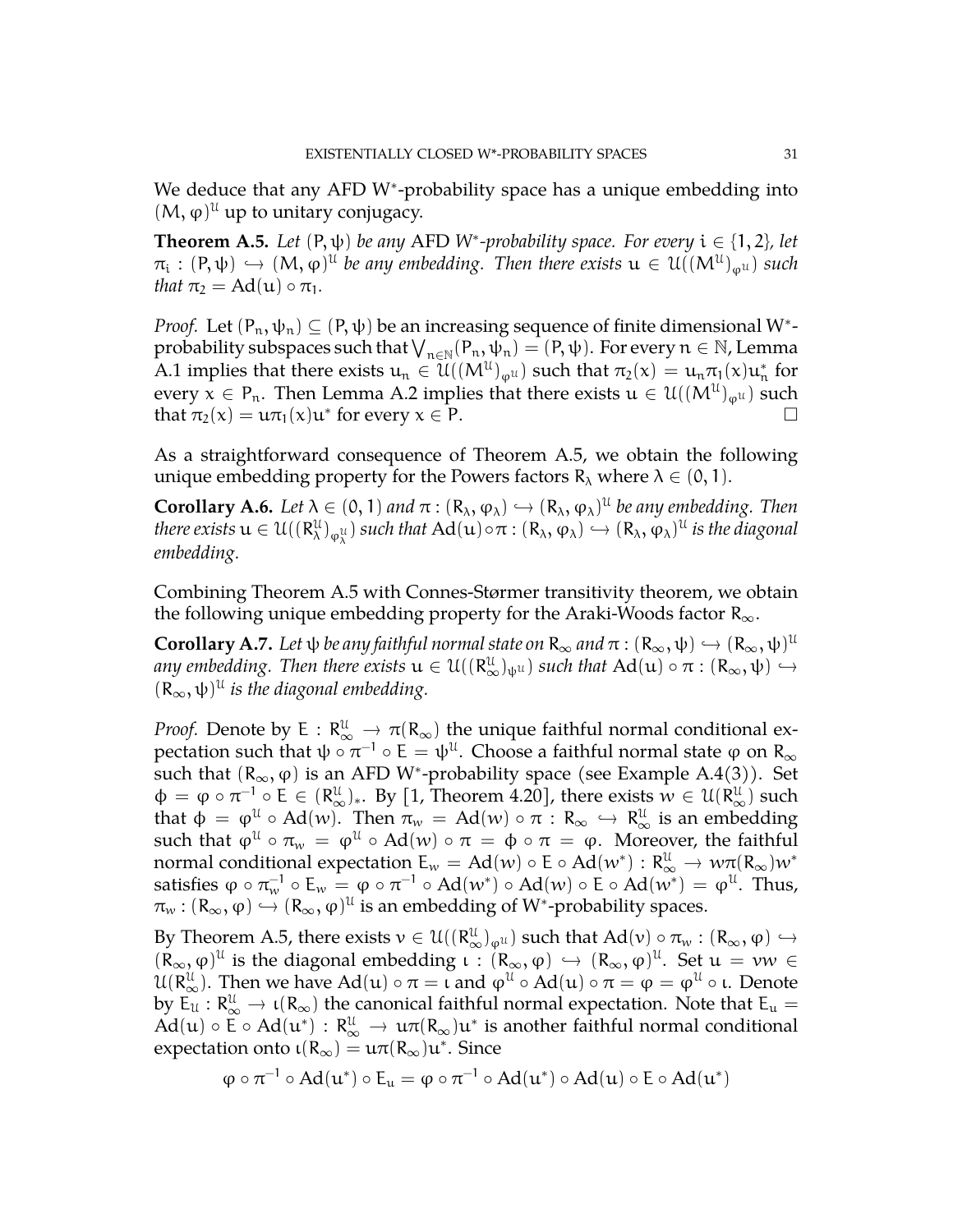$$
= \Phi \circ Ad(w^*) \circ Ad(v^*)
$$
  
=  $\phi^{\mathfrak{U}}$   
=  $\phi \circ \iota^{-1} \circ E_{\mathfrak{U}}$ ,

we have  $E_u = E_u = Ad(u) \circ E \circ Ad(u^*)$ . This further implies that

$$
\psi^{\mathfrak{U}} = \psi \circ \iota^{-1} \circ E_{\mathfrak{U}}
$$
  
=  $\psi \circ \pi^{-1} \circ Ad(\mathfrak{u}^*) \circ Ad(\mathfrak{u}) \circ E \circ Ad(\mathfrak{u}^*)$   
=  $\psi \circ \pi^{-1} \circ E \circ Ad(\mathfrak{u}^*)$   
=  $\psi^{\mathfrak{U}} \circ Ad(\mathfrak{u}^*)$ 

and so  $u \in \mathcal{U}((R_{\infty}^{\mathcal{U}})_{\psi^{\mathcal{U}}})$ , finishing the proof.

We may also apply Theorem [A.5](#page-30-2) to the structure of ultraproduct type  $III<sub>1</sub>$  factors. The next result extends [\[14,](#page-34-16) Theorem 4.5].

<span id="page-31-0"></span>**Proposition A.8.** Let M be any σ-finite type  $III_1$  factor. Then M<sup>U</sup> is a prime factor, *that is,*  $M^{\mathfrak{U}} \ncong M_1 \otimes M_2$  *for any diffuse factors*  $M_1, M_2$ *.* 

*Proof.* By contradiction, assume that  $\mathsf{M}^{\mathfrak{U}}$  is not prime and write  $\mathsf{M}^{\mathfrak{U}}= \mathsf{M}_{1}\otimes \mathsf{M}_{2}.$ For every  $i = 1, 2$ , choose a separable diffuse abelian von Neumann subalgebra  $\mathcal{A}_i\subset \mathcal{M}_i$  with expectation. By Theorem [A.5,](#page-30-2) there exists a unitary  $w\in \mathcal{U}(\mathcal{M}^{\mathcal{U}})$ such that  $wA_1w^* = A_2$ .

For every  $i = 1, 2$ , choose a faithful normal state  $\varphi_i$  on  $M_i$  such that  $A_i \subset (M_i)_{\varphi_i}$ and define the faithful normal conditional expectation  $E_2 : M_1 \otimes M_2 \rightarrow M_2$  by  $E_2 = \varphi_1 \otimes id_{M_2}$ . Choose a sequence of unitaries  $(u_n)$  in  $\mathcal{U}(A_1)$  such that  $u_n \to 0$ weakly. For all  $i \in \{1,2\}$  and all  $x_i, y_i \in M_i$ , we have

$$
\lim_{n} E_{A_2}((x_1 \otimes x_2)(u_n \otimes 1)(y_1 \otimes y_2)) = \lim_{n} \varphi_1(x_1u_ny_1)x_2y_2 = 0.
$$

By strong density of linear combinations of elementary tensors in  $M_1 \otimes M_2$  and since  $\mathfrak{u}_\mathfrak{n}\in\mathsf{A}_1\subset (\mathsf{M}_1)_{\varphi_1}$ , it follows that for all  $\mathsf{x},\mathsf{y}\in\mathsf{M}_1\otimes\mathsf{M}_2=\mathsf{M}^\mathfrak{U}$ , we have

$$
\lim_{n} \mathsf{E}_{\mathsf{A}_2}(\mathsf{x}(u_n \otimes 1)y) = 0.
$$

Applying the above result to  $x = w$  and  $y = w^*$  and since  $wA_1w^* = A_2$ , we obtain

$$
1=\lim_n \| \mathcal{W}(u_n \otimes 1) w^* \|_{\phi_2} = \lim_n \| E_{A_2}(w(u_n \otimes 1) w^*) \|_{\phi_2} = 0.
$$

This is a contradiction.  $\Box$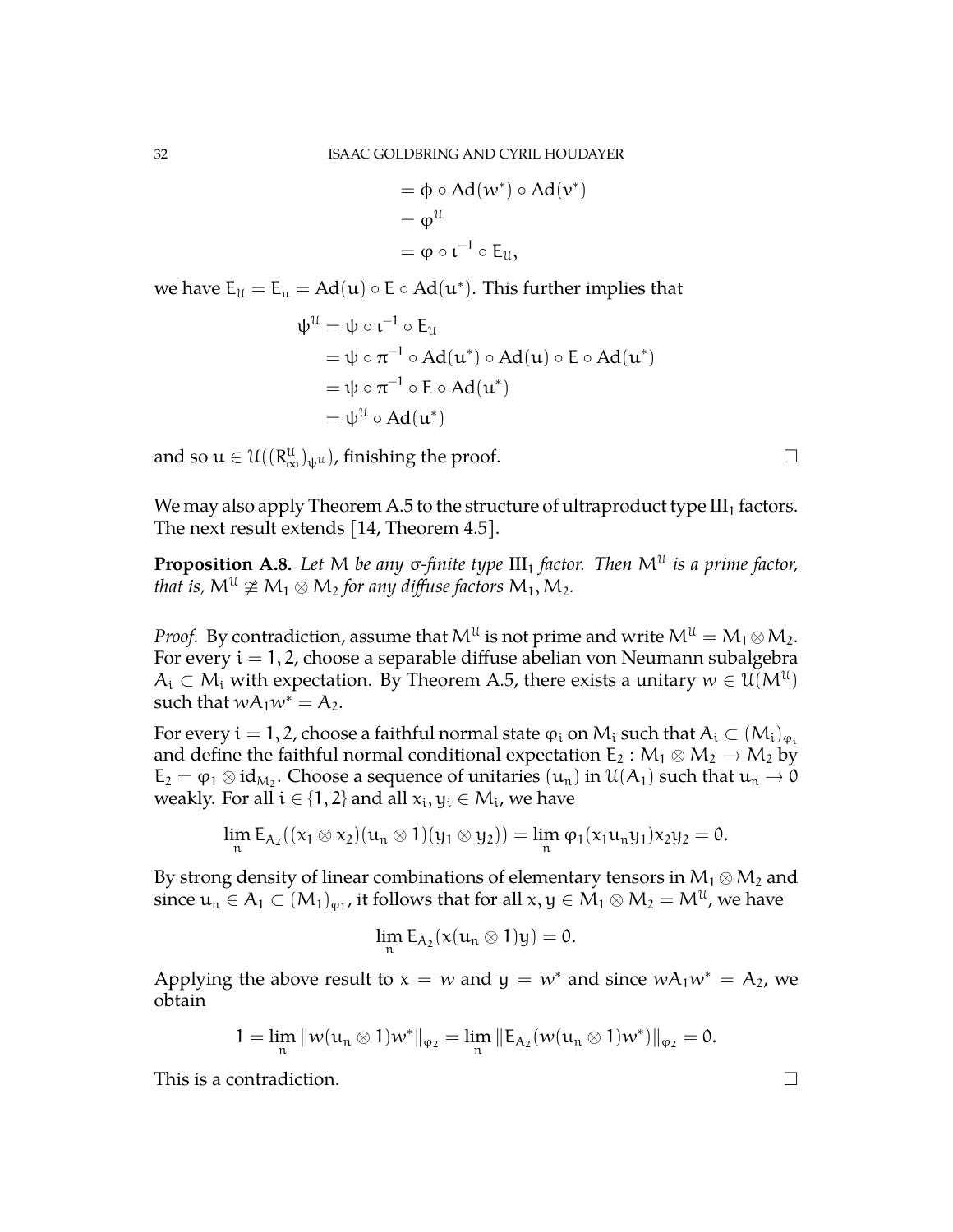## Appendix B. Keisler's Sandwich Theorem

<span id="page-32-0"></span>In this section we prove Keisler's Sandwich Theorem (Theorem [4.2\)](#page-23-0). To simplify the matter, we work in the traditional  $[0, 1]$ -valued version of continuous logic presented in [\[5\]](#page-34-14). We freely use the notation and terminology established in [\[5\]](#page-34-14).

Fix a language L. Let L<sub>∃</sub> be the language obtained by adding a predicate P<sub> $\varphi$ </sub> for every existential L-formula  $\varphi$ . It is clear that an embedding between L<sub>∃</sub>structures is an existential embedding of their L-reducts and, conversely, any existential embedding between L-structures is an embedding of their canonical expansions to L<sub>∃</sub>-structures.

**Lemma B.1.** *Any restricted quantifier-free* L<sub>∃</sub>-formula is equivalent to both an  $\forall_2$  L*formula and a*  $\exists$ <sub>2</sub> L-formula.

*Proof.* We prove the lemma by induction on the complexity of formulae. The main case is the connective  $\div$ . This follows from the following calculations:

- $(sup_x inf_y \varphi) \doteq (inf_z sup_w \psi) \equiv sup_x sup_z inf_y inf_w(\varphi \doteq \psi)$  and
- $(\inf_x \sup_y \varphi)$   $\div (\sup_z \sup_w \varphi) = \sup_z \sup_x \sup_z \sup_y \lim_y (\varphi + \psi)$  and  $\Box$

In what follows, given an L-structure N, Th $_{\forall_n}$ (N) denotes the closed conditions of the form  $\sigma = 0$ , where  $\sigma$  is a  $\forall_{n}$ -sentence for which  $\sigma^{N} = 0$ . Similarly, if T is a theory, we let  $T_{\forall n}$  denote the collection of closed conditions  $σ = 0$ , where  $σ$  is a  $\forall$ <sub>n</sub>-sentence for which T  $\models$  σ = 0. The corresponding notions with  $\forall$ <sub>n</sub> replaced by  $\exists_n$  are defined analogously.

<span id="page-32-1"></span>**Theorem B.2.** *For* L*-structures* M *and* N*, the following are equivalent:*

- $(1)$   $M \models Th_{\forall_n}(N)$ ;
- (2) There is an elementary extension  $N'$  of  $N$  for which there is an  $(M, N', n)$ *ultrapower sandwich.*

*Proof.* We prove this by induction on n. The case  $n = 1$  is well-known.

Now suppose that  $n > 1$ . If S is an n-ultrapower sandwich, let S' denote the sandwich with the last element removed.

First suppose that there is an  $(M, N', n)$ -ultrapower sandwich S with N' an elementary extension of N. Then S is an  $(M, N', n-1)$ -ultrapower sandwich with respect to L<sub>∃</sub>. By induction, we have that M is a model of Th<sub> $\forall_{n-1}$ </sub>(N) with respect to the language L<sub>∃</sub>. It is clear that  $\mathrm{Th}_{\forall_n}(\mathsf{N})$  with respect to L is contained in  $\mathrm{Th}_{\forall_{n-1}}(\mathsf{N})$  with respect to L<sub>∃</sub>, so  $\mathsf{M}\models \mathrm{Th}_{\forall_{n}}(\mathsf{N})$ , as desired.

Now suppose that  $\mathsf{M}\models\mathrm{Th}_{\forall_\mathfrak{n}}(\mathsf{N}).$  By the previous lemma, we have that  $\mathsf{M}\models$  $\mathrm{Th}_{\forall_{n-1}}(\bar{\mathsf{N}})$  with respect to  $\mathsf{L}_{\exists}$ . By induction, there is an elementary extension  $\mathsf{N}'$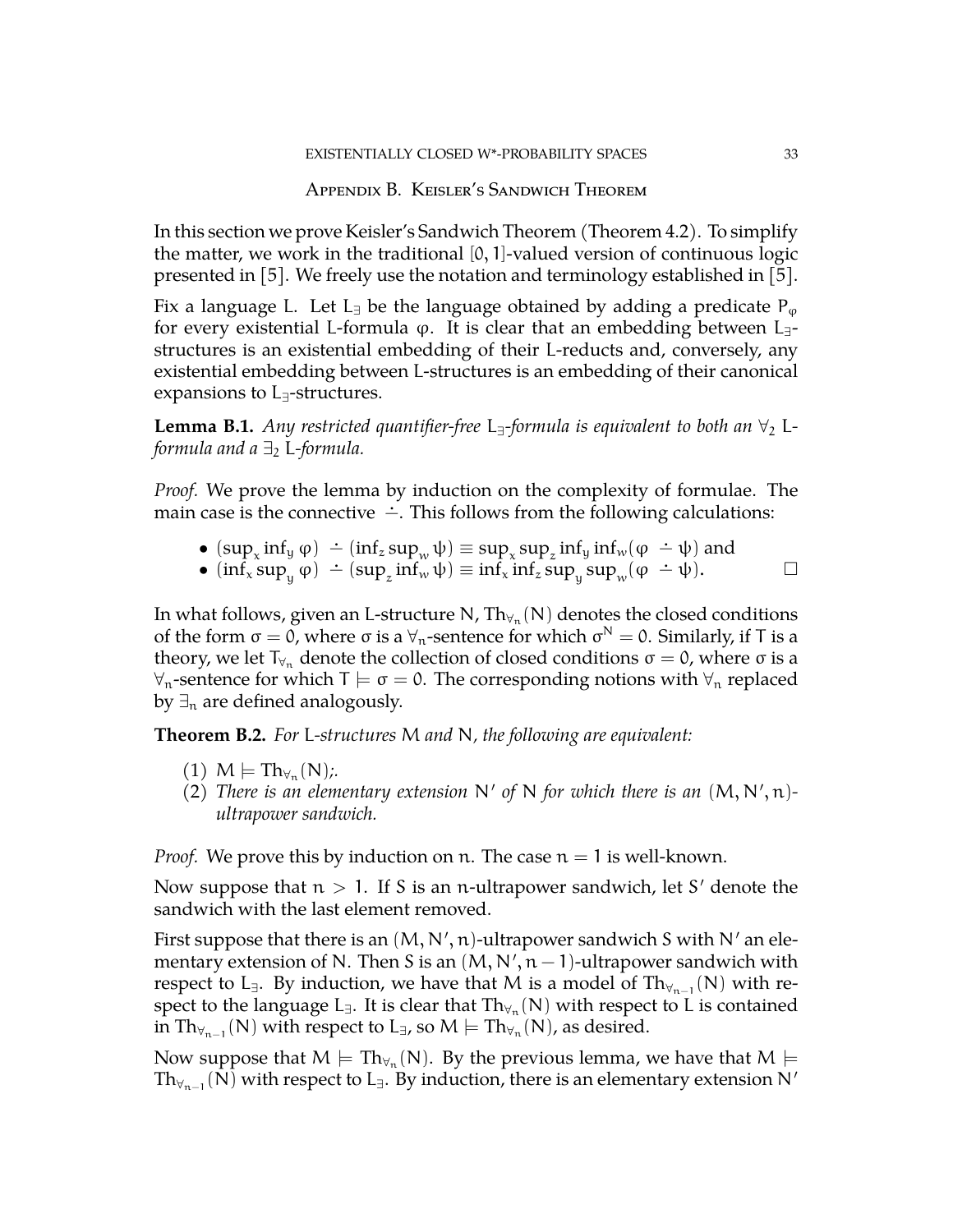of N for which there is an  $(M, N', n-1)$ -ultrapower sandwich with respect to L<sub>∃</sub>, that is, the embeddings are all existential embeddings. In particular, the chain can be extended by one more element if the embeddings are not required to be existential. Thus, there is an  $(M, N', n)$ -ultrapower sandwich, as desired.  $\square$ 

We can now prove the above promised sandwich theorems:

**Corollary B.3.** *For any* L*-theory* T*, the following are equivalent:*

- (1) T *is*  $\forall$ <sub>n</sub>-axiomatizable.
- (2) *Whenever there is an*  $(M, N, n)$ -ultrapower sandwich with  $N \models T$ , we also *have that*  $M \models T$ .

*Proof.* First suppose that T is  $\forall_{n}$ -axiomatizable and consider an  $(M, N, n)$ -ultrapower sandwich with N  $\models$  T. Then by Theorem [B.2,](#page-32-1) we have that  $\mathsf{M}\models \mathrm{Th}_{\forall_\mathsf{n}}(\mathsf{N}).$  Since  $N \models \mathsf{T}$ , we have that  $\mathsf{T}_{\forall_n} \subseteq \mathrm{Th}_{\forall_n}(\mathsf{N})$ . It follows that  $\mathsf{M} \models \mathsf{T}_{\forall_n}$ . Since  $\mathsf{T}$  is  $\forall_n$ axiomatizable, we have that  $M \models T$ , as desired.

Conversely, suppose that (2) holds and let  $M \models \mathsf{T}_{\forall_n}$ . We wish to show that  $M \models T$ . Consider the set

$$
\Sigma:=T\cup\{\sigma\geq\frac{\varepsilon}{2}\,:\,\sigma^M\geq\varepsilon,\,\,\sigma\text{ is a }\forall_n\text{-sentence}\}.
$$

If Σ were unsatisfiable, then there would be  $\sigma_1,\ldots,\sigma_m$  and  $\epsilon$  such that  $\sigma_i^{\text{M}}\geq \epsilon$ for all i and yet  $T \models max_{1 \le i \le m} (\sigma_i \div \frac{\epsilon}{2})$  $\left(\frac{\epsilon}{2}\right) = 0$ . Since this latter sentence is still  $\forall$ <sub>n</sub>, we have that it belongs to  $\textsf T_{\forall_n}.$  contradicting the fact that  $\textsf M\models \textsf T_{\forall_n}.$ 

Let N  $\models$  Σ. Note then that N  $\models$  T. Moreover, M  $\models$  Th<sub>∀n</sub>(N). Indeed, if σ is a  $\forall$ <sub>n</sub> sentence such that  $\sigma^{\mathsf{N}}=0$ , then  $\sigma^{\mathsf{M}}=0$ , else there is  $\epsilon>0$  such that  $\sigma^{\mathsf{M}}\geq\epsilon$ , whence  $\sigma^N \geq \frac{\epsilon}{2}$  $\frac{\epsilon}{2}$ , a contradiction.

By Theorem [B.2,](#page-32-1) there is an elementary extension  $N'$  of N for which there is an  $(M, N', n)$ -ultrapower sandwich. By  $(2)$  and the fact that  $N' \models T$ , we have that  $M \models$  T, as desired.

**Corollary B.4.** *For any* L*-theory* T*, the following are equivalent:*

- (1) T *is*  $\exists$ <sub>n</sub>-axiomatizable.
- (2) *Whenever there is an*  $(M, N, n)$ -ultrapower sandwich with  $M \models T$ , we also *have that*  $N \models T$ .

*Proof.* First suppose that T is  $\exists_{n}$ -axiomatizable and consider an  $(M, N, n)$ -ultrapower sandwich with M  $\models$  T. By Theorem [B.2,](#page-32-1) we have that  $M \models \mathrm{Th}_{\forall_n}(\mathsf{N})$ . Note then that  $N \models Th_{\exists n}(M)$ . Indeed, if  $\sigma$  is an  $\exists_n$ -sentence and  $\sigma^M = 0$ , then  $\sigma^N = 0$ , else  $\sigma^N \ge \epsilon$ . Since  $\epsilon - \sigma$  is equivalent to a  $\forall_n$ -sentence, we get that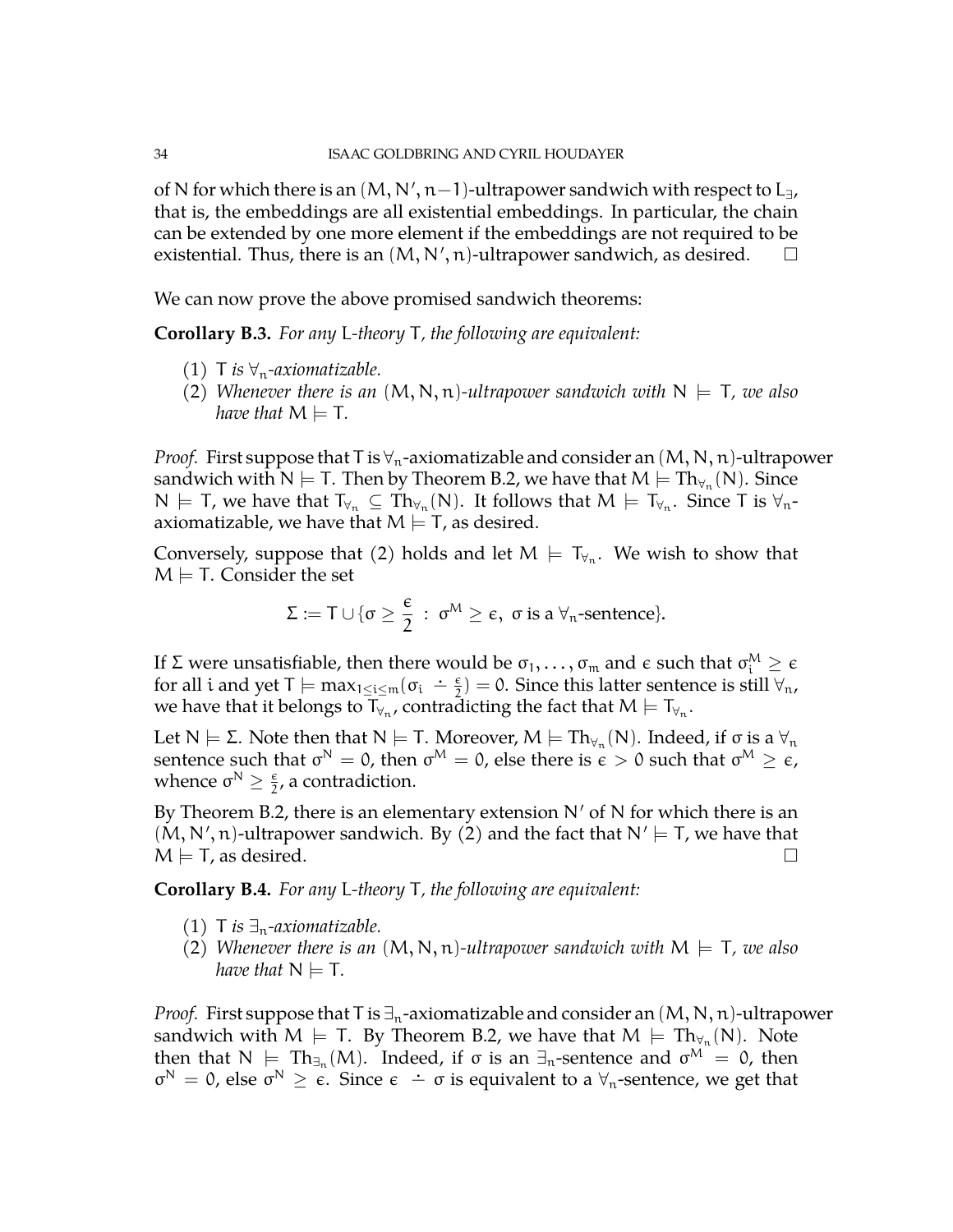$\epsilon - \sigma \in \text{Th}_{\forall n}(\mathsf{N})$ , whence  $(\epsilon - \sigma)^{\mathsf{M}} = 0$ , contradicting that  $\sigma^{\mathsf{M}} = 0$ . Since T is  $\exists_{n}$ -axiomatizable, we have that  $N \models T$ , as desired.

Now suppose that (2) holds and  $\mathsf{M}\models\mathsf{T}_{\exists_{\mathsf{n}}} .$  We wish to show that  $\mathsf{M}\models\mathsf{T} .$  The exact same argument as in the previous theorem shows that there is  $N \models T$ such that  $\sigma^{\mathsf{N}}\,\geq\, \epsilon$  whenever  $\sigma$  is a  $\exists_\mathfrak{n}$ -sentence with  $\sigma^{\mathsf{M}}\,\geq\,\epsilon.$  It follows that  $M \models \text{Th}_{\exists_n}(N)$ . Arguing as above, we have that  $N \models \text{Th}_{\forall_n}(M)$ , so there is an  $(N, M', n)$ -ultrapower sandwich with M' an elementary extension of M. By  $(2)$ and the fact that  $N \models T$ , we have that  $M' \models T$ , whence  $M \models T$ , as desired.  $\Box$ 

#### <span id="page-34-0"></span>**REFERENCES**

- <span id="page-34-11"></span>[1] H. Ando, U. Haagerup, *Ultraproducts of von Neumann algebras.* J. Funct. Anal. **266** (2014), 6842–6913.
- <span id="page-34-13"></span>[2] H. Ando, U. Haagerup, C. Houdayer, and A. Marrakchi, *Structure of bicentralizer algebras and inclusions of type* III *factors.* Math. Ann. **376** (2020), no. 3-4, 1145–1194.
- <span id="page-34-6"></span>[3] H. Ando, U. Haagerup, C. Winsløow, *Ultraproducts, QWEP von Neumann algebras, and the Effros-Maréchal topology.* J. Reine Angew. Math. **715** (2016), 231–250.
- <span id="page-34-3"></span>[4] S. Atkinson, I. Goldbring, S. Kunnawalkam Elayavalli, *Factorial relative commutants and the generalized Jung property for* II<sup>1</sup> *factors.* arXiv:2004.02293
- <span id="page-34-14"></span>[5] I. Ben Yaacov, A. Berenstein, C. W. Henson, and A. Usvyatsov, *Model theory for metric structures*, Model theory with applications to algebra and analysis. Vol. 2, London Math. Soc. Lecture Note Ser., vol. 350, Cambridge Univ. Press, Cambridge, 2008, 315-427.
- <span id="page-34-7"></span>[6] R. Boutonnet, I. Chifan, A. Ioana, II<sup>1</sup> *factors with nonisomorphic ultrapowers.* Duke Math. J. **166** (2017), 2023–2051.
- <span id="page-34-8"></span>[7] A. Connes, *Une classification des facteurs de type* III*.* Ann. Sci. École Norm. Sup. **6** (1973), 133–252.
- <span id="page-34-12"></span>[8] A. Connes, *Almost periodic states and factors of type* III1*.* J. Funct. Anal. **16** (1974), 415–445.
- <span id="page-34-15"></span>[9] A. Connes, *On hyperfinite factors of type* III<sup>0</sup> *and Krieger's factors.* J. Funct. Anal. **18** (1975), 318–327.
- [10] A. Connes, *Outer conjugacy classes of automorphisms of factors.* Ann. Sci. École Norm. Sup. **8** (1975), 383–419.
- <span id="page-34-9"></span>[11] A. Connes, *Classification of injective factors. Cases*  $II_1$ ,  $II_\infty$ ,  $III_\lambda$ ,  $\lambda \neq 1$ . Ann. of Math. **74** (1976), 73–115.
- <span id="page-34-10"></span>[12] A. Connes, *Factors of type*  $III_1$ , *property*  $L'_{\lambda}$ , and closure of inner automorphisms. J. Operator Theory **14** (1985), 189–211.
- <span id="page-34-4"></span>[13] Y. Dabrowski, *Continuous model theories for von Neumann algebras*, Journal of Functional Analysis **277** (2019), 108308.
- <span id="page-34-16"></span>[14] J. Fang, L. Ge, W. Li, *Central sequence algebras of von Neumann algebras.* Taiwanese J. Math. **10** (2006), 187–200.
- <span id="page-34-5"></span>[15] I. Farah, I. Goldbring, B. Hart, and D. Sherman, *Existentially closed II*<sup>1</sup> *factors*, Fund. Math.**233** (2016), 173–196.
- <span id="page-34-1"></span>[16] I. Farah, B. Hart, Bradd, D. Sherman, *Model theory of operator algebras* I*: stability.* Bull. Lond. Math. Soc. **45** (2013), 825–838.
- <span id="page-34-2"></span>[17] I. Farah, B. Hart, Bradd, D. Sherman, *Model theory of operator algebras* III*: model theory.* Israel Journal of Mathematics **201** (2014), 477–505.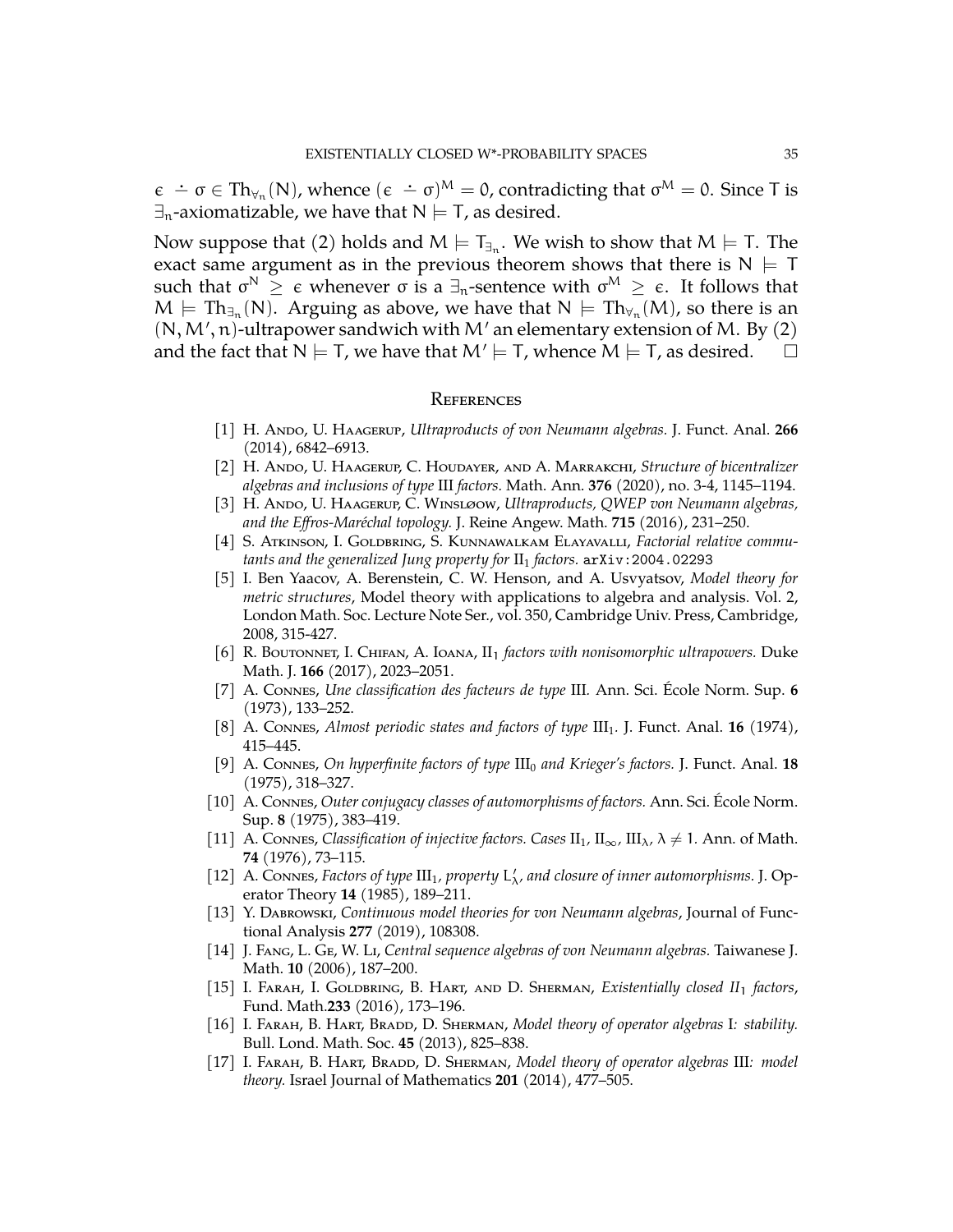- <span id="page-35-0"></span>[18] I. Farah, B. Hart, Bradd, D. Sherman, *Model theory of operator algebras*III*: elementary equivalence and*  $II_1$  *factors.* Bull. Lond. Math. Soc. 46 (2014), 609–628
- <span id="page-35-5"></span>[19] I. GoLDBRING, *Spectral gap and definability*. To appear in the book Beyond First Order Model Theory Volume 2.
- <span id="page-35-1"></span>[20] I. GoLDBRING, *On Popa's factorial commutant embedding problem*, Proc. of the American Math Soc. **148** (2020), 5007–5012.
- <span id="page-35-6"></span>[21] I. GoLDBRING, *Enforceable operator algebras*, Journal of the Institute of Mathematics of Jussieu **20** (2021), 31–63.
- <span id="page-35-2"></span>[22] I. GOLDBRING AND B. HART, *The universal theory of the hyperfinite*  $II_1$  *factor is not computable*, arXiv 2006.05629.
- <span id="page-35-4"></span>[23] I. Goldbring, B. Hart, and T. Sinclair, *The theory of tracial von Neumann algebras does not have a model companion*, Journal of Symbolic Logic **78** (2013), 1000–1004.
- <span id="page-35-3"></span>[24] I. GOLDBRING, B. HART, AND T. SINCLAIR, *Correspondences*, *ultraproducts*, *and model theory*, arXiv 1809.0049.
- <span id="page-35-9"></span>[25] U. Haagerup, *The standard form of von Neumann algebras.* Math. Scand. **37** (1975), 271–283.
- <span id="page-35-11"></span>[26] U. Haagerup, *Connes' bicentralizer problem and uniqueness of the injective factor of type* III1*.* Acta. Math. **69** (1986), 95–148.
- <span id="page-35-18"></span>[27] W. Hopges, *Building models by games*, London Math Soc. Student Texts 2 (1985), Cambridge University Press.
- <span id="page-35-21"></span>[28] C. Houdayer, *Gamma stability in free product von Neumann algebras.* Commun. Math. Phys. **336** (2015), 831–851.
- <span id="page-35-17"></span>[29] C. Houdayer, Y. Isono, *Bi-exact groups, strongly ergodic actions and group measure space type* III *factors with no central sequence.* Comm. Math. Phys. **348** (2016), 991– 1015.
- <span id="page-35-14"></span>[30] C. Houdayer, A. Marrakchi, P. Verraedt, *Fullness and Connes'* τ *invariant of type* III *tensor product factors.* J. Math. Pures Appl. **121** (2019), 113–134.
- <span id="page-35-19"></span>[31] Z. Ji, A. Natarajan, T. Vidick, J. Wright and H. Yuen, *MIP\* = RE*, arxiv 2001.04383
- <span id="page-35-20"></span>[32] H. J. Keisler, *Theory of models with generalized atomic formulas*, Journal of Symbolic Logic **25** (1960), 1–26.
- <span id="page-35-7"></span>[33] Е. КIRCHBERG, *On non-semisplit extensions, tensor products and exactness of group* C<sup>\*</sup>*algebras*, Inventiones Mathematicae **112** (1993), 449–489.
- <span id="page-35-13"></span>[34] A. Marrakchi, *Full factors, bicentralizer flow and approximately inner automorphisms.* Invent. Math. **222** (2020), 375–398.
- <span id="page-35-8"></span>[35] D. McDuff, *Uncountably many* II<sup>1</sup> *factors.* Ann. of Math. **90** (1969), 372–377.
- <span id="page-35-12"></span>[36] A. Ocneanu, *Actions of discrete amenable groups on von Neumann algebras.* Lecture Notes in Mathematics, **1138**. Springer-Verlag, Berlin, 1985. iv+115 pp.
- [37] S. Popa, *Orthogonal pairs of* ∗*-subagebras in finite von Neumann algebras.* J. Operator Theory **9** (1983), 253–268.
- <span id="page-35-16"></span>[38] S. Popa, *On a class of type* II<sup>1</sup> *factors with Betti numbers invariants.* Ann. of Math. **163** (2006), 809–899.
- <span id="page-35-15"></span>[39] Y. Suzuki, *Complete descriptions of intermediate operator algebras by intermediate extensions of dynamical systems.* Comm. Math. Phys. **375** (2020), 1273–1297.
- <span id="page-35-10"></span>[40] M. Takesaki, *Theory of operator algebras.* II*.* Encyclopaedia of Mathematical Sciences, **125**. Operator Algebras and Non-commutative Geometry, 6. Springer-Verlag, Berlin, 2003. xxii+518 pp.